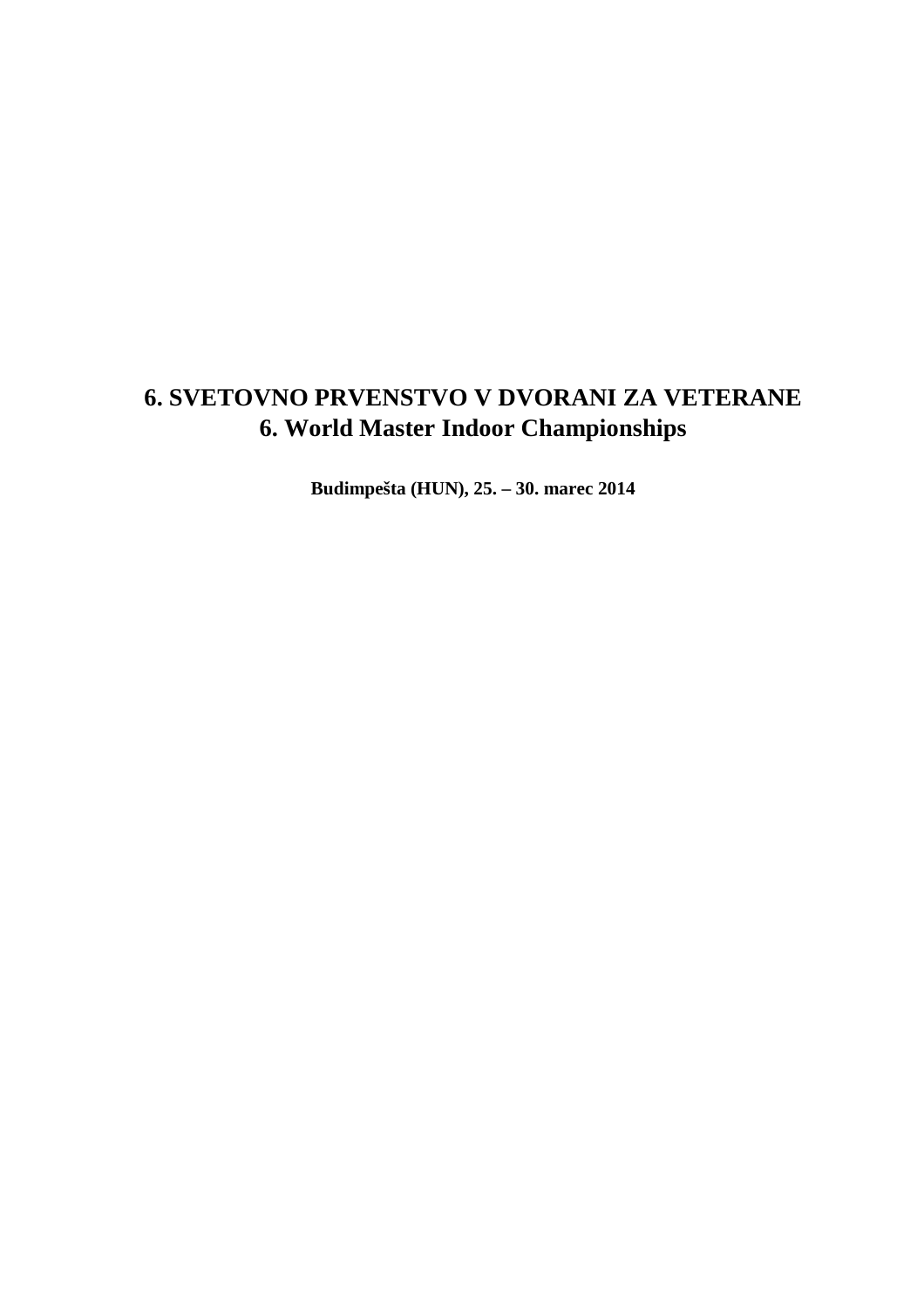# M35 60 Meter Dash / 25.03.2014

| WMA: R 6.50                                 |                  |         |                |       |
|---------------------------------------------|------------------|---------|----------------|-------|
| Name                                        | Age Team         | Prelims | H#             |       |
|                                             |                  |         |                |       |
| Preliminaries                               |                  |         |                |       |
| 1 Fellini, Rodrigo                          | M36 Brazil       | 6.94q   | 6              |       |
| 2 Findlay, Mark                             | M36 Great Britai | 6.98q   | 3              |       |
| 3 Ossai, Tamunonengiye-ofo M38 Great Britai |                  | 6.99q   | 5              |       |
| 4 Nisu, Silviu Adrian                       | M35 Romania      | 7.08q   | 7              |       |
| 5 Ivan, Zaitcev                             | M37 Russia       | 7.13q   | 5              |       |
| 6 Niangane, Samba                           | M38 France       | 7.14q   | 6              |       |
| 7 Gippert, Jochen                           | M37 Germany      | 7.15q   | 4              | 7.147 |
| 8 Portoles, Javier                          | M38 Spain        | 7.15q   | 1              | 7.148 |
| 9 Pau, Giovanni                             | M38 Italy        | 7.17q   | 2              |       |
| 10 Gamez, Anibal                            | M39 Venezuela    | 7.18q   | $\mathbf{3}$   | 7.171 |
| 11 Pavel, Bubnov                            | M38 Russia       | 7.18q   | 3              | 7.176 |
| 12 Gutierrez, Alberto                       | M36 Venezuela    | 7.20q   | $1\,$          |       |
| 13 Sabater Santonja, Luis M M37 Spain       |                  | 7.28q   | $\overline{c}$ |       |
| 14 Mierzejewski, Marcin M37 Poland          |                  | 7.29q   | $\overline{c}$ |       |
| 15 Cosin, Miquel                            | M37 Spain        | 7.34q   | 4              |       |
| 16 Bonfill, Francesc                        | M35 Spain        | 7.37q   | 5              |       |
| 17 Gordon, Andrew                           | M39 Great Britai |         | 5              |       |
|                                             |                  | 7.41q   |                |       |
| 18 Langlois, Maxime                         | M35 Canada       | 7.42q   | $\mathbf{3}$   |       |
| 19 Lopez Veny, Roberto Andr M35 Spain       |                  | 7.44q   | $\sqrt{6}$     |       |
| 20 Konan, Patrice                           | M39 France       | 7.45q   | $\mathbf{1}$   |       |
| 21 Lakatos, Karoly                          | M37 Hungary      | 7.48q   | 6              | 7.480 |
| 21 Daisuke, Furuta                          | M37 Japan        | 7.48q   | 7              | 7.480 |
| 23 Channon, Stuart                          | M37 Great Britai | 7.53q   | 7              |       |
| 24 Di Maio, Emilio                          | M36 Italy        | 7.55q   | 7              | 7.541 |
| 25 Medrano, Daniel                          | M39 Mexico       | 7.55q   | 4              | 7.541 |
| 26 De prado noguer, Ruben M35 Spain         |                  | 7.59q   | 2              |       |
| 27 Klarič, Aljaž                            | M37 Slovenia     | 7.63q   | 5              |       |
| 28 Szucs, Attila                            | M38 Hungary      | 7.65    | 7              | 7.641 |
| 29 Venteo, Marcos                           | M38 Spain        | 7.65    | 2              | 7.644 |
| 30 Erfmann, Michael                         | M39 Germany      | 7.67    | 4              |       |
| 31 Fuhrmann, Wolfgang                       | M39 Germany      | 7.77    | 6              |       |
| 32 Deriu, Marco                             | M37 Italy        | 7.79    | 7              |       |
|                                             |                  |         |                |       |
| 33 Nicotra, Francesco                       | M35 Italy        | 7.88    | 6              |       |
| 34 Kravchenko, Oleksandr                    | M39 Ukraine      | 7.89    | $\overline{c}$ |       |
| 35 Longo, Andrea                            | M36 Italy        | 7.96    | $\mathbf 1$    |       |
| 36 Radosza, Tamas                           | M37 Hungary      | 8.00    | 3              |       |
| 37 Lestienne, Dries                         | M35 Belgium      | 8.05    | 4              |       |
| 38 Juhle, Peter                             | M39 Germany      | 8.10    | 5              |       |
| 39 Ciprian, Broasca                         | M37 Romania      | 8.31    | 1              |       |
|                                             |                  |         |                |       |
| M35 60 Meter Dash / 25.03.2014              |                  |         |                |       |
|                                             |                  |         |                |       |
| WMA: R 6.50                                 |                  |         |                |       |
| Name                                        | Age Team         | Semis   | H#             |       |
|                                             |                  |         |                |       |
| Semi-Finals                                 |                  |         |                |       |
| 1 Findlay, Mark                             | M36 Great Britai | 6.97Q   | 2              |       |
| 2 Fellini, Rodrigo                          | M36 Brazil       | 6.98Q   | $\mathbf{1}$   |       |
|                                             |                  |         |                |       |
| 3 Ossai, Tamunonengiye-ofo M38 Great Britai |                  | 7.040   | $\mathbf{3}$   |       |
| 4 Nisu, Silviu Adrian                       | M35 Romania      | 7.110   | 3              |       |
| 5 Gippert, Jochen                           | M37 Germany      | 7.120   | $\mathbf{1}$   |       |
| 6 Ivan, Zaitcev                             | M37 Russia       | 7.12Q   | 2              |       |
| 7 Gamez, Anibal                             | M39 Venezuela    | 7.16q   | 3              |       |
| 8 Gutierrez, Alberto                        | M36 Venezuela    | 7.17q   | 1              |       |
| 9 Niangane, Samba                           | M38 France       | 7.19    | $\mathbf{1}$   |       |
| 10 Portoles, Javier                         | M38 Spain        | 7.22    | 2              |       |
| 11 Mierzejewski, Marcin                     | M37 Poland       | 7.22    | $\mathbf{2}$   |       |
| 12 Pau, Giovanni                            | M38 Italy        | 7.23    | 3              |       |
| 13 Pavel, Bubnov                            | M38 Russia       | 7.28    | 2              |       |
|                                             |                  |         |                |       |
| 14 Sabater Santonja, Luis M M37 Spain       |                  | 7.29    | 1              |       |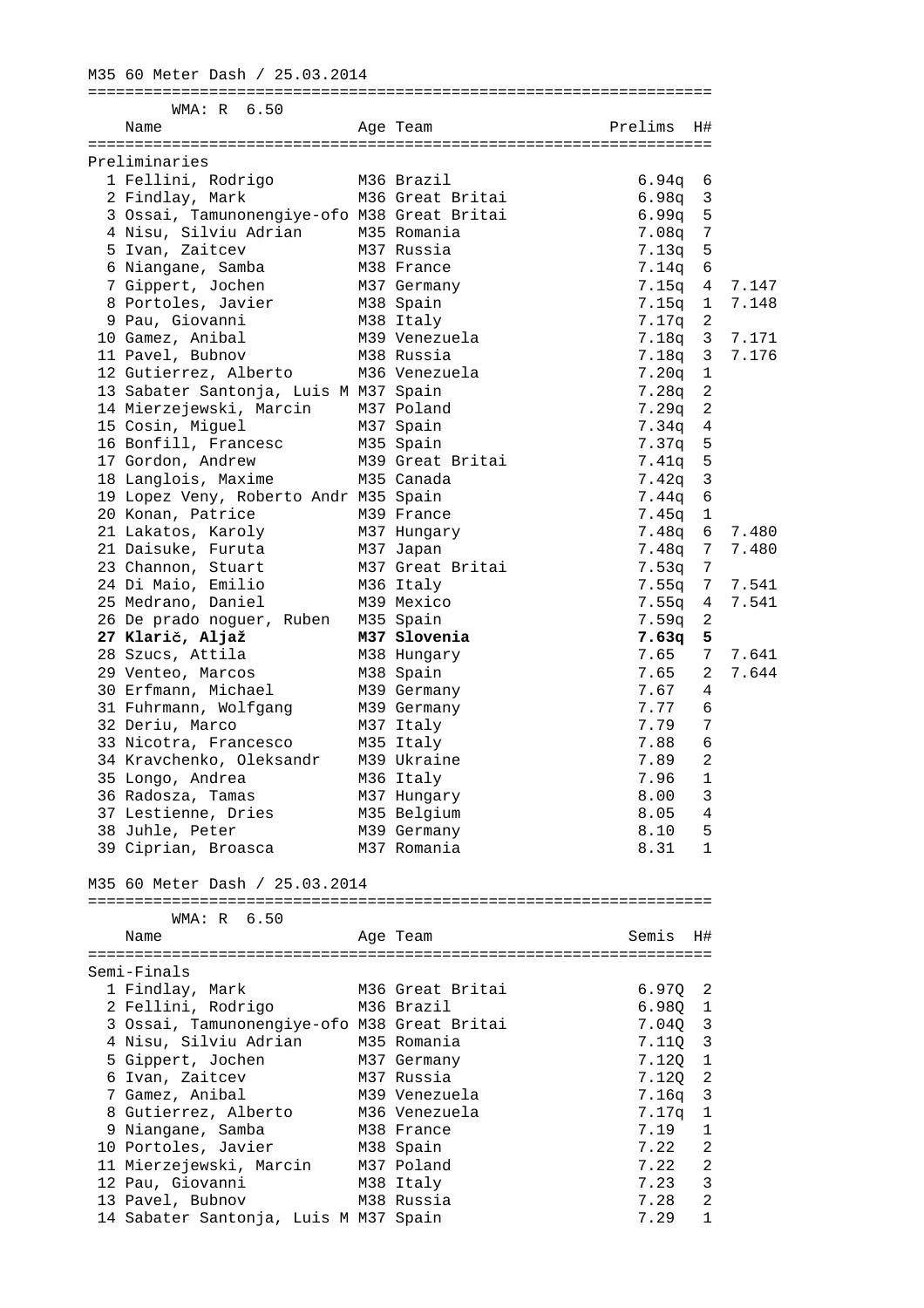|                                           |                  | 7.30          |                |       |
|-------------------------------------------|------------------|---------------|----------------|-------|
| 15 Cosin, Miguel                          | M37 Spain        |               | 3              |       |
| 16 Bonfill, Francesc                      | M35 Spain        | 7.40          | 3              |       |
| 17 Gordon, Andrew                         | M39 Great Britai | 7.42          | 2              |       |
| 18 Lopez Veny, Roberto Andr M35 Spain     |                  | 7.47          | $\mathbf{1}$   |       |
| 19 Langlois, Maxime                       | M35 Canada       | 7.49          | $\mathbf{1}$   |       |
| 20 Channon, Stuart                        | M37 Great Britai | 7.56          | $\overline{a}$ |       |
|                                           |                  | 7.58          | $\mathbf{3}$   |       |
| 21 Lakatos, Karoly                        | M37 Hungary      |               |                |       |
| 22 Daisuke, Furuta                        | M37 Japan        | 7.60          | $\mathbf{3}$   |       |
| 23 Konan, Patrice                         | M39 France       | 7.61          | 2              |       |
| 24 Medrano, Daniel                        | M39 Mexico       | 7.62          | 1              |       |
| 25 Di Maio, Emilio                        | M36 Italy        | 7.72          | $\mathbf{1}$   |       |
|                                           |                  |               |                |       |
|                                           |                  |               |                |       |
|                                           |                  |               |                |       |
| M45 60 Meter Dash / 25.03.2014            |                  |               |                |       |
|                                           |                  |               |                |       |
| WMA: R 6.97                               |                  |               |                |       |
| Name                                      | Age Team         | Prelims H#    |                |       |
|                                           |                  |               |                |       |
| Preliminaries                             |                  |               |                |       |
|                                           |                  |               |                |       |
| 1 Longo, Mario                            | M49 Italy        | $7.28q$ 1     |                |       |
| 2 Itacaramby, Ricardo de o M45 Brazil     |                  | $7.35q$ 7     |                |       |
| 3 Comper, Walter                          | M47 Italy        | $7.47q$ 8     |                |       |
| 4 Christoforidis, Marios                  | M45 Greece       | $7.50q$ 3     |                |       |
| 5 Launey, Jocelyn                         | M48 France       | $7.51q$ 8     |                | 7.504 |
|                                           |                  |               |                |       |
| 6 Groeger, Roland                         | M49 Germany      | 7.51q 6       |                | 7.510 |
| 7 Perez, Richard                          | M45 Venezuela    | $7.52q$ 5     |                |       |
| 8 Garrigues, Marin                        | M49 France       | 7.56q 6       |                |       |
| 9 Hayde, David                            | M47 Ireland      | 7.58q 9       |                |       |
| 10 Baralle, Jean Luc                      | M49 France       | 7.59q 9 7.586 |                |       |
| 11 Sestak, Stanislav                      | M48 Slovak Repub | 7.59q 8       |                | 7.589 |
|                                           |                  |               |                |       |
| 12 Wardecki, Krzysztof                    | M45 Australia    | $7.60q$ 4     |                |       |
| 13 Dacke, Dag                             | M48 Sweden       | $7.63q$ 3     |                |       |
| 14 Acciaccaferri, Pierluigi M45 Italy     |                  | 7.64q 7       |                |       |
| 15 Davidson, Mark                         | M45 Great Britai | 7.65q 5       |                |       |
| 16 Padgett, Calvin                        | M45 United State | $7.66q$ 2     |                |       |
| 17 Munoz, Fernando                        | M47 Chile        | 7.71q 8       |                |       |
| 18 Warren, Mark                           |                  |               |                |       |
|                                           | M46 United State | $7.73q$ 5     |                |       |
| 19 Lemassif, Christian                    | M47 Canada       | 7.74q 6 7.731 |                |       |
| 20 Oliveira da pascoa, Jose M46 Brazil    |                  | 7.74q 8       |                | 7.736 |
| 21 Liscak, Pavel M46 Slovak Repub         |                  | 7.76q         | 5              |       |
| 22 Bonte, Dirk                            | M47 Belgium      | 7.78q         | 5              |       |
| 23 Martinet, Etienne                      | M47 France       | 7.79q 1       |                |       |
| 24 Poulain, Philippe                      | M48 Belgium      | 7.81q 7       |                | 7.801 |
|                                           |                  |               |                |       |
| 24 Allen, Ian                             | M48 Great Britai | 7.81q 4 7.801 |                |       |
| 26 Hernandez Benitez, Javie M47 Venezuela |                  | 7.81q 2       |                | 7.804 |
| 27 Araneda, John                          | M47 Chile        | 7.84q         | 2              |       |
| 28 Marcano, Miguel                        | M49 Venezuela    | 7.86          | 7              |       |
| 29 Boros, Zoltan                          | M45 Hungary      | 7.87          | 9              |       |
| 30 Jalon, Miguel Antonio                  | M47 Spain        | 7.89          | 7              |       |
| 31 Papetti, Luigi                         | M49 Italy        | 7.90          | 6              |       |
|                                           |                  |               |                |       |
| 32 Scholze, Steffen                       | M45 Germany      | 7.97          | $\mathbf{1}$   |       |
| 33 Wahl, David                            | M46 United State | 8.02          | $\mathbf{3}$   |       |
| 34 Deriaz, Jean-Claude                    | M46 Switzerland  | 8.05          | $\,8\,$        |       |
| 35 King, Barrington                       | M48 Great Britai | 8.09          | $\sqrt{2}$     |       |
| 36 Grantins, Guntis                       | M47 Latvia       | 8.10          | $\epsilon$     |       |
|                                           |                  |               |                |       |
| 37 Guida, Massimo                         | M45 Italy        | 8.15          | 5              |       |
| 38 Di Giovanni, Antonio                   | M48 Italy        | 8.21          | 9              |       |
| 39 Van Looy, Patrick                      | M49 Belgium      | 8.22          | 4              |       |
| 40 Ktistopoulos, Christos                 | M47 Greece       | 8.24          | 2              |       |
| 41 Lubkemeier, Rainer                     | M48 Germany      | 8.30          | $\mathbf{1}$   |       |
| 42 Palko, Sandor Laszlo                   | M45 Hungary      | 8.40          | $\sqrt{2}$     |       |
|                                           |                  |               |                |       |
| 43 Jornet Montagut, Jordi                 | M45 Spain        | 8.41          | $\mathbf{3}$   |       |
| 44 Kramar, Oleg                           | M49 Ukraine      | 8.42          | $1\,$          |       |
| 45 Cotovanu, Emil                         | M47 Romania      | 8.44          | 7              |       |
| 46 Gril, Damjan                           | M46 Slovenia     | 8.52          | 3              |       |
| 47 Chong Martinez, Hugo                   | M45 Mexico       | 8.53          | 2              |       |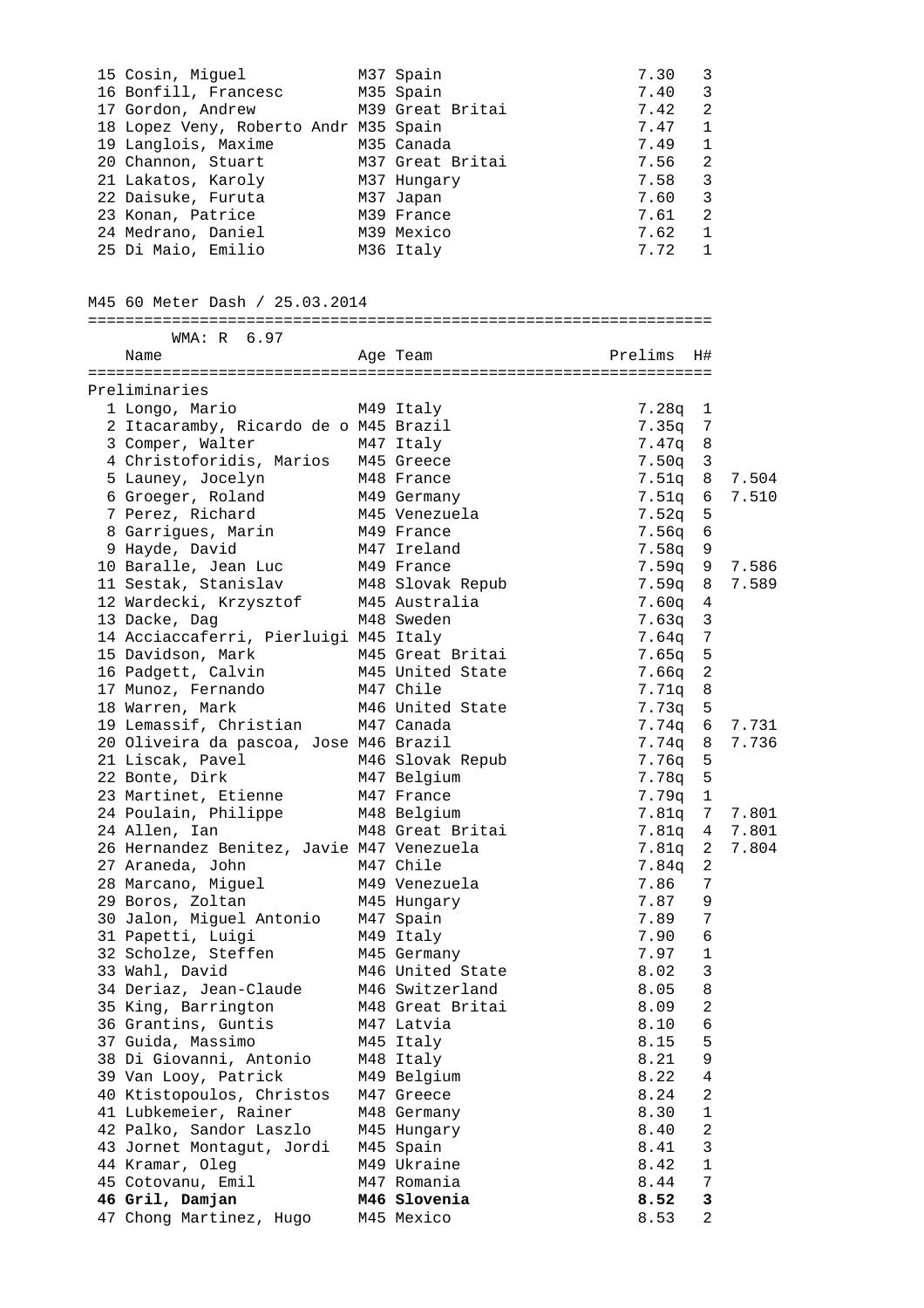| 48 Piazza, Maurizio                    | M47 Italy        | 8.61              | 5                 |
|----------------------------------------|------------------|-------------------|-------------------|
| 49 Greber, Emmanuel                    | M49 France       | 8.62              | 8                 |
| 50 Mirzaei-Seresht, Hamid              | M47 Romania      | 8.77              | 7                 |
| 51 Gehres, Frank                       | M46 Germany      | 9.14              | 1                 |
| 52 Varga, Sandor                       | M49 Hungary      | 9.51              | 6                 |
| -- Gonzalez, Gonzalo                   | M46 Venezuela    | DNF               | 3                 |
| M50 60 Meter Dash / 25.03.2014         |                  |                   |                   |
| WMA: R 7.13                            |                  |                   |                   |
| Name                                   | Age Team         | Prelims           | H#                |
| Preliminaries                          |                  |                   |                   |
| 1 Prime, Martin                        | M51 Trinidad and | $7.50q$ 4         |                   |
| 2 Mayoral, Antonio                     | M51 Spain        | 7.56q             | 2                 |
| 3 D'Oro, Giancarlo                     | M51 Italy        | 7.59q             | 2                 |
| 4 Thomas, Irvin                        | M50 Trinidad and | 7.62q             | 6                 |
| 5 Logan, Pat                           | M53 Great Britai | 7.63q             | 5                 |
| 6 Powell, Dalton Hugh                  | M50 Great Britai | $7.68q$ 1         |                   |
| 7 Brown, Donald                        | M50 Great Britai | 7.68q             | 7                 |
| 8 Soini, Petteri                       | M50 Finland      | 7.69a             | 6                 |
| 9 Bontemps, Francois                   | M50 France       | 7.71q             | 3                 |
| 10 Himelrajh, Božo                     | M51 Slovenia     | 7.75q             | 1                 |
| 11 Strande, Kare                       | M52 Norway       | 7.78q             | 7                 |
| 12 Leskela, Mauno                      | M51 Finland      | 7.79q             | 2                 |
| 13 Lucarelli, Wilman                   | M52 Venezuela    | 7.79q             | 7                 |
| 14 Collado Guirao, Carlos              | M51 Spain        | $7.80q$ 4         |                   |
| 15 Merriweather, Eric                  | M50 United State | 7.81q 4           |                   |
| 16 Guest, Paul                         | M53 Great Britai |                   |                   |
|                                        |                  | 7.86q             | 7                 |
| 17 Jakobsen, Calle                     | M51 Denmark      | $7.89q$ 1         |                   |
| 18 Hallmaier, Juergen                  | M51 Germany      | 7.90q             | 3                 |
| 19 Linden, Michael                     | M50 Ireland      | 7.90q             | 5                 |
| 20 Naffzger, Yvan                      | M51 France       | 7.91q             |                   |
| 21 Bernard, Vincent                    | M52 France       | 7.93q             | 3                 |
| 22 Heylen, Ronald                      | M51 Belgium      | $7.94q$ 6         |                   |
| 23 Lev, Shapkhaev                      | M52 Russia       | 7.96q             |                   |
| 24 De La Rubia, Rafael                 | M53 Spain        | 8.00 <sub>q</sub> |                   |
| 25 Ttereve, Paul                       | M51 Great Britai | 8.01              |                   |
| 26 Simšič, Milosav                     | M53 Slovenia     | 8.02              |                   |
| 27 Briard, Francois                    | M51 France       | 8.08              |                   |
| 28 Zetic, Berislav                     | M52 Croatia      | 8.09              |                   |
| 29 Kemp, David                         | M50 Great Britai | 8.17              |                   |
| 30 Dobrynin, Ruslan                    | M51 Russia       | 8.17              | 5                 |
| 31 Hoell, Peter                        | M53 Germany      | 8.25              | $\mathbf{1}$<br>6 |
| 32 Santos, Marcelo                     | M52 Brazil       | 8.32              |                   |
| 33 Rebaudengo, Adriano                 | M54 Italy        | 8.41              |                   |
| 34 Rof, Ricard                         | M52 Spain        | 8.42              |                   |
| 35 Larrubia, Alvaro                    | M51 Spain        | 8.43              |                   |
| 36 Stromberg, Christer                 | M53 Finland      | 8.52              |                   |
| 37 Nalesso, Paolo                      | M53 Italy        | 8.52              |                   |
| 38 Marinescu, Daniel                   | M50 Romania      | 8.53              |                   |
| 39 Douglas-Home, Sholto                | M51 Great Britai | 8.54              |                   |
| 40 Kahling, Richard                    | M51 Germany      | 8.56              |                   |
| 41 Quero, Raul                         | M53 Spain        | 8.74              |                   |
| 42 Bellomo, Saverio                    | M50 United State | 8.78              |                   |
| 43 Chamouroudis, Konstantin M53 Greece |                  | 8.83              |                   |
| 44 Jari, Harmaala                      | M50 Finland      | 20.48             |                   |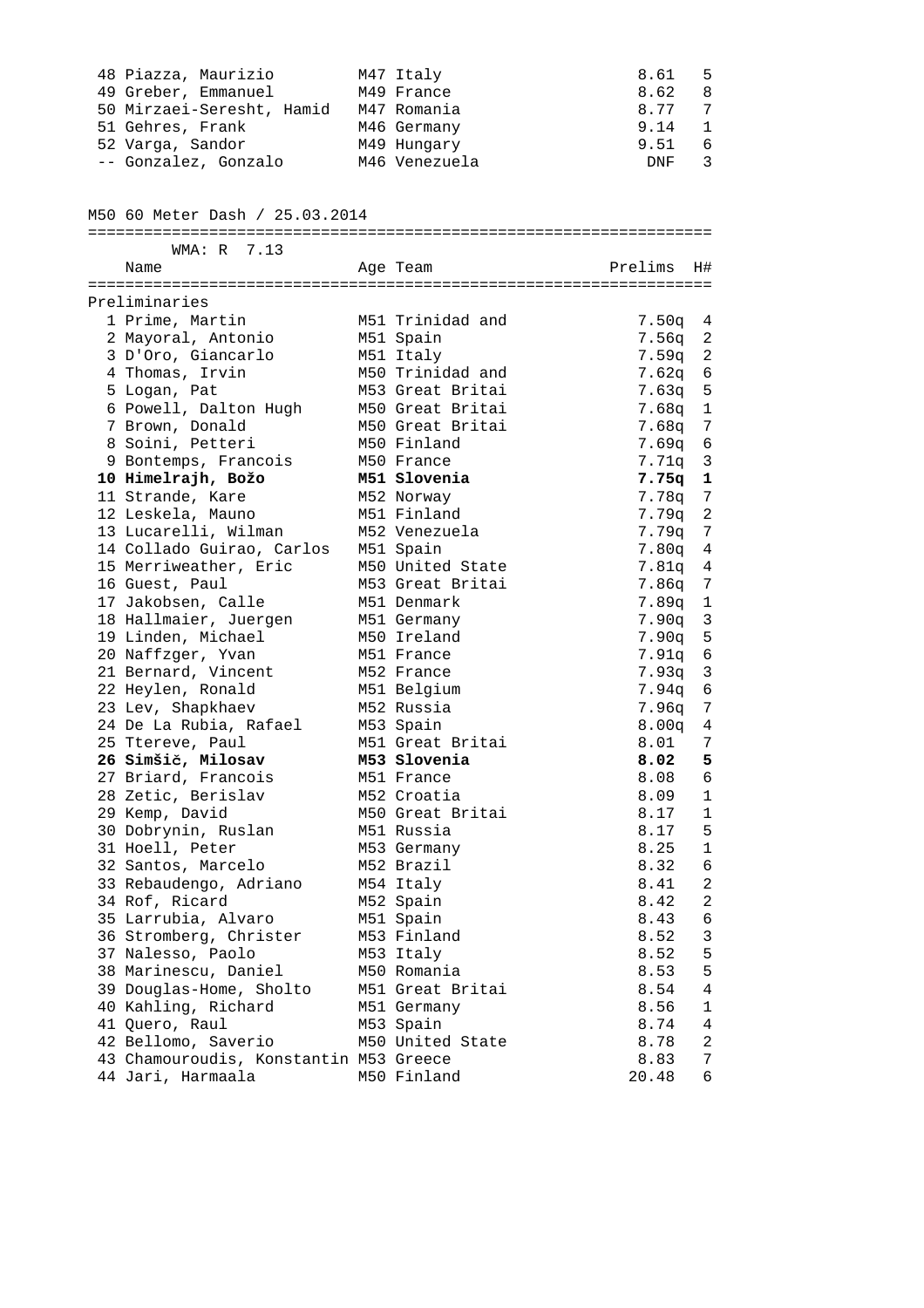M50 60 Meter Dash / 25.03.2014

| Age Team<br>Name<br>Semi-Finals<br>1 Prime, Martin<br>M51 Trinidad and<br>2 D'Oro, Giancarlo<br>M51 Italy<br>M53 Great Britai<br>3 Logan, Pat<br>M50 Trinidad and<br>4 Thomas, Irvin<br>5 Powell, Dalton Hugh<br>M50 Great Britai<br>6 Mayoral, Antonio<br>M51 Spain<br>M51 Slovenia<br>7 Himelrajh, Božo<br>8 Soini, Petteri<br>M50 Finland<br>9 Bontemps, Francois<br>M50 France<br>10 Brown, Donald<br>M50 Great Britai<br>11 Merriweather, Eric<br>M50 United State<br>12 Hallmaier, Juergen<br>M51 Germany<br>13 Collado Guirao, Carlos<br>M51 Spain<br>14 Lucarelli, Wilman<br>M52 Venezuela<br>14 Linden, Michael<br>M50 Ireland<br>16 Strande, Kare<br>M52 Norway<br>17 Heylen, Ronald<br>M51 Belgium<br>18 Naffzger, Yvan<br>M51 France<br>19 Leskela, Mauno<br>M51 Finland<br>20 Guest, Paul<br>M53 Great Britai<br>21 Jakobsen, Calle<br>M51 Denmark<br>22 Bernard, Vincent<br>M52 France<br>23 De La Rubia, Rafael<br>M53 Spain<br>24 Lev, Shapkhaev<br>M52 Russia<br>M50 60 Meter Dash / 26.03.2014 | Semis<br>7.49Q<br>7.59Q<br>7.670<br>7.640<br>7.68Q<br>7.72Q<br>7.71q<br>7.75q<br>7.78<br>7.78<br>7.79<br>7.84<br>7.87<br>7.88<br>7.88<br>7.91<br>7.94<br>7.95<br>7.96<br>7.97 |
|------------------------------------------------------------------------------------------------------------------------------------------------------------------------------------------------------------------------------------------------------------------------------------------------------------------------------------------------------------------------------------------------------------------------------------------------------------------------------------------------------------------------------------------------------------------------------------------------------------------------------------------------------------------------------------------------------------------------------------------------------------------------------------------------------------------------------------------------------------------------------------------------------------------------------------------------------------------------------------------------------------------|-------------------------------------------------------------------------------------------------------------------------------------------------------------------------------|
|                                                                                                                                                                                                                                                                                                                                                                                                                                                                                                                                                                                                                                                                                                                                                                                                                                                                                                                                                                                                                  |                                                                                                                                                                               |
|                                                                                                                                                                                                                                                                                                                                                                                                                                                                                                                                                                                                                                                                                                                                                                                                                                                                                                                                                                                                                  |                                                                                                                                                                               |
|                                                                                                                                                                                                                                                                                                                                                                                                                                                                                                                                                                                                                                                                                                                                                                                                                                                                                                                                                                                                                  |                                                                                                                                                                               |
|                                                                                                                                                                                                                                                                                                                                                                                                                                                                                                                                                                                                                                                                                                                                                                                                                                                                                                                                                                                                                  |                                                                                                                                                                               |
|                                                                                                                                                                                                                                                                                                                                                                                                                                                                                                                                                                                                                                                                                                                                                                                                                                                                                                                                                                                                                  |                                                                                                                                                                               |
|                                                                                                                                                                                                                                                                                                                                                                                                                                                                                                                                                                                                                                                                                                                                                                                                                                                                                                                                                                                                                  |                                                                                                                                                                               |
|                                                                                                                                                                                                                                                                                                                                                                                                                                                                                                                                                                                                                                                                                                                                                                                                                                                                                                                                                                                                                  |                                                                                                                                                                               |
|                                                                                                                                                                                                                                                                                                                                                                                                                                                                                                                                                                                                                                                                                                                                                                                                                                                                                                                                                                                                                  |                                                                                                                                                                               |
|                                                                                                                                                                                                                                                                                                                                                                                                                                                                                                                                                                                                                                                                                                                                                                                                                                                                                                                                                                                                                  |                                                                                                                                                                               |
|                                                                                                                                                                                                                                                                                                                                                                                                                                                                                                                                                                                                                                                                                                                                                                                                                                                                                                                                                                                                                  |                                                                                                                                                                               |
|                                                                                                                                                                                                                                                                                                                                                                                                                                                                                                                                                                                                                                                                                                                                                                                                                                                                                                                                                                                                                  |                                                                                                                                                                               |
|                                                                                                                                                                                                                                                                                                                                                                                                                                                                                                                                                                                                                                                                                                                                                                                                                                                                                                                                                                                                                  |                                                                                                                                                                               |
|                                                                                                                                                                                                                                                                                                                                                                                                                                                                                                                                                                                                                                                                                                                                                                                                                                                                                                                                                                                                                  |                                                                                                                                                                               |
|                                                                                                                                                                                                                                                                                                                                                                                                                                                                                                                                                                                                                                                                                                                                                                                                                                                                                                                                                                                                                  |                                                                                                                                                                               |
|                                                                                                                                                                                                                                                                                                                                                                                                                                                                                                                                                                                                                                                                                                                                                                                                                                                                                                                                                                                                                  |                                                                                                                                                                               |
|                                                                                                                                                                                                                                                                                                                                                                                                                                                                                                                                                                                                                                                                                                                                                                                                                                                                                                                                                                                                                  |                                                                                                                                                                               |
|                                                                                                                                                                                                                                                                                                                                                                                                                                                                                                                                                                                                                                                                                                                                                                                                                                                                                                                                                                                                                  |                                                                                                                                                                               |
|                                                                                                                                                                                                                                                                                                                                                                                                                                                                                                                                                                                                                                                                                                                                                                                                                                                                                                                                                                                                                  |                                                                                                                                                                               |
|                                                                                                                                                                                                                                                                                                                                                                                                                                                                                                                                                                                                                                                                                                                                                                                                                                                                                                                                                                                                                  |                                                                                                                                                                               |
|                                                                                                                                                                                                                                                                                                                                                                                                                                                                                                                                                                                                                                                                                                                                                                                                                                                                                                                                                                                                                  |                                                                                                                                                                               |
|                                                                                                                                                                                                                                                                                                                                                                                                                                                                                                                                                                                                                                                                                                                                                                                                                                                                                                                                                                                                                  |                                                                                                                                                                               |
|                                                                                                                                                                                                                                                                                                                                                                                                                                                                                                                                                                                                                                                                                                                                                                                                                                                                                                                                                                                                                  |                                                                                                                                                                               |
|                                                                                                                                                                                                                                                                                                                                                                                                                                                                                                                                                                                                                                                                                                                                                                                                                                                                                                                                                                                                                  | 7.99                                                                                                                                                                          |
|                                                                                                                                                                                                                                                                                                                                                                                                                                                                                                                                                                                                                                                                                                                                                                                                                                                                                                                                                                                                                  | 8.06                                                                                                                                                                          |
|                                                                                                                                                                                                                                                                                                                                                                                                                                                                                                                                                                                                                                                                                                                                                                                                                                                                                                                                                                                                                  | 8.07                                                                                                                                                                          |
|                                                                                                                                                                                                                                                                                                                                                                                                                                                                                                                                                                                                                                                                                                                                                                                                                                                                                                                                                                                                                  | 8.15                                                                                                                                                                          |
| Finals<br>Name<br>Age Team                                                                                                                                                                                                                                                                                                                                                                                                                                                                                                                                                                                                                                                                                                                                                                                                                                                                                                                                                                                       |                                                                                                                                                                               |
| Finals                                                                                                                                                                                                                                                                                                                                                                                                                                                                                                                                                                                                                                                                                                                                                                                                                                                                                                                                                                                                           |                                                                                                                                                                               |
| M51 Trinidad and<br>1 Prime, Martin                                                                                                                                                                                                                                                                                                                                                                                                                                                                                                                                                                                                                                                                                                                                                                                                                                                                                                                                                                              | 7.44                                                                                                                                                                          |
| 2 Soini, Petteri<br>M50 Finland                                                                                                                                                                                                                                                                                                                                                                                                                                                                                                                                                                                                                                                                                                                                                                                                                                                                                                                                                                                  | 7.52                                                                                                                                                                          |
| 3 D'Oro, Giancarlo<br>M51 Italy                                                                                                                                                                                                                                                                                                                                                                                                                                                                                                                                                                                                                                                                                                                                                                                                                                                                                                                                                                                  | 7.55                                                                                                                                                                          |
| 4 Logan, Pat<br>M53 Great Britai                                                                                                                                                                                                                                                                                                                                                                                                                                                                                                                                                                                                                                                                                                                                                                                                                                                                                                                                                                                 | 7.55                                                                                                                                                                          |
| 5 Powell, Dalton Hugh<br>M50 Great Britai                                                                                                                                                                                                                                                                                                                                                                                                                                                                                                                                                                                                                                                                                                                                                                                                                                                                                                                                                                        | 7.60                                                                                                                                                                          |
| 6 Thomas, Irvin<br>M50 Trinidad and                                                                                                                                                                                                                                                                                                                                                                                                                                                                                                                                                                                                                                                                                                                                                                                                                                                                                                                                                                              | 7.61                                                                                                                                                                          |
| 7 Himelrajh, Božo<br>M51 Slovenia                                                                                                                                                                                                                                                                                                                                                                                                                                                                                                                                                                                                                                                                                                                                                                                                                                                                                                                                                                                | 7.64                                                                                                                                                                          |
| -- Mayoral, Antonio<br>M51 Spain                                                                                                                                                                                                                                                                                                                                                                                                                                                                                                                                                                                                                                                                                                                                                                                                                                                                                                                                                                                 | DNF                                                                                                                                                                           |
| M35 200 Meter Dash / 27.03.2014                                                                                                                                                                                                                                                                                                                                                                                                                                                                                                                                                                                                                                                                                                                                                                                                                                                                                                                                                                                  |                                                                                                                                                                               |
| WMA: R 20.59                                                                                                                                                                                                                                                                                                                                                                                                                                                                                                                                                                                                                                                                                                                                                                                                                                                                                                                                                                                                     |                                                                                                                                                                               |
| Prelims<br>Name<br>Age Team                                                                                                                                                                                                                                                                                                                                                                                                                                                                                                                                                                                                                                                                                                                                                                                                                                                                                                                                                                                      |                                                                                                                                                                               |
| Preliminaries                                                                                                                                                                                                                                                                                                                                                                                                                                                                                                                                                                                                                                                                                                                                                                                                                                                                                                                                                                                                    |                                                                                                                                                                               |
| 1 Beardsell, Richard<br>M35 Great Britai                                                                                                                                                                                                                                                                                                                                                                                                                                                                                                                                                                                                                                                                                                                                                                                                                                                                                                                                                                         |                                                                                                                                                                               |
|                                                                                                                                                                                                                                                                                                                                                                                                                                                                                                                                                                                                                                                                                                                                                                                                                                                                                                                                                                                                                  |                                                                                                                                                                               |
|                                                                                                                                                                                                                                                                                                                                                                                                                                                                                                                                                                                                                                                                                                                                                                                                                                                                                                                                                                                                                  | $22.49q$ 3                                                                                                                                                                    |
| 2 Niangane, Samba<br>M38 France                                                                                                                                                                                                                                                                                                                                                                                                                                                                                                                                                                                                                                                                                                                                                                                                                                                                                                                                                                                  | 22.60q 8                                                                                                                                                                      |
| 3 Nisu, Silviu Adrian<br>M35 Romania                                                                                                                                                                                                                                                                                                                                                                                                                                                                                                                                                                                                                                                                                                                                                                                                                                                                                                                                                                             | $22.67q$ 1                                                                                                                                                                    |
| 4 Gippert, Jochen<br>M37 Germany                                                                                                                                                                                                                                                                                                                                                                                                                                                                                                                                                                                                                                                                                                                                                                                                                                                                                                                                                                                 | 22.69q                                                                                                                                                                        |
| M38 United State<br>5 Dussett, Antwon                                                                                                                                                                                                                                                                                                                                                                                                                                                                                                                                                                                                                                                                                                                                                                                                                                                                                                                                                                            | 22.79q 4                                                                                                                                                                      |
| 6 Gutierrez, Alberto<br>M36 Venezuela                                                                                                                                                                                                                                                                                                                                                                                                                                                                                                                                                                                                                                                                                                                                                                                                                                                                                                                                                                            | 22.94q 10                                                                                                                                                                     |
| 7 Portoles, Javier<br>M38 Spain                                                                                                                                                                                                                                                                                                                                                                                                                                                                                                                                                                                                                                                                                                                                                                                                                                                                                                                                                                                  | $23.02q$ 6                                                                                                                                                                    |
| 8 Bonfill, Francesc<br>M35 Spain                                                                                                                                                                                                                                                                                                                                                                                                                                                                                                                                                                                                                                                                                                                                                                                                                                                                                                                                                                                 | $23.08q$ 1                                                                                                                                                                    |
| 9 Ivan, Zaitcev<br>M37 Russia<br>10 Ossai, Tamunonengiye-ofo M38 Great Britai                                                                                                                                                                                                                                                                                                                                                                                                                                                                                                                                                                                                                                                                                                                                                                                                                                                                                                                                    | $23.15q$ 2<br>$23.28q$ 7                                                                                                                                                      |

 12 Langlois, Maxime M35 Canada 23.59q 6 13 Stephens, Gavin M36 Great Britai 23.70q 5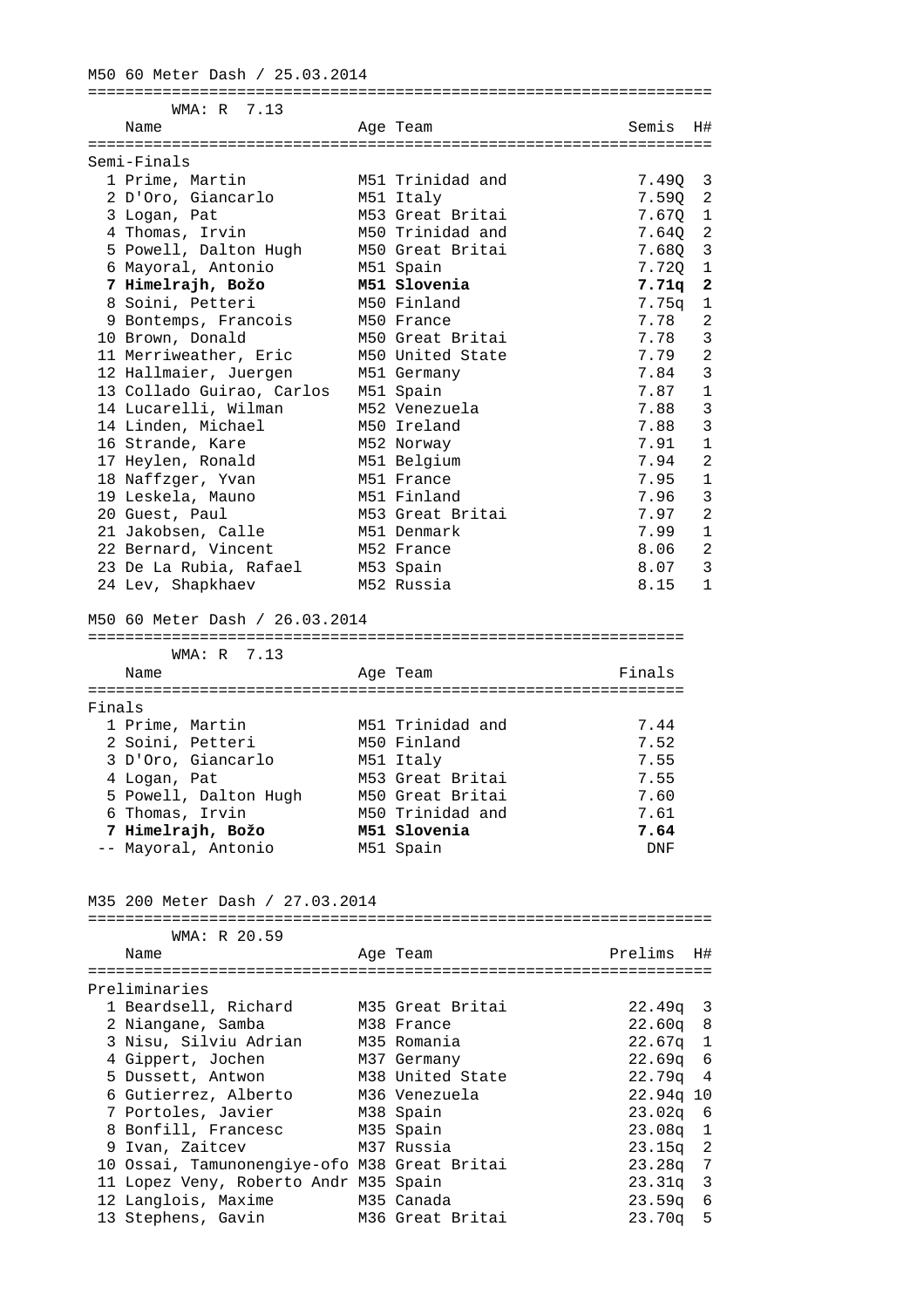| 14 Uthardt, Andreas M35 Finland        |                  | 23.73q 10  |    |
|----------------------------------------|------------------|------------|----|
| 15 Besombes, Laurent M37 France        |                  | $23.76q$ 8 |    |
| 16 Parker, Andrew                      | M35 Great Britai | $23.92q$ 4 |    |
| 17 Renard, David M38 France            |                  | 24.00g 7   |    |
| 18 Kuhl, Torsten                       | M35 Germany      | $24.13q$ 5 |    |
| 19 Cosin, Miguel                       | M37 Spain        | 24.18 8    |    |
| 20 Sfakianakis, Emmanouil              | M35 Greece       | 24.19 5    |    |
| 21 Chambers, Keith                     | M35 United State | 24.36 9    |    |
| 22 Mierzejewski, Marcin M37 Poland     |                  | 24.37 5    |    |
| 23 Di Maio, Emilio                     | M36 Italy        | 24.38 7    |    |
| 24 Erfmann, Michael                    | M39 Germany      | 24.52 1    |    |
| 25 Lakatos, Karoly 1937 Hungary        |                  | 24.55 2    |    |
| 26 De prado noguer, Ruben M35 Spain    |                  | 24.67 1    |    |
| 27 Druzdzel, James M35 United State    |                  | 24.91 1    |    |
| 28 Fuhrmann, Wolfgang M39 Germany      |                  | 24.92 2    |    |
| 29 Venteo, Marcos                      | M38 Spain        | 24.96 4    |    |
| 30 Moreno Molestina, Jorge M35 Ecuador |                  | 25.00 4    |    |
| 31 Channon, Stuart M37 Great Britai    |                  | 25.04      | 10 |
| 32 Medrano, Daniel                     | M39 Mexico       | 25.17      | 10 |
| 33 Klarič, Aljaž                       | M37 Slovenia     | $25.31\ 6$ |    |
| 34 Castane, Raul                       | M35 Spain        | 25.37 9    |    |
| 35 Lestienne, Dries                    | M35 Belgium      | 25.38 9    |    |
| 36 Gordon, Andrew                      | M39 Great Britai | 25.48 3    |    |
| 37 Rauch, Tobias                       | M39 Sweden       | 25.56 3    |    |
| 38 Paquee, Markus M39 Germany          |                  | 25.60 7    |    |
| 39 Deriu, Marco                        | M37 Italy        | 25.63 8    |    |
| 40 Davies, Mark                        | M36 Great Britai | 25.66 4    |    |
| 41 Radosza, Tamas                      | M37 Hungary      | 26.07 6    |    |
| 42 Juhle, Peter                        | M39 Germany      | 26.24 7    |    |
| 43 Aleman, Elvis M36 Sweden            |                  | 26.47 5    |    |
| 44 Fusetti, Matteo M38 Italy           |                  | 26.48 10   |    |
| 45 Di Sabbato, Danilo                  | M38 Italy        | 30.89      | 2  |

M50 200 Meter Dash / 27.03.2014

|  | WMA: R 22.99                           |  |                                       |                    |                |  |
|--|----------------------------------------|--|---------------------------------------|--------------------|----------------|--|
|  | Name                                   |  | Age Team                              | Prelims            | H#             |  |
|  | -------------------------------        |  | ------------------------------------- |                    |                |  |
|  | Preliminaries                          |  |                                       |                    |                |  |
|  | 1 Prime, Martin                        |  | M51 Trinidad and                      | $24.30q$ 1         |                |  |
|  | 2 Soini, Petteri                       |  | M50 Finland                           | $24.42q$ 8         |                |  |
|  | 3 Tunstall, Neil                       |  | M52 Great Britai                      | $25.05q$ 13        |                |  |
|  | 4 Bontemps, Francois                   |  | M50 France                            | $25.08q$ 5         |                |  |
|  | 5 Shute, Marcus                        |  | M51 United State                      | 25.19q 4           |                |  |
|  | 6 Logan, Pat                           |  | M53 Great Britai                      | $25.21q$ 11        |                |  |
|  | 7 Thomas, Irvin                        |  | M50 Trinidad and                      | $25.21q$ 3         |                |  |
|  | 8 Proctor, Edward                      |  | M50 United State                      | $25.22q$ 5         |                |  |
|  | 9 Powell, Dalton Hugh                  |  | M50 Great Britai                      | 25.27q 10          |                |  |
|  | 10 Blakemore, Damon                    |  | M51 United State                      | $25.28q$ 9         |                |  |
|  | 11 Herbert, Lester                     |  | M50 Trinidad and                      | 25.30q 13          |                |  |
|  | 12 Martinez, Luis                      |  | M52 Venezuela                         | 25.33q 12          |                |  |
|  | 13 McKeever, William                   |  | M51 United State                      | $25.36q$ 3         |                |  |
|  | 14 Bernard, Vincent                    |  | M52 France                            | 25.47 <sub>q</sub> | 7              |  |
|  | 15 Leskela, Mauno                      |  | M51 Finland                           | $25.52q$ 10        |                |  |
|  | 16 Hallmaier, Juergen                  |  | M51 Germany                           | $25.53q$ 6         |                |  |
|  | 17 D'Oro, Giancarlo                    |  | M51 Italy                             | $25.53q$ 2         |                |  |
|  | 18 Shelton, William                    |  | M50 United State                      | 25.59 <sub>q</sub> | $\overline{3}$ |  |
|  | 19 Lewis, Bob                          |  | M52 Great Britai                      | 25.69              | 9              |  |
|  | 20 Himelrajh, Božo                     |  | M51 Slovenia                          | 25.75              | 3              |  |
|  | 21 Litau, Ernst                        |  | M50 Germany                           | 25.76              | 7              |  |
|  | 22 Lucarelli, Wilman                   |  | M52 Venezuela                         | 25.78              | 2              |  |
|  | 23 Guest, Paul                         |  | M53 Great Britai                      | 25.82              | $\mathbf{1}$   |  |
|  | 24 Lopes Correia, Boaventur M53 France |  |                                       | 25.92              | 7              |  |
|  | 24 Ttereve, Paul                       |  | M51 Great Britai                      | 25.92              | 5              |  |
|  | 26 Hunter, Ronald                      |  | M52 Great Britai                      | 25.92              | 11             |  |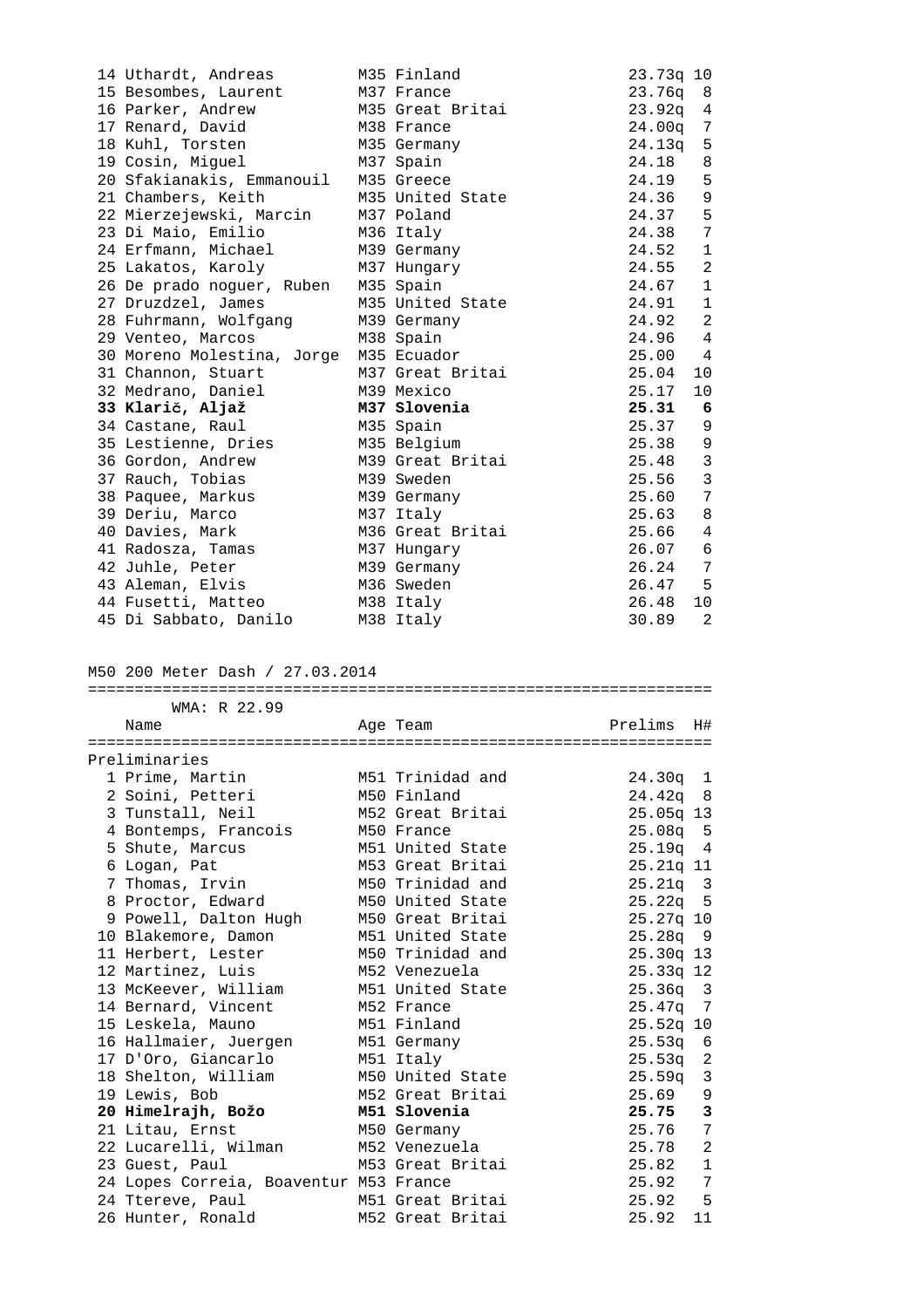| 27 Hoell, Peter         | M53 Germany      | 25.93 | 6              |
|-------------------------|------------------|-------|----------------|
| 28 Zetic, Berislav      | M52 Croatia      | 26.02 | 8              |
| 29 De La Rubia, Rafael  | M53 Spain        | 26.08 | 2              |
| 30 Saviard, Laurent     | M50 France       | 26.22 | 13             |
| 31 Dobrynin, Ruslan     | M51 Russia       | 26.26 | 2              |
| 32 Balsamini, Stefano   | M51 Italy        | 26.29 | 7              |
| 33 Lev, Shapkhaev       | M52 Russia       | 26.31 | 1              |
| 34 Wieser, Klaus        | M52 Austria      | 26.32 | - 8            |
| 35 Stromberg, Christer  | M53 Finland      | 26.38 | 13             |
| 36 Adele, David         | M52 France       | 26.41 | 10             |
| 37 Merriweather, Eric   | M50 United State | 26.55 | 12             |
| 38 Spagnoli, Giorgio    | M52 Italy        | 26.70 | 6              |
| 39 Markov, Alexander    | M51 Russia       | 26.74 | 3              |
| 40 Mononen, Jukka       | M54 Finland      | 26.78 | 1              |
| 41 Mc Carrick, John     | M51 Ireland      | 26.91 | 5              |
| 42 Contag, Andreas      | M53 Germany      | 27.06 | $\mathbf{1}$   |
| 43 Santos, Marcelo      | M52 Brazil       | 27.10 | $\overline{4}$ |
| 44 Molin, Thomas        | M52 Austria      | 27.13 | 4              |
| 45 Gerardo, Pedro       | M52 Portugal     | 27.31 | 6              |
| 46 Rof, Ricard          | M52 Spain        | 27.41 | 7              |
| 47 Larrubia, Alvaro     | M51 Spain        | 27.41 | 9              |
| 48 Nalesso, Paolo       | M53 Italy        | 27.45 | 2              |
| 49 Canto Moreno, Jose   | M52 Spain        | 27.54 | $_{\rm 8}$     |
| 50 Goikoetexea, Ramon   | M54 Spain        | 27.68 | 13             |
| 51 Marinescu, Daniel    | M50 Romania      | 27.73 | 4              |
| 52 Pedersen, Knud Erik  | M54 Denmark      | 27.73 | 12             |
| 53 Kahling, Richard     | M51 Germany      | 27.74 | 11             |
| 54 Czekalla Dr., Jorg   | M50 Germany      | 27.91 | 12             |
| 55 Baranzke, Martin     | M50 Germany      | 28.32 | $\overline{4}$ |
| 56 Gyori, Janos Attila  | M50 Hungary      | 28.61 | 11             |
| 57 Chambon, Christian   | M53 France       | 28.65 | 11             |
| 58 Saglam, Murat        | M52 Turkey       | 28.86 | 7              |
| 59 Quero, Raul          | M53 Spain        | 28.89 | 3              |
| 60 Szopko, Robert       | M53 Germany      | 30.17 | 9              |
| 61 Mihailovic, Miroslav | M54 Serbia       | 30.36 | $-5$           |
| 62 Kovacs, Laszlo       | M50 Hungary      | 31.53 | 12             |
| 63 Juhasz, Attila       | M53 Hungary      | 32.41 | $-5$           |
| -- Heylen, Ronald       | M51 Belgium      | DO.   | 11             |

# M60 200 Meter Dash / 27.03.2014

| WMA: R 24.32              |                  |            |              |
|---------------------------|------------------|------------|--------------|
| Name                      | Age Team         | Prelims    | H#           |
| Preliminaries             |                  |            |              |
| 1 Collins, Bill           | M63 United State | $25.35q$ 3 |              |
|                           |                  |            |              |
| 2 Konig, Rudolf           | M60 Germany      | $25.83q$ 2 |              |
| 3 Nikolič, Drago          | M62 Slovenia     | $26.72q$ 1 |              |
| 4 Dickson, Thomas         | M60 Canada       | $26.75q$ 6 |              |
| 5 Ross, Alasdair          | M62 Great Britai | $26.90q$ 7 |              |
| 6 Wilson, Thaddeus        | M63 United State | $26.91q$ 5 |              |
| 7 Caso, Antonio           | M63 Italy        | $27.34q$ 3 |              |
| 8 Phillips, Tom           | M60 Great Britai | $27.39q$ 6 |              |
| 9 Franklyn, Walwyn        | M61 Great Britai | $27.52q$ 5 |              |
| 10 Riddle, Richard        | M62 United State | $27.69q$ 4 |              |
| 11 Sloss, Ramsay          | M61 Great Britai | $27.77q$ 1 |              |
| 12 Douglas, Bob           | M60 Great Britai | $27.94q$ 3 |              |
| 13 Marcelissen, Frans     | M62 Netherlands  | $28.20q$ 4 |              |
| 14 Drewitz, Charles       | M60 Canada       | $28.75q$ 3 |              |
| 15 Bell, Philip           | M60 Great Britai | $28.76q$ 2 |              |
| 16 Skinner, Terrance      | M64 Trinidad and | $28.83q$ 1 |              |
| 17 Heckner, Winfried      | M64 Germany      | $29.02q$ 4 |              |
| 18 Moyano, Jose Luis      | M61 Spain        | $29.13q$ 2 |              |
| 19 Soffientini, Virginio  | M60 Italy        | 29.36      | $\mathbf{1}$ |
| 20 Kordosis, Konstantinos | M63 Greece       | 29.42      | 5            |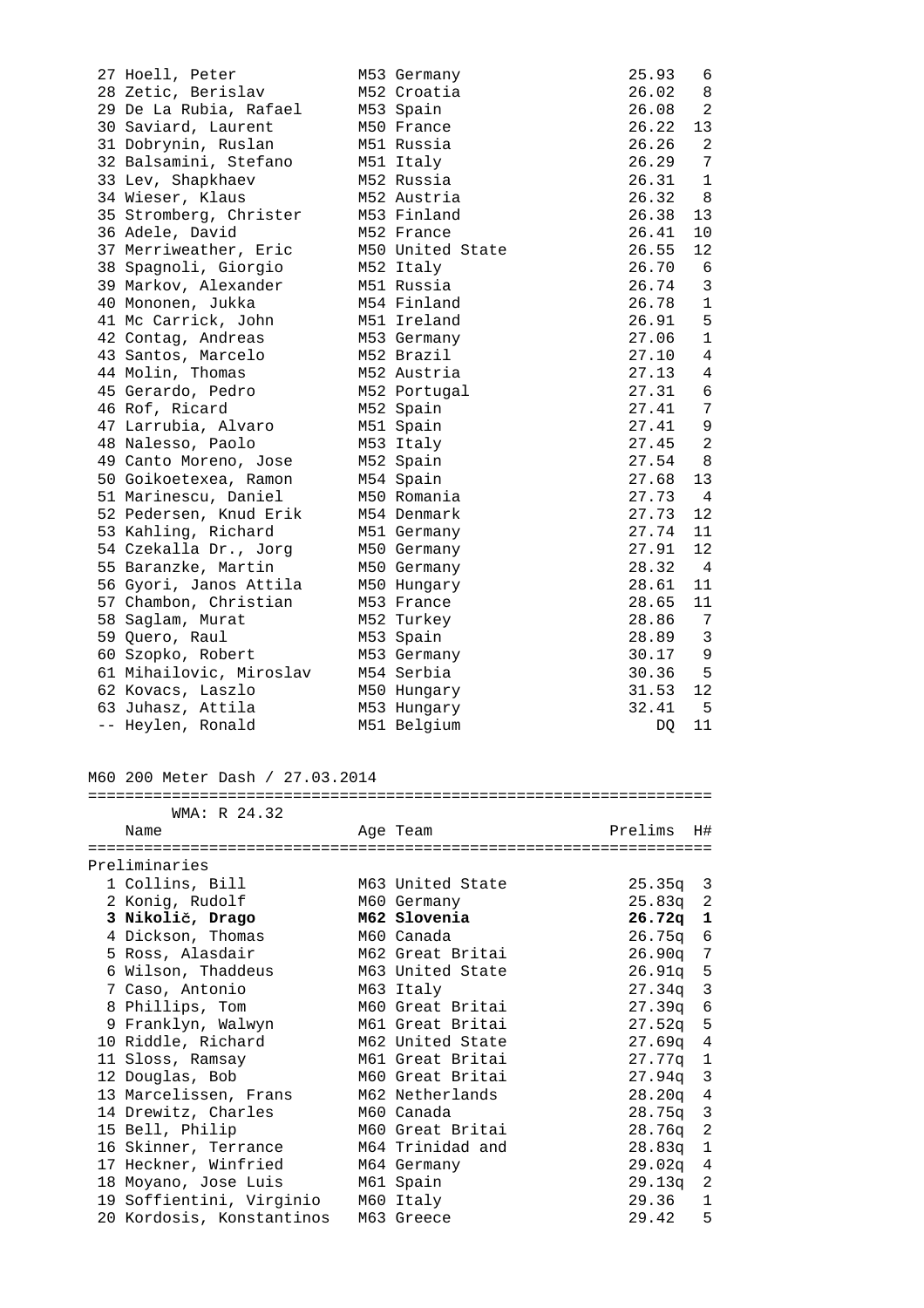|        | 21 Miscioscia, Giovanni                | M61 Italy                        | 29.77            | 7                              |
|--------|----------------------------------------|----------------------------------|------------------|--------------------------------|
|        | 22 Kaminski, Edward                    | M60 Poland                       | 29.87            | 6                              |
|        | 23 Tenitz, Seppo                       | M62 Finland                      | 30.10            | 3                              |
|        | 24 Ferreiro, Xose Francisco M62 Spain  |                                  | 30.16            | $\mathbf{1}$                   |
|        | 25 Macchione, Oto                      | M60 Italy                        | 30.42            | 2                              |
|        | 26 Meier, Albert                       | M61 Switzerland                  | 30.43            | 6                              |
|        | 27 Szoke, Tamas                        | M60 Hungary                      | 30.77            | 3                              |
|        | 28 Salka, Jozsef                       | M63 Hungary                      | 30.94            | 7                              |
|        | 29 Lachance, Bernard                   | M64 Canada                       | 31.06            | $\overline{4}$                 |
|        | 30 Pepp, Zoltan                        | M63 Hungary                      | 31.52            | 2                              |
|        | 31 Vukicevic, Milovan                  | M62 Serbia                       | 32.15            | 5                              |
|        | 32 Novakovic, Nebojsa                  | M60 Serbia                       | 32.41            | 6                              |
|        | 33 Tidwell, Seth                       | M61 United State                 | 33.28            | 5                              |
|        | 34 Hartke, Gunther                     | M61 Germany                      | 34.73 4          |                                |
|        | M60 200 Meter Dash / 27.03.2014        |                                  |                  |                                |
|        | WMA: R 24.32                           |                                  |                  |                                |
|        | Name                                   | Age Team                         | Semis            | H#                             |
|        |                                        |                                  |                  |                                |
|        | Semi-Finals<br>1 Collins, Bill         | M63 United State                 |                  |                                |
|        |                                        |                                  | 24.89Q 2         |                                |
|        | 2 Konig, Rudolf<br>3 Dickson, Thomas   | M60 Germany<br>M60 Canada        | 25.76Q 1         |                                |
|        |                                        | M62 Great Britai                 | 26.390 3         |                                |
|        | 4 Ross, Alasdair                       |                                  | $25.95q$ 1       |                                |
|        | 5 Franklyn, Walwyn                     | M61 Great Britai<br>M62 Slovenia | 26.58q           | $\overline{3}$<br>$\mathbf{3}$ |
|        | 6 Nikolič, Drago                       |                                  | 26.90q           |                                |
|        | 7 Phillips, Tom                        | M60 Great Britai                 | 26.91            | $\mathbf{1}$                   |
|        | 8 Caso, Antonio                        | M63 Italy                        | 27.27            | 2                              |
|        | 9 Riddle, Richard                      | M62 United State                 | 27.27            | 3                              |
|        | 10 Sloss, Ramsay                       | M61 Great Britai                 | 27.91            | 1                              |
|        | 11 Douglas, Bob                        | M60 Great Britai                 | 28.21            | 2                              |
|        | 12 Marcelissen, Frans                  | M62 Netherlands                  | 28.22            | 2                              |
|        | 13 Drewitz, Charles                    | M60 Canada                       | 28.73            | $\mathbf{1}$                   |
|        | 14 Bell, Philip                        | M60 Great Britai                 | 28.97            | $\mathbf{3}$                   |
|        | 15 Moyano, Jose Luis                   | M61 Spain                        | 29.31            | 2                              |
|        | 16 Skinner, Terrance                   | M64 Trinidad and                 | 29.39            | 3                              |
|        | -- Heckner, Winfried                   | M64 Germany                      | DNF              | $\mathbf{1}$                   |
|        | M60 200 Meter Dash / 28.03.2014        |                                  |                  |                                |
|        | WMA: R 24.32                           |                                  |                  |                                |
|        | Name                                   | Age Team                         | Finals           |                                |
| Finals |                                        |                                  |                  |                                |
|        | 1 Collins, Bill                        | M63 United State                 | 24.70            |                                |
|        | 2 Ross, Alasdair                       | M62 Great Britai                 | 25.24            |                                |
|        | 3 Konig, Rudolf                        | M60 Germany                      | 25.69            |                                |
|        | 4 Dickson, Thomas                      | M60 Canada                       | 25.98            |                                |
|        | 5 Franklyn, Walwyn                     | M61 Great Britai                 | 26.70            |                                |
|        | 6 Nikolič, Drago                       | M62 Slovenia                     | 27.36            |                                |
|        | M35 400 Meter Dash / 29.03.2014        |                                  |                  |                                |
|        |                                        |                                  |                  |                                |
|        | WMA: R 47.45                           |                                  |                  |                                |
|        | Name                                   | Age Team                         | Prelims          | H#                             |
|        |                                        |                                  |                  |                                |
|        | Preliminaries                          |                                  |                  |                                |
|        | 1 Brown, David                         | M36 Great Britai                 | 51.86q           | 7                              |
|        | 2 Beardsell, Richard                   | M35 Great Britai                 | 52.20q           | 3                              |
|        | 3 Saldeno, Jose                        | M36 Venezuela                    | 52.29q           | 6                              |
|        | 4 Tino, Francesco                      | M36 Italy                        | 52.59q           | 2                              |
|        | 5 Besombes, Laurent                    | M37 France                       | 52.60q           | $\mathbf{1}$                   |
|        | 6 Menendez, Ricardo<br>7 Galy, Olivier | M35 Spain                        | 52.73q<br>52.75q | 6                              |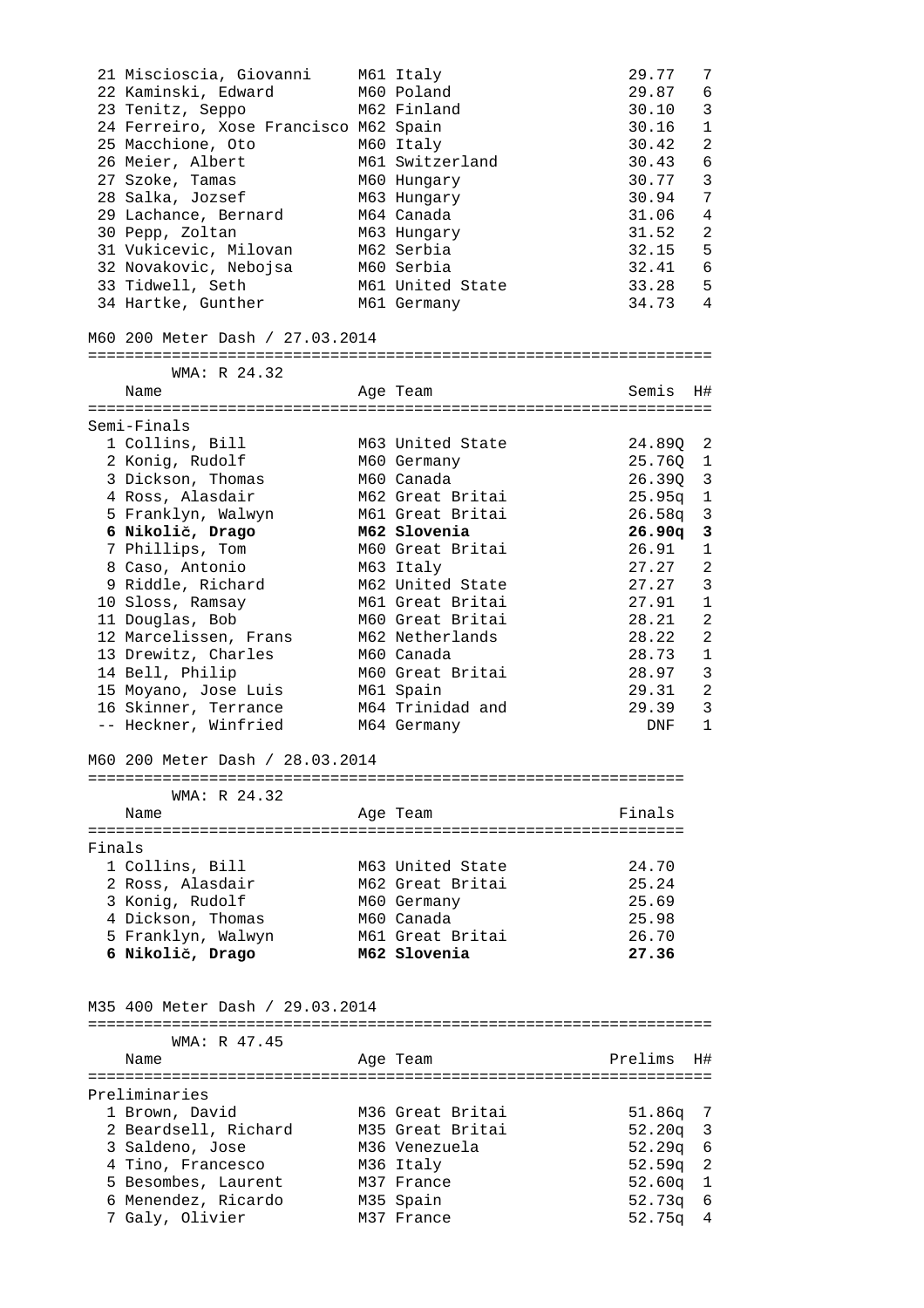| 8 Knapp, Martin M38 Czech Republ          |                  | $53.15q$ 6 |                |
|-------------------------------------------|------------------|------------|----------------|
| 9 Aspley-Davis, Martin M37 Great Britai   |                  | 53.27q 2   |                |
| 10 Borente Gonzalez, Ramon M35 Spain      |                  | $53.57q$ 5 |                |
| 11 Parker, Andrew M35 Great Britai        |                  | 53.78q 3   |                |
| 12 Chambers, Keith M35 United State       |                  | $53.87q$ 1 |                |
| 13 Mardan, Alexandru     M35 Romania      |                  | 54.16q 7   |                |
| 14 Prussing, Ronny M38 Germany            |                  | $54.17q$ 5 |                |
| 15 Conti, Vincenzo M37 Italy              |                  | 54.43q 7   |                |
| 16 Kuhl, Torsten M35 Germany              |                  | $54.45q$ 4 |                |
| 17 Derosas, Gianluca         M35 Italy    |                  | $55.06q$ 5 |                |
| 18 Castane, Raul               M35 Spain  |                  | 55.78q 2   |                |
| 19 Navarro Gonzalez, Pedro M37 Spain      |                  | 55.86 7    |                |
|                                           |                  |            |                |
| 20 Klarič, Aljaž                          | M37 Slovenia     | 56.02 5    |                |
| 21 Lestienne, Dries M35 Belgium           |                  | 56.07 6    |                |
| 22 Corteselli, Alberico M38 Italy         |                  | 56.35 4    |                |
|                                           |                  | 56.48 6    |                |
| 24 Martin, Emilio       M39 Spain         |                  | 56.50 1    |                |
| 25 Rauch, Tobias               M39 Sweden |                  | 56.51 3    |                |
| 26 Druzdzel, James M35 United State       |                  | 56.62 2    |                |
| 27 Cajo, Oscar M36 Spain                  |                  | 56.74 3    |                |
| 28 Della Vedova, Daniele M37 Italy        |                  | 57.62      | 7              |
| 29 Davies, Mark                           | M36 Great Britai | 57.64 1    |                |
| 30 Fernandez, Israel M37 Spain            |                  | 57.77 5    | $\overline{4}$ |

M60 400 Meter Dash / 29.03.2014

| WMA: R 55.62                                         |                                  |            |                |
|------------------------------------------------------|----------------------------------|------------|----------------|
| Name                                                 | Age Team                         | Prelims    | H#             |
| ===================================<br>Preliminaries | ================================ |            |                |
|                                                      | M62 Slovenia                     |            |                |
| 1 Nikolič, Drago                                     |                                  | $59.34q$ 1 |                |
| 2 Soru, Mario                                        | M63 Italy                        | $60.59q$ 3 |                |
| 3 Collins, Bill                                      | M63 United State                 | 61.12q 2   |                |
| 4 Riddle, Richard                                    | M62 United State                 | $61.88q$ 1 |                |
| 5 Biaumet, Andre                                     | M63 Belgium                      | $63.45q$ 2 |                |
| 6 Ross, Alasdair                                     | M62 Great Britai                 | $63.46q$ 3 |                |
| 7 Douglas, Bob                                       | M60 Great Britai                 | 63.89q 5   |                |
| 8 Sato, Ryuichi                                      | M60 Japan                        | $63.96q$ 4 |                |
| 9 Franklyn, Walwyn                                   | M61 Great Britai                 | 64.21q 2   |                |
| 10 Moyano, Jose Luis                                 | M61 Spain                        | $64.50q$ 1 |                |
| 11 Park, Sangho                                      | M63 Korea                        | 65.27q 3   |                |
| 12 Bell, Philip                                      | M60 Great Britai                 | $65.33q$ 4 |                |
| 13 Kordosis, Konstantinos                            | M63 Greece                       | 65.93q 3   |                |
| 14 Kaminski, Edward                                  | M60 Poland                       | $66.09q$ 1 |                |
| 15 Meier, Albert                                     | M61 Switzerland                  | 67.77q 3   |                |
| 16 Soffientini, Virginio                             | M60 Italy                        | 68.44q 2   |                |
| 17 Tenitz, Seppo                                     | M62 Finland                      | 68.67q 4   |                |
| 18 Lachance, Bernard                                 | M64 Canada                       | $69.38q$ 3 |                |
| 19 Bogdanov, Leonid                                  | M62 Russia                       | 70.26      | 5              |
| 20 Rutherford, Jack                                  | M60 Great Britai                 | 70.78      | 5              |
| 21 Vukicevic, Milovan                                | M62 Serbia                       | 72.04      | 5              |
| 22 Muhsin, Turkkal                                   | M62 Turkey                       | 72.41      | $\overline{4}$ |
| 23 Wolf, Celso                                       | M64 Brazil                       | 72.98      | $\mathbf{1}$   |
| 24 Jeong, Hasu                                       | M62 Korea                        | 78.90      | $\mathbf{1}$   |
| -- Michelchen. Reinhard                              | M60 Germany                      | DNF        | 4              |
| -- Morfis, Antonios                                  | M61 Greece                       | DNF        | 5              |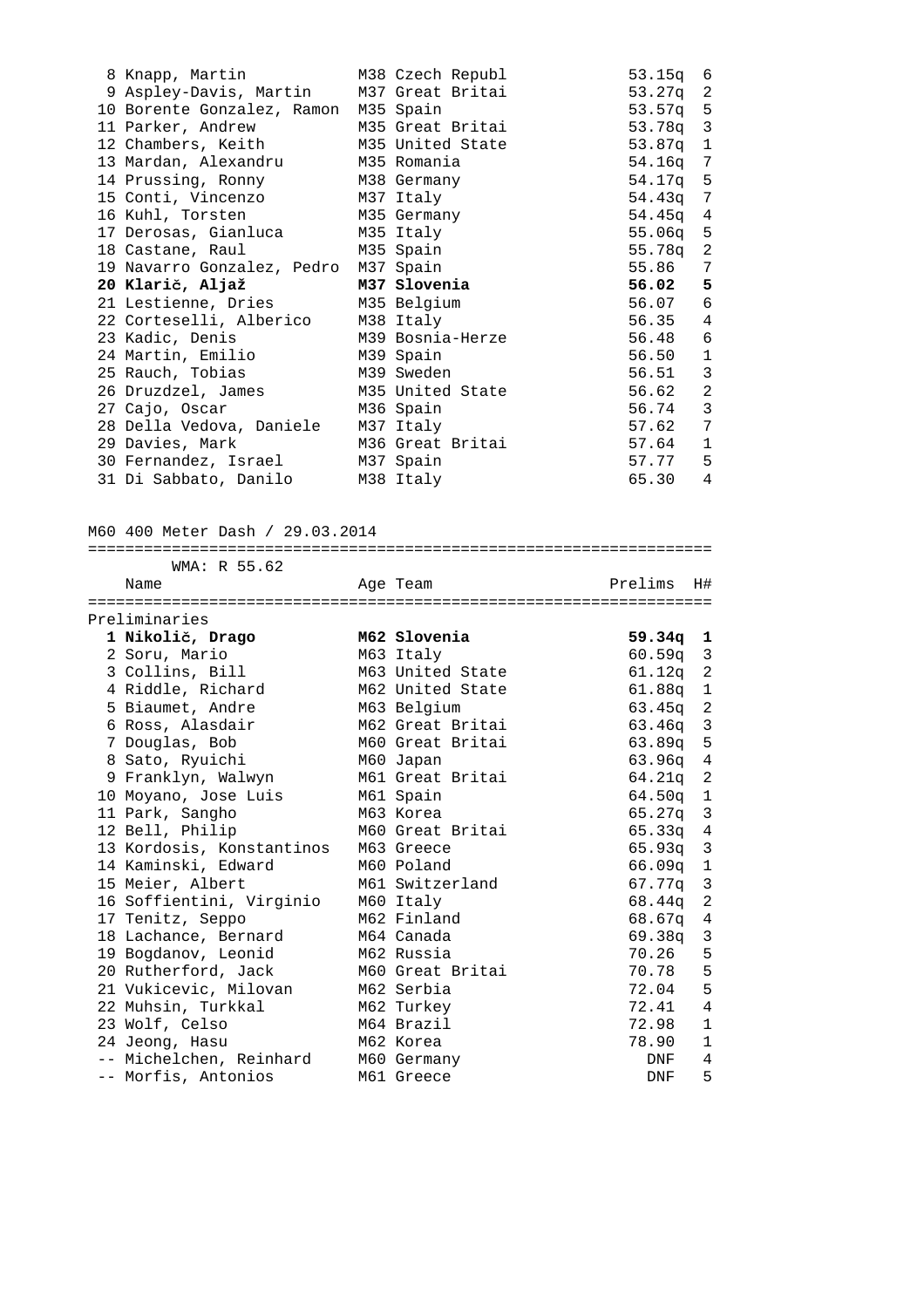M60 400 Meter Dash / 29.03.2014 =================================================================== WMA: R 55.62 Name **Age Team** Age Team Semis H# =================================================================== Semi-Finals 1 Ross, Alasdair M62 Great Britai 59.11Q 3 2 Collins, Bill M63 United State 60.69Q 2 3 Soru, Mario M63 Italy 61.45Q 1  **4 Nikolič, Drago M62 Slovenia 59.20q 3**  5 Riddle, Richard M62 United State 62.03q 2 6 Sato, Ryuichi M60 Japan 62.68q 1 7 Douglas, Bob M60 Great Britai 63.17 3 8 Park, Sangho M63 Korea 66.08 1 9 Kaminski, Edward M60 Poland 66.65 1 10 Bell, Philip M60 Great Britai 66.74 3 11 Moyano, Jose Luis M61 Spain 66.99 2 12 Soffientini, Virginio M60 Italy 68.07 2 13 Tenitz, Seppo M62 Finland 68.46 1 14 Meier, Albert M61 Switzerland 68.77 2 15 Lachance, Bernard M64 Canada 71.08 3 -- Biaumet, Andre M63 Belgium DNF 1 M60 400 Meter Dash / 30.03.2014 ================================================================ WMA: R 55.62 Name Ream Age Team Rinals ================================================================ Finals 1 Ross, Alasdair M62 Great Britai 58.13  **2 Nikolič, Drago M62 Slovenia 59.00**  3 Soru, Mario M63 Italy 59.83 4 Riddle, Richard M62 United State 61.17 5 Sato, Ryuichi M60 Japan 63.26 M35 800 Meter Run / 26.03.2014 =================================================================== WMA: R 1:48.92 Name Age Team Prelims H# =================================================================== Preliminaries 1 Wilfredo, Borotoche M36 Venezuela 1:58.78q 2 2 Gil, Juan Antonio M35 Spain 1:59.00q 2 3 Borente Gonzalez, Ramon M35 Spain 1:59.37q 2 4 Thie, James M35 Great Britai 2:00.81q 1 5 Doherty, Ciaran M39 Ireland 2:00.88q 2 6 Rain, Ridalaan M35 Estonia 2:01.11q 1 7 Karasz, Zakarias M35 Hungary 2:02.01q 2 8 Gabor, Buross M39 Hungary 2:02.19q 1 9 Tremblay, Frederic M35 France 2:02.70q 3 10 Tim, Shiels M38 Ireland 2:04.25 3 11 Karoly, Laszlo M35 Hungary 2:04.63 2 12 Courtois, Vincent M38 Belgium 2:04.77 2 13 Cebollero Gonzalez, Albe M36 Spain 2:04.87 2  **14 Škodnik, Jože M37 Slovenia 2:05.39 1**  15 Pihlstrand-Trulp, Joakim M37 Sweden 2:05.92 3 16 Derosas, Gianluca M35 Italy 2:06.08 1 17 Kadic, Denis M39 Bosnia-Herze 2:07.12 3 18 Martinez, Marc M38 Spain 2:11.22 1 19 Esposito, Vincenzo M37 Italy 2:12.04 3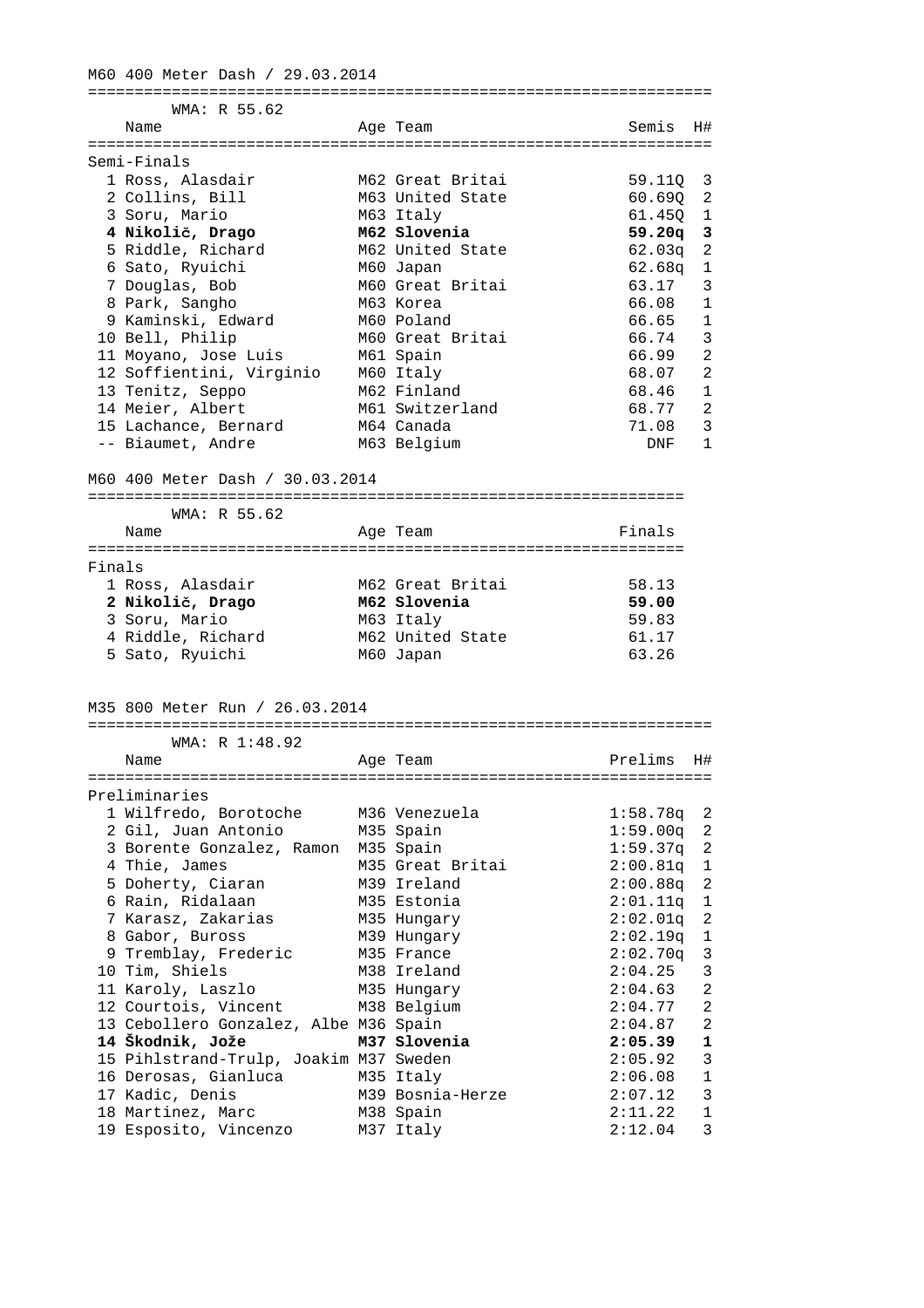# M50 1500 Meter Run / 29.03.2014 =================================================================== WMA: R 4:09.98 Name and Age Team and Prelims H# =================================================================== Preliminaries 1 Duren, Gunnar M50 Sweden 4:23.51q 1 2 Anderson, Simon M50 Great Britai 4:25.75q 3 3 Abdellaoui, Habib M51 France 4:26.00q 3 4 Cowhie, Paul M50 Ireland 4:27.38q 3 5 Pelletier, Gilles M51 France 4:27.82q 2 6 Traore, Didier M53 France 4:27.99q 2 7 Smith, Stephen M54 Great Britai 4:28.40q 3 8 Osland, Paul M50 Canada 4:28.45q 2 9 Van Cauteren, Toon M53 Belgium 4:28.89q 1 10 Pedersen, Rene M53 Denmark 4:29.92q 3 11 Tuohy, Tony M51 Great Britai 4:31.28q 1 12 Stupnitskiy, Viktor M51 Russia 4:31.80q 2 13 Lefay, Xavier M51 France 4:32.27 1 14 Philip, O'Doherty M53 Ireland 4:33.77 2 15 Martinicky, Rastislav M53 Slovak Repub 4:34.32 1  **16 Mori, Jože M50 Slovenia 4:35.25 3**  17 Ruijter de, Willem M53 Netherlands 4:37.77 1 18 Giuseppe, Romeo M51 Italy 4:39.67 3 19 Belluomo, Gianfranco M53 Italy 4:40.41 2 20 Pedrini, Daniele M54 Italy 4:45.16 1 21 Claudio, Ubaldi M51 Italy 4:45.62 2 22 Engholm, Johan M52 Sweden 4:53.72 3 23 Cornyn, Michael M52 Ireland 4:58.26 2 24 Song, Young Hwan M54 Korea 4:58.80 2 25 Chemlel, Kader M50 France 5:05.97 2 26 Orsos, Istvan M53 Hungary 5:08.13 1 27 Prieschl, Wolfgang M51 Austria 5:15.87 3 28 Maher, Michael M51 Ireland 5:18.00 3 29 Becker, Eduard M54 Austria 5:29.89 1

#### M50 3000 Meter Run / 27.03.2014

#### =================================================================== WMA: R 8:49.37

| Name                    | Age Team         | Finals     | H#             |
|-------------------------|------------------|------------|----------------|
| 1 Ribeiro, Georges      | M52 France       | 8:56.16    | 2              |
| 2 Pelletier, Gilles     | M51 France       | 9:05.91    | $\mathfrak{D}$ |
| 3 Nilensjo, Bo Goran    | M50 Sweden       | 9:28.12    | 2              |
| 4 Van Cauteren, Toon    | M53 Belgium      | 9:32.31    | 2              |
| 5 Cowhie, Paul          | M50 Ireland      | 9:33.87    | $\overline{a}$ |
| 6 Tuohy, Tony           | M51 Great Britai | 9:34.64    | 2              |
| 7 Ramirez, Francisco    | M52 Spain        | 9:37.95    | 2              |
| 8 Kratochvil, Pavel     | M53 Czech Republ | 9:38.49    | 2              |
| 9 Bernd, Uwe            | M54 Germany      | 9:42.96    | 2              |
| 10 Mori, Jože           | M50 Slovenia     | 9:50.09    | $\mathbf 1$    |
| 11 Bondar, Victor       | M50 Kazakhstan   | 9:53.49    | $\mathbf{1}$   |
| 12 Altuve, Williams     | M52 Venezuela    | 9:57.70    | $\mathbf{1}$   |
| 13 Ruijter de, Willem   | M53 Netherlands  | 9:58.86    | $\mathbf{1}$   |
| 14 Claudio, Ubaldi      | M51 Italy        | 9:59.71    | $\mathbf{1}$   |
| 15 Belluomo, Gianfranco | M53 Italy        | 10:08.01   | $\mathbf{1}$   |
| 16 Doxey, Steven        | M53 Great Britai | 10:26.59   | $\mathbf{1}$   |
| 17 Pauser, Gunter       | M50 Austria      | 11:00.58   | $\mathbf{1}$   |
| 18 Rohregger, Robert    | M50 Germany      | 11:10.85   | $\mathbf{1}$   |
| 19 Orsos, Istvan        | M53 Hungary      | 11:14.03   | $\mathbf{1}$   |
| 20 Kovacs, Laszlo       | M50 Hungary      | 12:58.94   | $\mathbf{1}$   |
| -- Anderson, Simon      | M50 Great Britai | DNF        | 2              |
| -- Zerres, Markus       | M52 Germany      | <b>DNF</b> | $\mathfrak{D}$ |

 -- Moon, You Hwan M53 Korea DNF 2 -- Ozyumenko, Igor M54 Russia DNF 1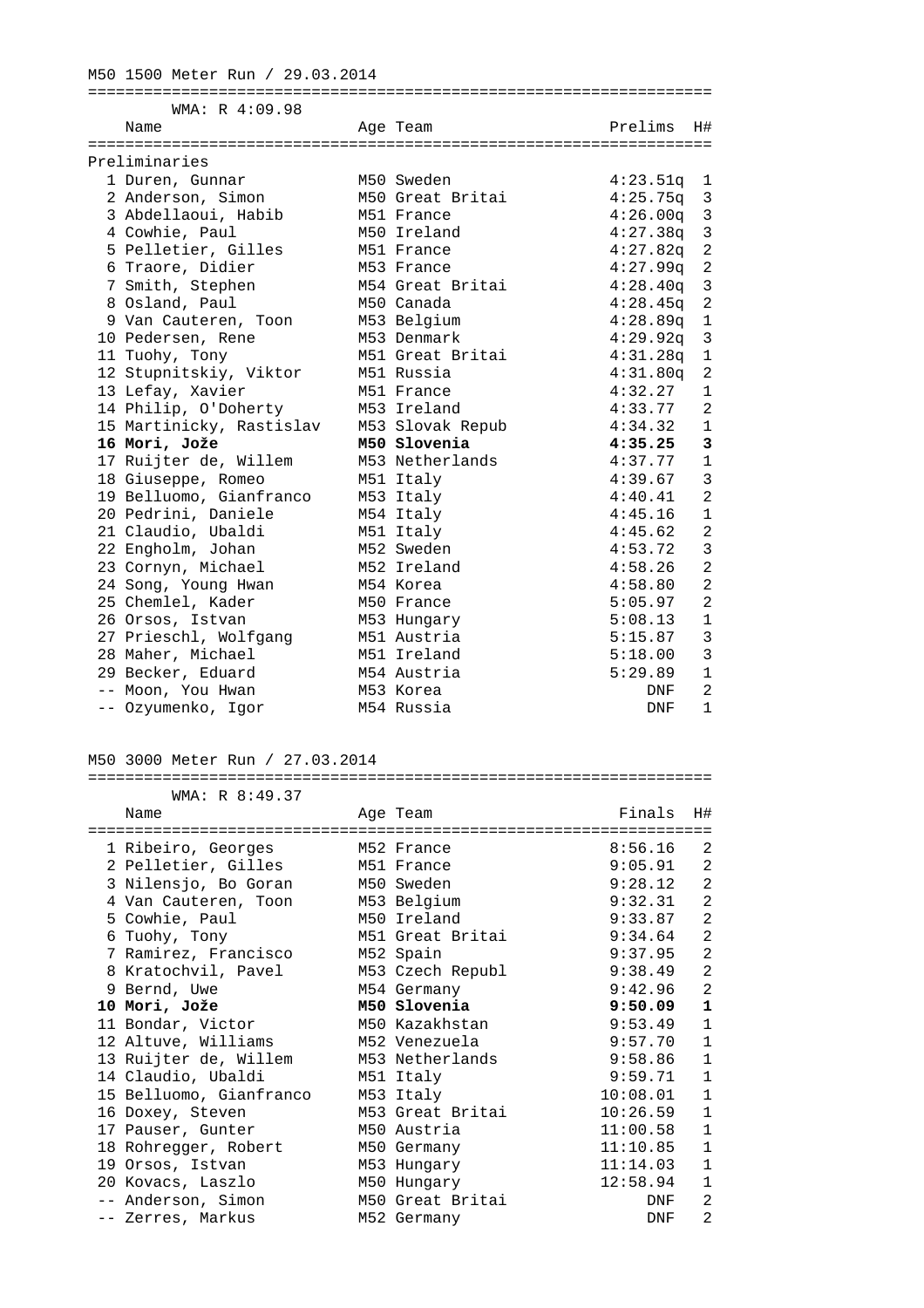| -- Pedrini, Daniele  | M54 Italy      | DNF |  |
|----------------------|----------------|-----|--|
| -- Pachshenko, Yuriy | M53 Kazakhstan | DNF |  |

M50 Long Jump / 28.03.2014

#### ================================================================

| WMA: R 6.51m                              |                  |        |
|-------------------------------------------|------------------|--------|
| Name                                      | Age Team         | Finals |
|                                           |                  |        |
| 1 Becatti, Gianni                         | M50 Italy        | 6.38m  |
| 2 Straub, Thomas                          | M52 Germany      | 6.31m  |
| 3 Barbier, Patrick                        | M53 France       | 6.23m  |
| 4 Silard, Gilles                          | M50 France       | 5.84m  |
| 5 Simšič, Milosav M53 Slovenia            |                  | 5.77m  |
| 6 Gavenciak, Igor                         | M53 Slovak Repub | 5.75m  |
| 7 Persson, Eric                           | M51 Sweden       | 5.68m  |
| 8 Telle, Nicolas                          | M50 France       | 5.66m  |
| 9 McBride, Vincent Wayne M51 South Africa |                  | 5.54m  |
| 10 Saviard, Laurent                       | M50 France       | 5.54m  |
| 11 Strande, Kare                          | M52 Norway       | 5.52m  |
| 12 Himelrajh, Božo                        | M51 Slovenia     | 5.49m  |
| 13 Guest, Paul                            | M53 Great Britai | 5.49m  |
| 14 Baranzke, Martin                       | M50 Germany      | 5.44m  |
| 15 Jose, Quinaliza                        | M52 Ecuador      | 5.36m  |
| 16 Hollauf, Franz                         | M52 Austria      | 5.36m  |
| 17 Zetic, Berislav                        | M52 Croatia      | 5.19m  |
| 18 Rebaudengo, Adriano                    | M54 Italy        | 5.16m  |
| 19 Cintra, Dino                           | M53 Brazil       | 5.04m  |
| 20 Czekalla Dr., Jorg M50 Germany         |                  | 4.98m  |
| 21 Seo, Keum Seog                         | M52 Korea        | 4.93m  |
| 22 Marinescu, Daniel                      | M50 Romania      | 3.54m  |

M40 High Jump / 26.03.2014

================================================================ WMA: R 2.10m

| Name                      | Age Team         | Finals |
|---------------------------|------------------|--------|
|                           |                  |        |
| 1 Peteris, Valdmanis      | M40 Latvia       | 1.99m  |
| 2 Hoffmann, Kenneth       | M40 United State | 1.96m  |
| 3 Sukharev, Igor          | M41 Russia       | 1.93m  |
| 3 Salso, Stefano          | M41 Italy        | 1.93m  |
| 5 Gabriel-Marius, Ghilase | M41 Romania      | 1.84m  |
| 6 Razbeiko, Roman         | M41 Russia       | 1.81m  |
| 7 Tonello, Luca           | M40 Italy        | 1.81m  |
| 8 De Angelis, Marco       | M42 Italy        | 1.81m  |
| 9 Hiller, Jan             | M40 Germany      | 1.78m  |
| 9 England, Andrew         | M42 Great Britai | 1.78m  |
| 11 Doring, Ludwig         | M41 Germany      | 1.75m  |
| 12 Svet, Mitja            | M44 Slovenia     | 1.75m  |
| 13 Gogol, Marc            | M44 Germany      | 1.70m  |

M55 High Jump / 29.03.2014

| WMA: R 1.88m          |                  |        |
|-----------------------|------------------|--------|
| Name                  | Age Team         | Finals |
|                       |                  |        |
| 1 Mcbarnette, Bruce   | M56 United State | 1.74m  |
| 2 Fiorini, Massimo    | M55 Italy        | 1.71m  |
| 3 Liisanantti, Ari    | M56 Finland      | 1.71m  |
| 3 Manfredini, Emanuel | M55 Italy        | 1.71m  |
| 5 Koehl, Dieter       | M59 Germany      | 1.65m  |
| 6 Sladek, Peter       | M56 Slovak Repub | 1.62m  |
| 7 Bednarski, Dariusz  | M59 Poland       | 1.59m  |
| 7 Dannenberg, Volker  | M58 Germany      | 1.59m  |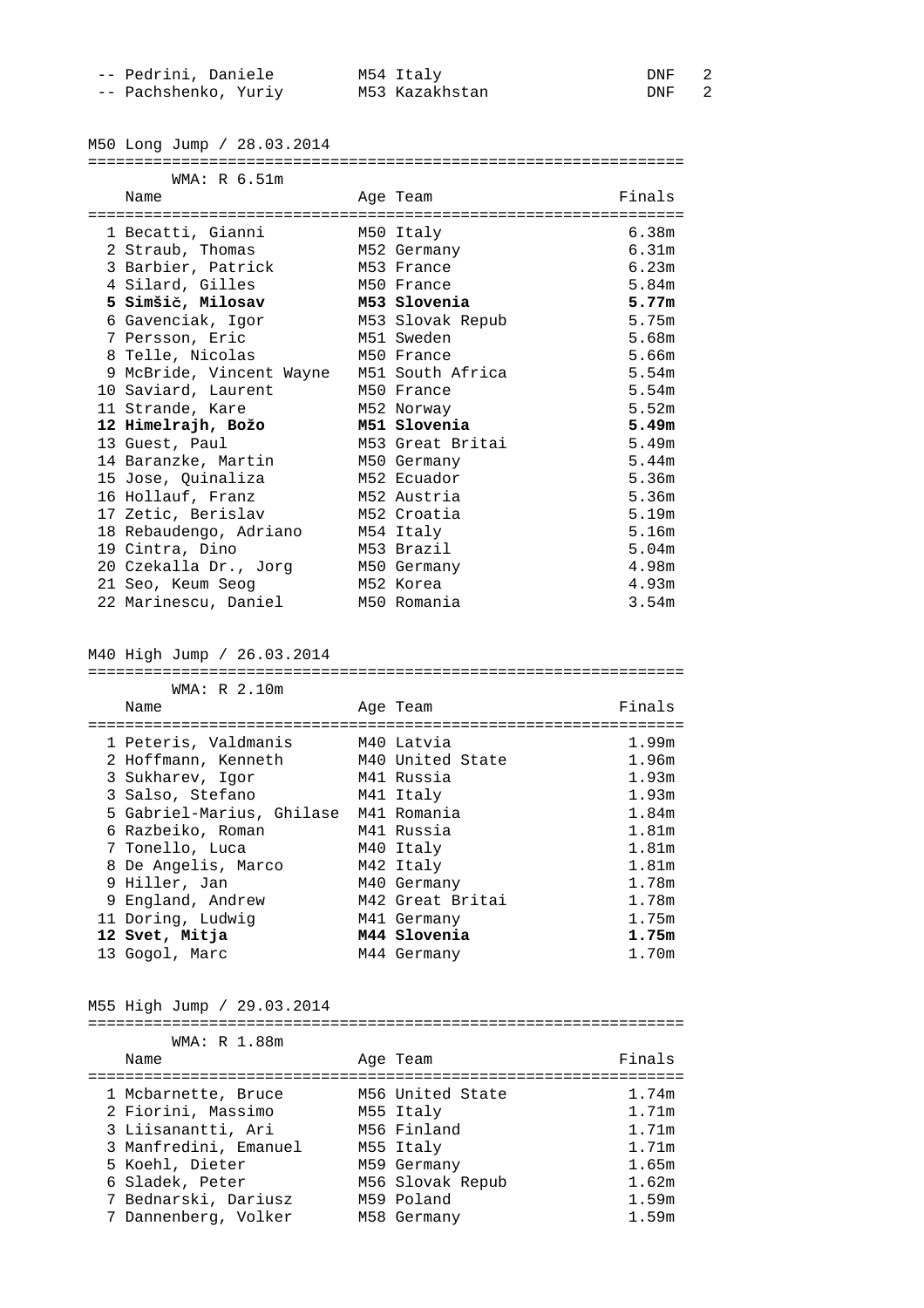| 7 Prstec, Miro             | M57 Slovenia     | 1.59m |
|----------------------------|------------------|-------|
| 10 Sobon, Roman            | M57 Poland       | 1.59m |
| 11 Ruebel, Noel            | M57 United State | 1.56m |
| 12 Roivainen, Olavi        | M57 Finland      | 1.56m |
| 13 Jourdan, Bernard        | M55 France       | 1.56m |
| 14 Akishev, Dmitrii        | M55 Russia       | 1.50m |
| 15 Herrmann, Volkmar       | M58 Germany      | 1.50m |
| 15 Cherevatckii, Aleksandr | M58 Russia       | 1.50m |
| 17 Ekwall, Anders          | M58 Sweden       | 1.50m |
| 17 Martinez, Lucio Jose    | M55 Spain        | 1.50m |
| 19 Neuendorf, Klaus-Peter  | M59 Germany      | 1.45m |
| 20 Nucklies, Rolf          | M59 Germany      | 1.40m |
| -- Cinger, Attila          | M57 Hungary      | ΝH    |

M65 High Jump / 27.03.2014

| WMA: R 1.62m         |                  |        |
|----------------------|------------------|--------|
| Name                 | Age Team         | Finals |
| 1 Prezelj, Dušan     | M65 Slovenia     | 1.61m  |
|                      |                  |        |
| 2 Zacharias, Thomas  | M67 Germany      | 1.61m  |
| 3 Wenzke, Gerhard    | M65 Germany      | 1.58m  |
| 4 Vladimir, Frolov   | M65 Russia       | 1.52m  |
| 5 Valdis, Cela       | M66 Latvia       | 1.49m  |
| 6 Maki, Vesa         | M67 Finland      | 1.46m  |
| 7 Sundell, Reijo     | M65 Finland      | 1.43m  |
| 8 Abramov, Alexander | M69 Russia       | 1.40m  |
| 8 Huebl, Helmut      | M66 Austria      | 1.40m  |
| 10 Frable, Norman    | M68 United State | 1.40m  |
| 11 Yuriy, Adamov     | M66 Kazakhstan   | 1.35m  |
| 12 Bergsten, Lars    | M65 Sweden       | 1.35m  |
| 13 Waalewijn, Onno   | M67 Netherlands  | 1.25m  |

M70 High Jump / 28.03.2014

================================================================ WMA: R 1.59m

| Name                       | Age Team        | Finals            |
|----------------------------|-----------------|-------------------|
|                            |                 |                   |
| 1 Berbece, Aurel           | M70 Romania     | 1.43m             |
| 1 Boranga, Lamberto        | M71 Italy       | 1.43m             |
| 3 Poutiainen, Kyosti       | M72 Finland     | 1.40m             |
| 4 Ody, Yvan                | M70 Belgium     | 1.34 <sub>m</sub> |
| 5 Giavara, Silvano         | M71 Italy       | 1.31 <sub>m</sub> |
| 6 Viiru, Kunto             | M71 Finland     | 1.31 <sub>m</sub> |
| 7 Moljk, Valentin          | M74 Slovenia    | 1.31m             |
| 8 Chacon, Juan Antonio     | M70 Spain       | 1.28m             |
| 8 Jagers, Cornelis         | M71 Netherlands | 1.28m             |
| 8 Janis, Mankovskis        | M74 Latvia      | 1.28m             |
| 11 van Boven, Frans        | M70 Netherlands | 1.28m             |
| 12 Backman, Bjorn          | M70 Finland     | 1.25m             |
| 13 Milleck, Kurt           | M72 Germany     | 1.25m             |
| 14 Laimer, Hans            | M74 Italy       | 1.20 <sub>m</sub> |
| 15 Le Sauce, Andy          | M70 France      | 1.15m             |
| 16 Sanftleben, Achim       | M70 Germany     | 1.10m             |
| M75 High Jump / 28.03.2014 |                 |                   |

| 75 WMA: R 1.52m |                                                                                                         |                                                                                    |
|-----------------|---------------------------------------------------------------------------------------------------------|------------------------------------------------------------------------------------|
| Name            |                                                                                                         | Finals                                                                             |
|                 |                                                                                                         |                                                                                    |
|                 |                                                                                                         | 1.41m                                                                              |
|                 |                                                                                                         | 1.34m                                                                              |
|                 |                                                                                                         | 1.28m                                                                              |
|                 |                                                                                                         | 1.25m                                                                              |
|                 |                                                                                                         | 1.25m                                                                              |
|                 | 1 Sarndal, Carl-Erik<br>2 Miekautsch, Hans<br>3 Klaus, Willi<br>4 von Kanel, Siegfried<br>4 Kuhn, Heinz | Age Team<br>M76 Sweden<br>M76 Austria<br>M75 Germany<br>M75 Germany<br>M75 Germany |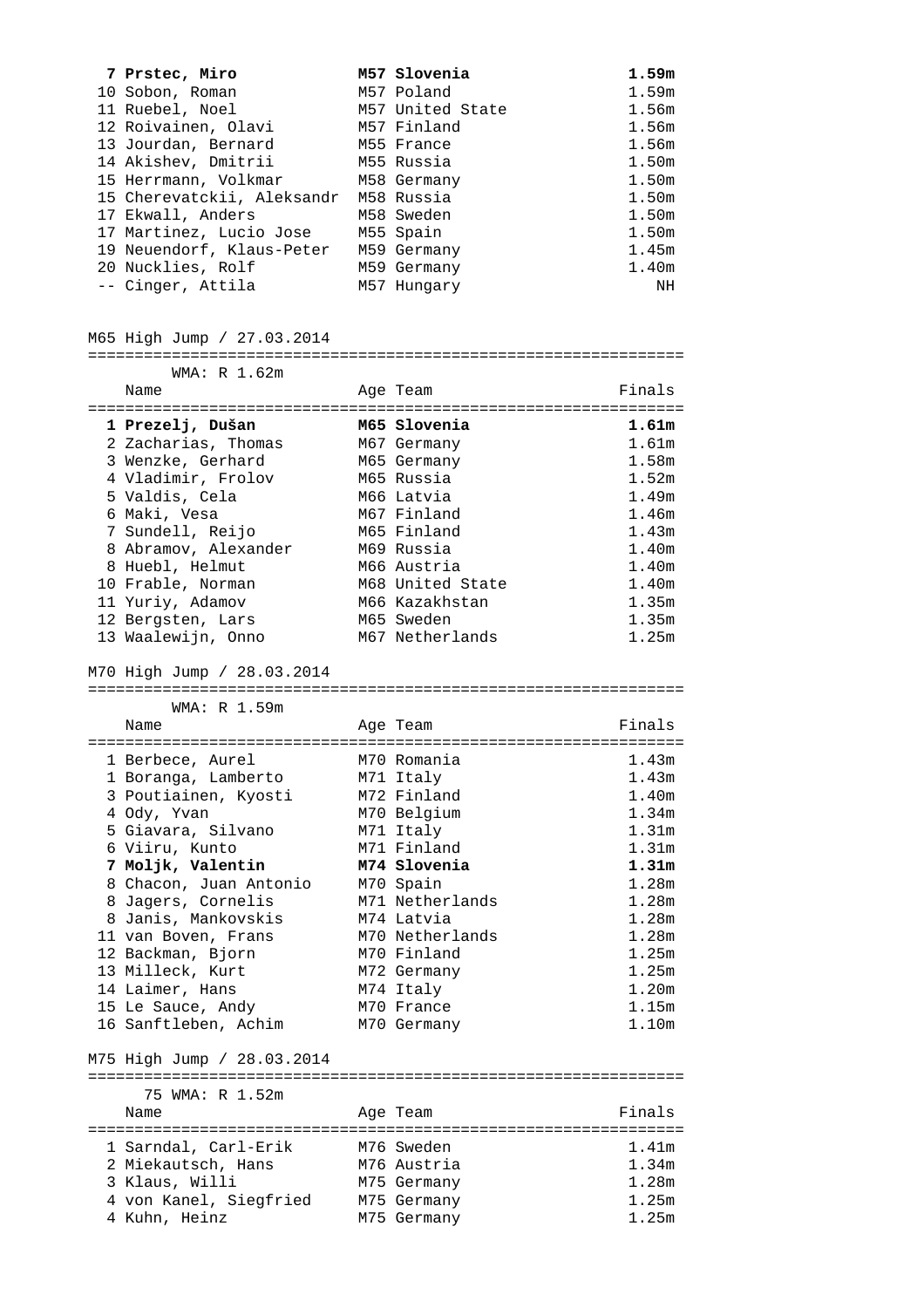| 6 Sluga, Marko       | M78 Slovenia     | 1.22m |
|----------------------|------------------|-------|
| 6 Pawlik, Emil       | M75 United State | 1.22m |
| 8 Vykydal, Kvetoslav | M77 Czech Republ | 1.15m |
| 9 Schmid Dr., Karl   | M76 Germany      | 1.15m |
| 10 Adams, Gerhard    | M76 Germany      | 1.15m |
| 10 Bakk, Gyula       | M76 Hungary      | 1.15m |

#### M45 Pole Vault / 26.03.2014

WMA: R 5.14m

================================================================

| Name                                 | Age Team         | Finals            |
|--------------------------------------|------------------|-------------------|
| 1 Johnson, Mark M49 Great Britai     |                  | 4.50m             |
| 2 Hernandez Rivero, Franci M49 Spain |                  | 4.20m             |
| 3 Yegorov Pochetov, Grigor M47 Spain |                  | 4.10m             |
| M46 Serbia<br>4 Askovic, Zoran       |                  | 4.00 <sub>m</sub> |
| 5 Llado Abella, Jordi M45 Spain      |                  | 4.00m             |
| 6 Spiegl, Horst                      | M48 Germany      | 3.90m             |
| 7 Julis, Petr                        | M45 Czech Republ | 3.90m             |
| 8 Gordon, David                      | M46 Great Britai | 3.90m             |
| 9 Stankovic, Aca                     | M46 Serbia       | 3.80 <sub>m</sub> |
| 10 Panreck, Michael                  | M47 Germany      | 3.60m             |
| 11 Friedrich, Mario                  | M45 Germany      | 3.60 <sub>m</sub> |
| 12 Marczi, Gyozo                     | M48 Hungary      | 3.60 <sub>m</sub> |
| 13 Burda, Jiri                       | M46 Czech Republ | 3.60m             |
| 14 Dimitrijevič, Iztok               | M49 Slovenia     | 3.50 <sub>m</sub> |
| 15 Toth, Ferenc                      | M47 Hungary      | 3.50m             |
| 16 Vasina, Jozef                     | M47 Slovak Repub | 3.40m             |
| 17 Kushnarov, Olexandr               | M49 Ukraine      | 3.10 <sub>m</sub> |
| 18 Menyayev, Albert                  | M45 Azerbaijan   | 2.90m             |
| -- Gril, Damjan                      | M46 Slovenia     | NH                |
| -- Price, Glyn                       | M48 Great Britai | NH                |

# M55 Shot Put – 6kg / 26.03.2014

 WMA: R 16.02m Name Age Team Age Team Finals ================================================================ 1 Arello, Robert M55 United State 14.79m 2 Strelczuk, Wojciech M58 Poland 13.17m 3 Heimrich, Uwe M56 Germany 13.12m 4 Svilainis, Saulius M55 Lithuania 12.98m  **5 Prstec, Miro M57 Slovenia 12.91m**  6 Duber, Jerzy M56 Poland 12.61m 7 Slapota, Miroslav M59 Czech Republ 12.29m 8 Cherevatckii, Aleksandr M58 Russia 11.89m 9 Castillo, Ricardo M56 Spain 11.84m 10 Hubacek, Jaroslav M59 Czech Republ 11.65m 11 Hoffer, Jozsef M57 Hungary 11.59m 12 Joni, Lajos M58 Australia 10.49m<br>13 Romano, Aronne M58 Italy 10.37m<br>14 Lajos, Feher M59 Hungary 9.45m 13 Romano, Aronne M58 Italy 10.37m 14 Lajos, Feher M59 Hungary 14 Lajos, Feher 15 Ruoss, Urs M57 Switzerland 9.27m 16 Birkett, John M57 Great Britai 8.55m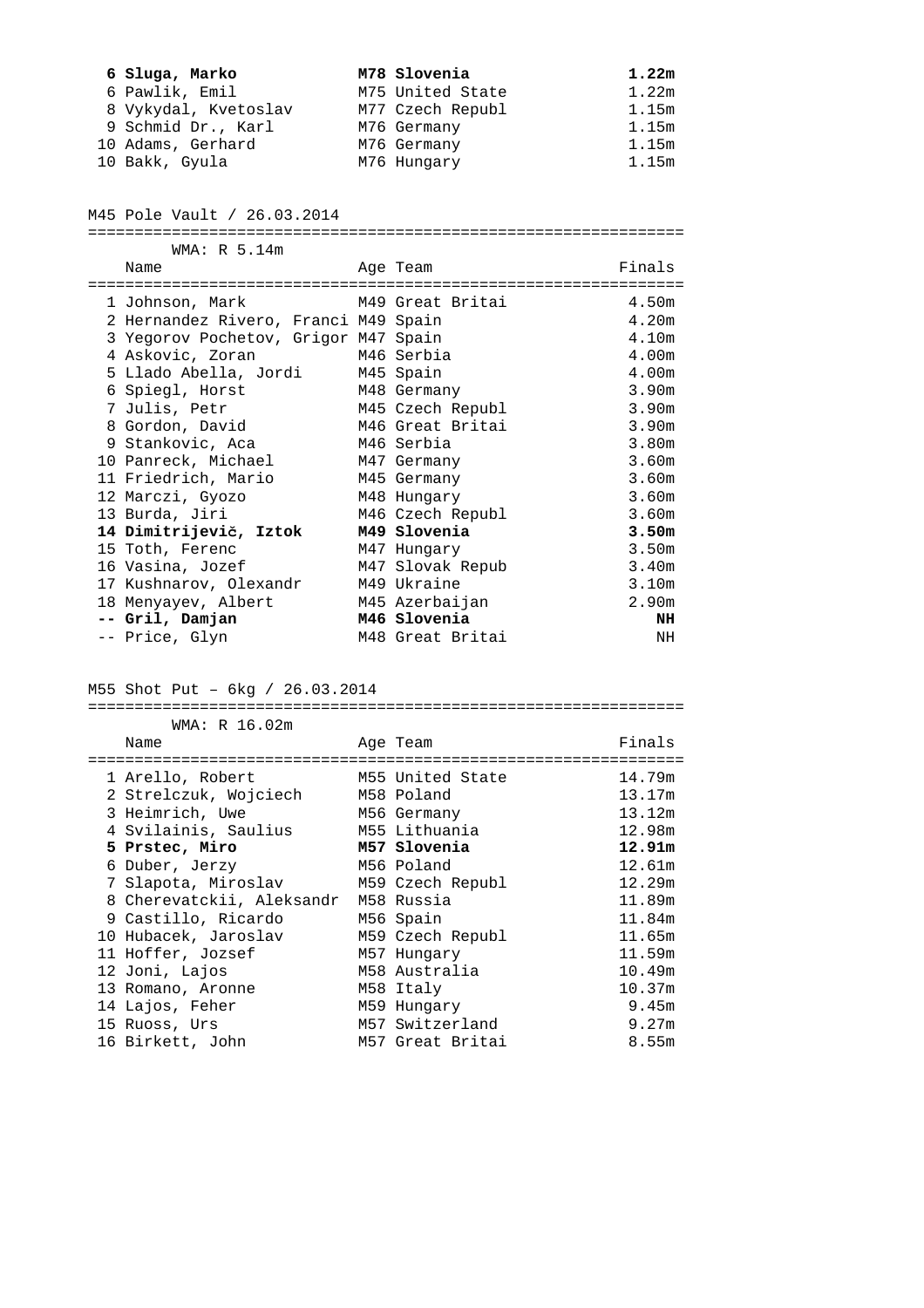M70 Shot Put – 4kg / 29.03.2014

|     |               |   |  |  |  |  |  |  |  | ---- |
|-----|---------------|---|--|--|--|--|--|--|--|------|
| MМД | -<br>◡<br>. . | - |  |  |  |  |  |  |  |      |

| Name                                | Age Team           | Finals |
|-------------------------------------|--------------------|--------|
| ====================                | ================== |        |
| 1 Arvidsson, Kenneth                | M72 Sweden         | 13.82m |
| 2 Glowacki, Marek                   | M73 Canada         | 13.74m |
| 3 Caspers, Lutz                     | M70 Germany        | 13.45m |
| 4 Roszczak, Czeslaw                 | M72 Poland         | 13.43m |
| 5 Dr. Jeremias, Attila 1970 Hungary |                    | 13.41m |
| 6 Kovalskyi, Borys                  | M70 Ukraine        | 12.17m |
| 7 Igor, Brazhnik                    | M72 Russia         | 11.94m |
| 8 Rohrle, Norbert                   | M71 Germany        | 11.60m |
| 9 Tenhu, Jouni                      | M74 Finland        | 11.28m |
| 10 Jegdic, Milutin                  | M73 Serbia         | 11.04m |
| 11 Maric, Stanko                    | M72 Bosnia-Herze   | 10.89m |
| 12 Poldma, Villu                    | M70 Estonia        | 10.73m |
| 13 Sloan, James                     | M72 Great Britai   | 10.54m |
| 14 Uršič, Jože                      | M74 Slovenia       | 10.44m |
| 15 Gortz, Reiner                    | M73 Germany        | 10.06m |
| 16 Dahle, Knut                      | M70 Norway         | 9.80m  |
| 17 Fossen, Kjell                    | M74 Norway         | 9.58m  |
| 18 Tahmaz, Hasan                    | M74 Bosnia-Herze   | 8.48m  |
| 19 Skuse, Roy                       | M73 New Zealand    | 8.22m  |
| 20 Ilter, Ahmet Ertan               | M74 Turkey         | 7.54m  |

M75 Shot Put – 4kg / 26.03.2014

================================================================ WMA: R 14.48m 26/03/14 Karl-Heinz Marg, Germany

|                       | wrk: K II.IOM 20/03/11 Adil Heinz Maly, Germany |         |
|-----------------------|-------------------------------------------------|---------|
| Name                  | Age Team                                        | Finals  |
|                       |                                                 |         |
| 1 Marg, Karl-Heinz    | M75 Germany                                     | 14.48mR |
| 2 Edlund, Osten       | M79 Sweden                                      | 12.29m  |
| 3 Yli-Erkkila, Heikki | M75 Finland                                     | 12.18m  |
| 4 Solvberg, Kjartan   | M77 Norway                                      | 11.94m  |
| 5 Hansen, Johann      | M76 Germany                                     | 11.92m  |
| 6 Huchthausen, Lothar | M79 Germany                                     | 11.79m  |
| 7 Sakow, Aleksander   | M75 Poland                                      | 10.87m  |
| 8 Jarvenpaa, Eero     | M75 Finland                                     | 10.86m  |
| 9 Sluga, Marko        | M78 Slovenia                                    | 10.04m  |
| 10 Chambers, Donald   | M76 Australia                                   | 8.16m   |
| 11 Bassi, Alberto     | M77 Italy                                       | 7.91m   |
|                       |                                                 |         |

# M55 Weight Throw – 11.34kg / 28.03.2014

| WMA: R 19.79m                         |                  |        |
|---------------------------------------|------------------|--------|
| Name                                  | Age Team         | Finals |
|                                       |                  |        |
| 1 Gassenbauer, Gottfried              | M55 Austria      | 18.17m |
| 2 Arello, Robert                      | M55 United State | 17.93m |
| 3 Svilainis, Saulius                  | M55 Lithuania    | 17.92m |
| 4 Bobryshev, Victor                   | M56 Russia       | 17.12m |
| 5 Mocsari, Mihaly                     | M56 Hunqary      | 16.71m |
| 6 Sachse, Jurgen                      | M58 Germany      | 15.70m |
| 7 Kastenberger, Franz                 | M56 Austria      | 15.46m |
| 8 Zwolski, Edward                     | M57 Poland       | 15.35m |
| 9 Joni, Lajos                         | M58 Australia    | 14.97m |
| 10 Hentze, Reinhard                   | M57 Germany      | 14.17m |
| 11 Vlasov, Anatolii                   | M59 Ukraine      | 13.69m |
| 12 Hubacek, Jaroslav                  | M59 Czech Republ | 13.63m |
| 13 Kalantzis, Athanassios M58 Greece  |                  | 13.15m |
| 14 Cherevatckii, Aleksandr M58 Russia |                  | 13.04m |
| 15 Strelczuk, Wojciech                | M58 Poland       | 13.02m |
| 16 Duber, Jerzy                       | M56 Poland       | 12.71m |
| 17 Prstec, Miro                       | M57 Slovenia     | 12.70m |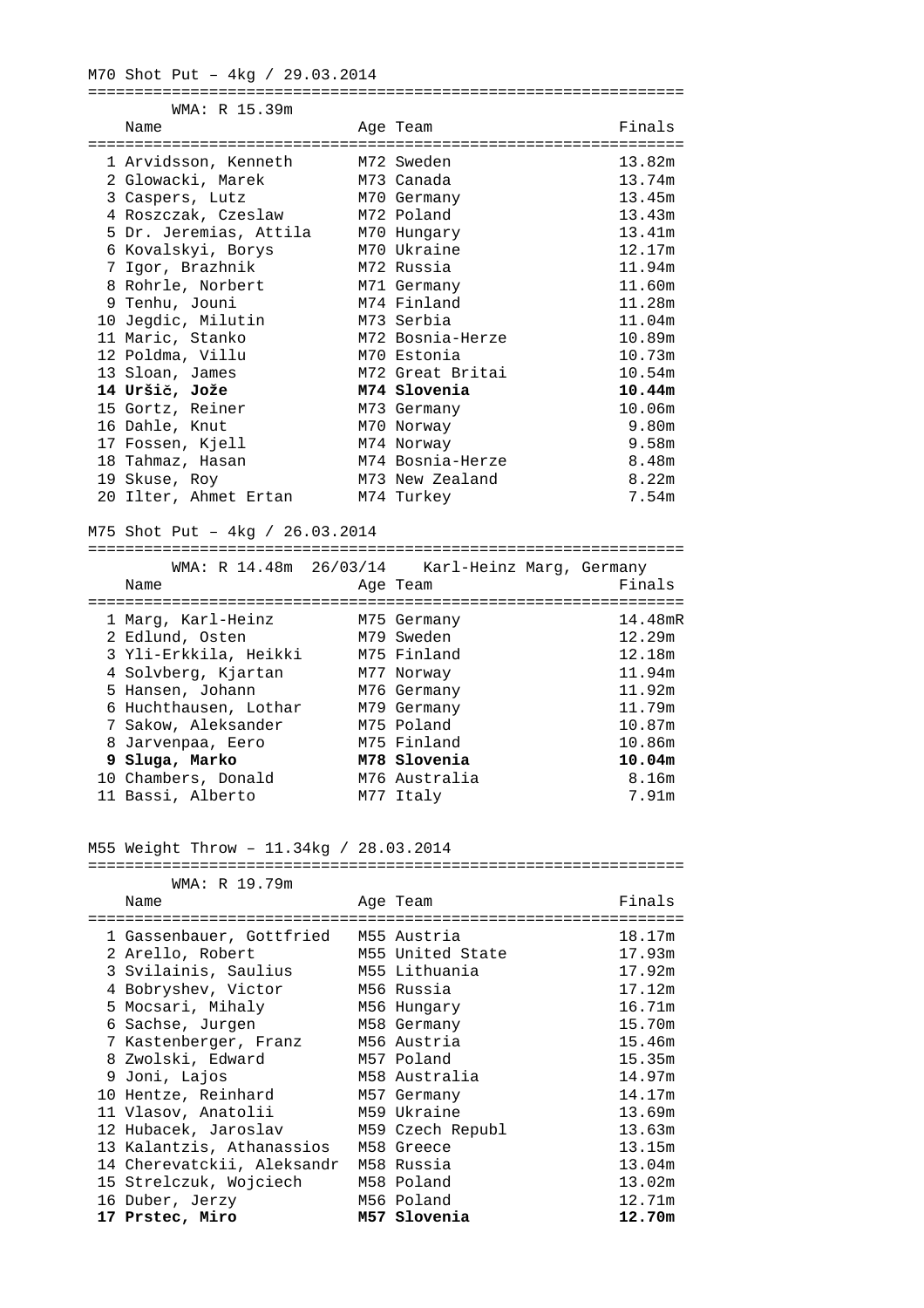| 18 Cooley, Ian          | M56 Great Britai | 12.03m |
|-------------------------|------------------|--------|
| 19 Francesco, De Feo    | M55 Italy        | 11.98m |
| 20 Matz, Torsten        | M55 Germany      | 11.73m |
| 21 Edgar J., Scorche P. | M55 Venezuela    | 10.74m |
| -- Venning, Michael     | M56 United State | FOUL   |

M40 Javelin Throw – 800g / 26.03.2014

================================================================

| WMA: R 85.92m                            |                  |        |
|------------------------------------------|------------------|--------|
| Name                                     | Age Team         | Finals |
|                                          |                  |        |
| 1 Robert, Teršek                         | M43 Slovenia     | 64.43m |
| 2 De Cesare, Marcello M40 Italy          |                  | 61.35m |
| 3 Mijares Landaeta, Daniel M43 Venezuela |                  | 56.47m |
| 4 Steiger, Thomas                        | M43 Germany      | 55.71m |
| 5 Beyer, Bert                            | M43 Germany      | 55.01m |
| 6 Kuznik, Pascal                         | M44 France       | 53.03m |
| 7 Farfan, Eladio                         | M41 Venezuela    | 51.64m |
| 8 Bukss, Vilmars                         | M43 Latvia       | 49.14m |
| 9 Matijevič, Mišo                        | M42 Slovenia     | 45.59m |
| 10 Merten, Axel                          | M44 Germany      | 45.24m |
| 11 Hoque, Andrew                         | M40 United State | 41.32m |
| 12 Blaauw, David                         | M41 South Africa | 40.66m |
| 13 Moller, Heiner                        | M44 Germany      | 40.56m |
| 14 Zagradsky, Igor                       | M44 France       | 38.16m |
| 15 Bonneau, David                        | M40 France       | 28.55m |

# M55 Javelin Throw – 700g / 29.03.2014

| WMA: R 66.11m             |                  |        |
|---------------------------|------------------|--------|
| Name                      | Age Team         | Finals |
|                           |                  |        |
| 1 Bonic, Ante             | M55 Bosnia-Herze | 55.23m |
| 2 Andersson, Anders       | M56 Sweden       | 52.30m |
| 3 Paul, Reinhold          | M57 Germany      | 51.24m |
| 4 Seiffert, Joachim       | M55 Germany      | 51.18m |
| 5 Janusey, Michael        | M56 United State | 50.86m |
| 6 Cherevatckii, Aleksandr | M58 Russia       | 46.76m |
| 7 Zwolski, Edward         | M57 Poland       | 44.23m |
| 8 Koren, Dušan            | M58 Slovenia     | 43.53m |
| 9 Jogi, Priit             | M56 Estonia      | 42.46m |
| 10 Hall, Allen            | M56 United State | 41.67m |
| 11 Hoffer, Jozsef Attila  | M57 Hungary      | 40.13m |
| 12 Kuhndel, Wolfgang      | M57 Germany      | 35.23m |
| 13 Herrmann, Volkmar      | M58 Germany      | 32.74m |
| 14 Le Gall, Jean-Yves     | M58 France       | 26.49m |

M75 Javelin Throw – 500g / 28.03.2014

| WMA: R 46.45m            |                  |        |
|--------------------------|------------------|--------|
| Name                     | Age Team         | Finals |
|                          |                  |        |
| 1 Huchthausen, Lothar    | M79 Germany      | 40.88m |
| 2 Sakow, Aleksander      | M75 Poland       | 38.17m |
| 3 Skramstad, Knut Henrik | M77 Norway       | 35.77m |
| 4 Kapiainen, Aimo        | M77 Finland      | 34.79m |
| 5 Anttila, Kauno         | M76 Finland      | 34.75m |
| 6 Yamaquchi, Iwao        | M75 Japan        | 31.63m |
| 7 Kern, Manfred          | M78 Germany      | 31.10m |
| 8 Jarvenpaa, Eero        | M75 Finland      | 30.73m |
| 9 Sluga, Marko           | M78 Slovenia     | 28.77m |
| 10 Neuzil, Kamil         | M75 Czech Republ | 28.00m |
| 11 Carolla, Guido        | M76 Italy        | 20.97m |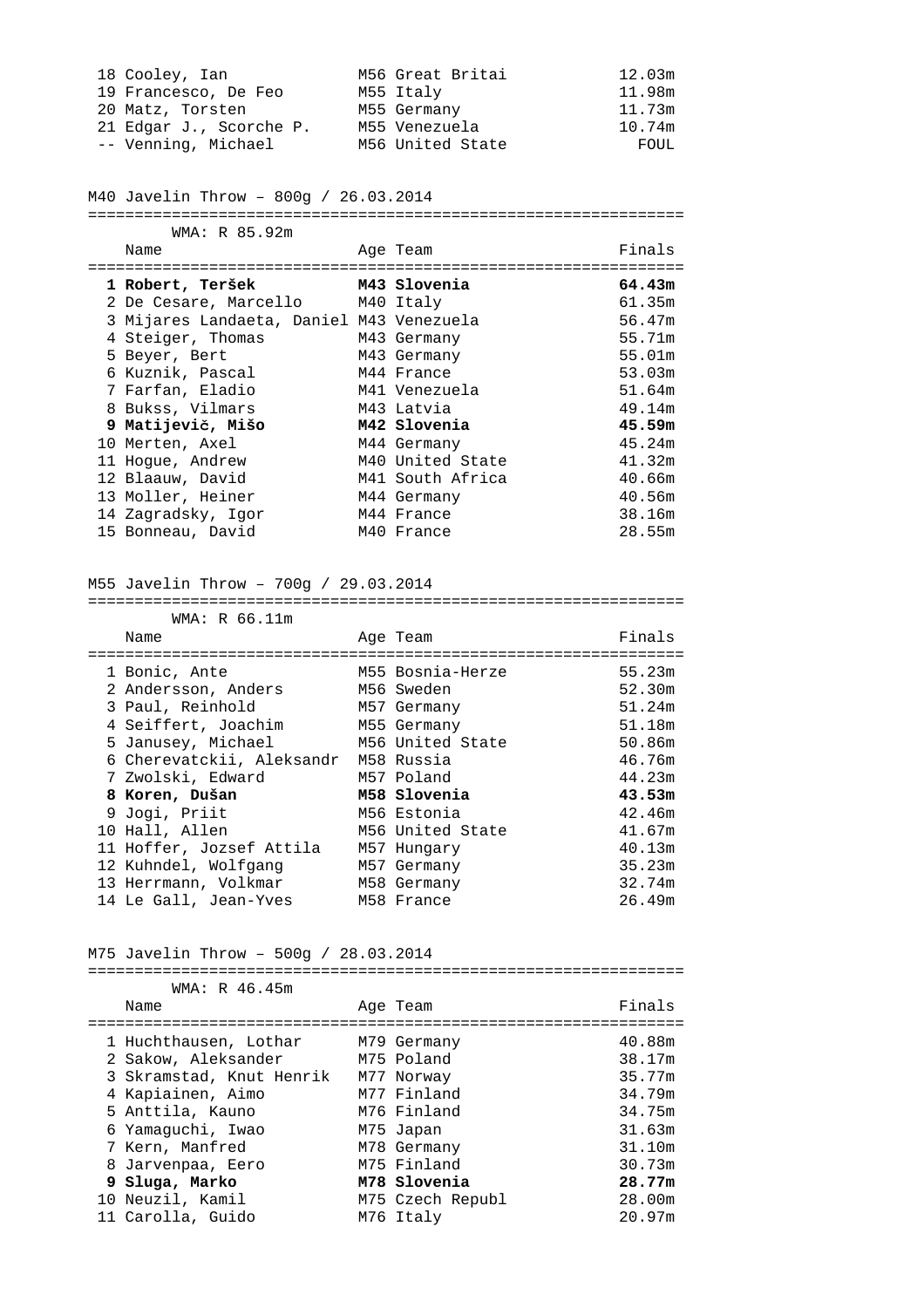# M70 Discus Throw – 1kg / 30.03.2014

#### ================================================================

| WMA: R 55.27m                        |                  |        |
|--------------------------------------|------------------|--------|
| Name                                 | Age Team         | Finals |
|                                      |                  |        |
| 1 Lang, Helmut                       | M73 Austria      | 42.70m |
| 2 Roszczak, Czeslaw                  | M72 Poland       | 41.85m |
| M72 Russia<br>3 Igor, Brazhnik       |                  | 38.27m |
| 4 Cassi Morato, Llorenc M73 Spain    |                  | 36.53m |
| 5 Dahle, Knut                        | M70 Norway       | 36.30m |
| 6 Bednar, Karel                      | M70 Czech Republ | 36.07m |
| 7 Rohrle, Norbert                    | M71 Germany      | 32.45m |
| 8 Sloan, James                       | M72 Great Britai | 32.43m |
| 9 Halder, Josef                      | M71 Germany      | 32.30m |
| 10 Plucker, Gunter                   | M73 Germany      | 31.24m |
| 11 Ollivier, Joel                    | M72 France       | 30.80m |
| 12 Kovacs, Andras                    | M70 Hungary      | 30.05m |
| 13 Maric, Stanko                     | M72 Bosnia-Herze | 29.92m |
| 14 Uršič, Jože                       | M74 Slovenia     | 29.06m |
| 15 Gortz, Reiner                     | M73 Germany      | 27.80m |
| 16 Frackowiak, Feliks M72 Poland     |                  | 23.05m |
| 17 Eraso, Francisco Javier M71 Spain |                  | 18.78m |
| 18 Ilter, Ahmet Ertan M74 Turkey     |                  | 18.52m |
|                                      |                  |        |

## M40 Indoor Pentathlon / 25.03.2014

|  | WMA: R 4387                        |  |                  |        |  |  |
|--|------------------------------------|--|------------------|--------|--|--|
|  | Name                               |  | Age Team         | Finals |  |  |
|  |                                    |  |                  |        |  |  |
|  | 1 Sunneborn, Mattias M43 Sweden    |  |                  | 4035   |  |  |
|  | 2 Razbeiko, Roman<br>M41 Russia    |  |                  | 3785   |  |  |
|  | 3 Malkiewicz, Krzysztof M40 Poland |  |                  | 3723   |  |  |
|  | 4 Janssen, Lars                    |  | M40 Netherlands  | 3534   |  |  |
|  | 5 Andres, Stephan                  |  | M44 Germany      | 3508   |  |  |
|  | 6 Calandrina, Andrea               |  | M40 Italy        | 3366   |  |  |
|  | 7 Ramm, Laurence                   |  | M42 Great Britai | 3350   |  |  |
|  | 8 Morkboe, Michael                 |  | M42 Denmark      | 3256   |  |  |
|  | 9 Paget, Ian                       |  | M41 Great Britai | 3248   |  |  |
|  | 10 Sebera, Martin                  |  | M40 Czech Republ | 3224   |  |  |
|  | 11 Gadd, Wayne                     |  | M42 Great Britai | 3202   |  |  |
|  | 12 Doring, Ludwig                  |  | M41 Germany      | 3191   |  |  |
|  | 13 Alexandre, Baehr                |  | M40 France       | 3185   |  |  |
|  | 14 Sundqvist, Roland               |  | M42 Sweden       | 3167   |  |  |
|  | 15 Francois, Dennis                |  | M40 Netherlands  | 3165   |  |  |
|  | 16 Van Amerongen, Ard-Jan          |  | M40 Netherlands  | 3103   |  |  |
|  | 17 Ekler, Jozsef                   |  | M43 Hungary      | 3086   |  |  |
|  | 18 Gunther, Marcus                 |  | M41 Germany      | 2810   |  |  |
|  | 19 Matijevič, Mišo                 |  | M42 Slovenia     | 2758   |  |  |
|  | 20 Weber, Zdenek                   |  | M42 Czech Republ | 2719   |  |  |
|  | 21 Veleba, Petr                    |  | M43 Czech Republ | 2661   |  |  |
|  | 22 Svet, Mitja                     |  | M44 Slovenia     | 2611   |  |  |
|  | 23 Bassler, Uwe                    |  | M42 Germany      | 2463   |  |  |
|  | 24 Zagradsky, Igor                 |  | M44 France       | 2459   |  |  |
|  | 25 Butler, Geoff                   |  | M44 Great Britai | 2247   |  |  |
|  | 26 Kreihs, Witold                  |  | M43 Poland       | 2241   |  |  |
|  | 27 Stepniak, Radoslaw              |  | M42 Poland       | 2209   |  |  |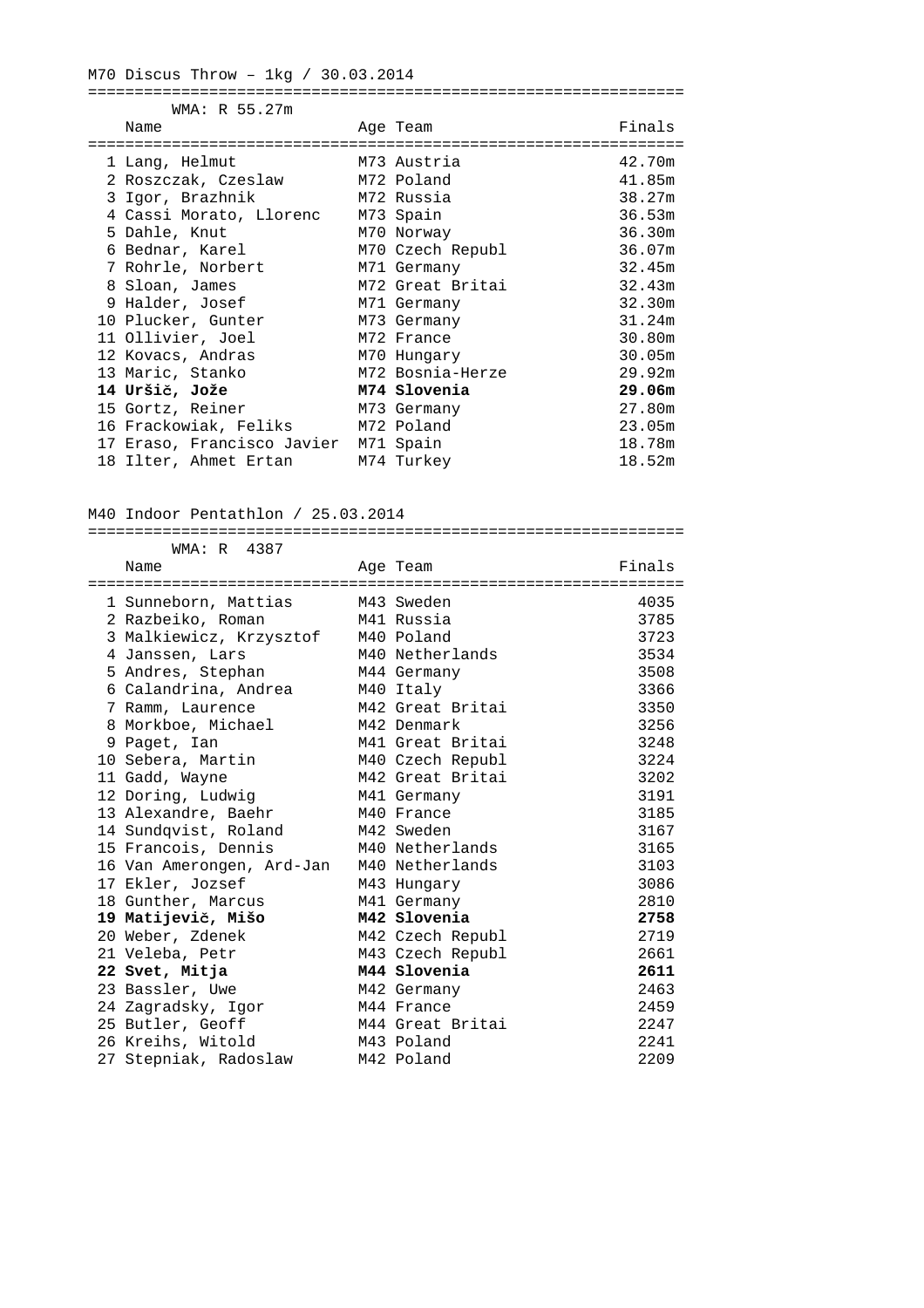| M40 60 Meter Hurdles Indoor Pentathlon - 13.72/1.00-9.14 / 25.03.2014 |  |                  |        |                |           |  |  |
|-----------------------------------------------------------------------|--|------------------|--------|----------------|-----------|--|--|
| Name                                                                  |  | Age Team         | Finals |                | H# Points |  |  |
| 1 Sunneborn, Mattias                                                  |  | M43 Sweden       | 8.39   | 2              | 994       |  |  |
| 2 Razbeiko, Roman                                                     |  | M41 Russia       | 8.91   | 3              | 874       |  |  |
| 3 Janssen, Lars                                                       |  | M40 Netherlands  | 8.93   | $\mathbf{1}$   | 869       |  |  |
| 4 Malkiewicz, Krzysztof M40 Poland                                    |  |                  | 8.94   | 3              | 867       |  |  |
| 5 Ramm, Laurence                                                      |  | M42 Great Britai | 8.97   | $\mathbf{1}$   | 860       |  |  |
| 6 Andres, Stephan                                                     |  | M44 Germany      | 9.09   | 2              | 834       |  |  |
| 7 Sebera, Martin                                                      |  | M40 Czech Republ | 9.20   | $\mathbf{1}$   | 811       |  |  |
| 8 Van Amerongen, Ard-Jan                                              |  | M40 Netherlands  | 9.26   | 3              | 797       |  |  |
| 9 Calandrina, Andrea                                                  |  | M40 Italy        | 9.32   | 3              | 784       |  |  |
| 10 Gadd, Wayne                                                        |  | M42 Great Britai | 9.42   | 2              | 764       |  |  |
| 11 Sundqvist, Roland                                                  |  | M42 Sweden       | 9.44   | 3              | 759       |  |  |
| 12 Paget, Ian                                                         |  | M41 Great Britai | 9.46   | 2              | 755       |  |  |
| 13 Morkboe, Michael                                                   |  | M42 Denmark      | 9.47   | $\overline{4}$ | 752       |  |  |
| 14 Alexandre, Baehr                                                   |  | M40 France       | 9.50   | 2              | 746       |  |  |
| 15 Matijevič, Mišo                                                    |  | M42 Slovenia     | 9.53   | $\mathbf{2}$   | 739       |  |  |
| 16 Francois, Dennis                                                   |  | M40 Netherlands  | 9.64   | $\overline{4}$ | 717       |  |  |
| 17 Doring, Ludwig                                                     |  | M41 Germany      | 9.83   | 2              | 679       |  |  |
| 18 Veleba, Petr                                                       |  | M43 Czech Republ | 9.87   | 3              | 671       |  |  |
| 19 Ekler, Jozsef                                                      |  | M43 Hungary      | 10.41  | $\mathbf{1}$   | 568       |  |  |
| 20 Striewe, Michael                                                   |  | M41 Germany      | 10.89  | $\mathbf{1}$   | 484       |  |  |
| 21 Bassler, Uwe                                                       |  | M42 Germany      | 11.01  | $\mathbf{1}$   | 463       |  |  |
| 22 Gunther, Marcus                                                    |  | M41 Germany      | 11.01  | 4              | 463       |  |  |
| 23 Weber, Zdenek                                                      |  | M42 Czech Republ | 11.04  | 4              | 457       |  |  |
| 24 Zagradsky, Igor                                                    |  | M44 France       | 11.06  | 3              | 456       |  |  |
| 25 Kreihs, Witold                                                     |  | M43 Poland       | 11.24  | 4              | 427       |  |  |
| 26 Svet, Mitja                                                        |  | M44 Slovenia     | 11.36  | 4              | 407       |  |  |
| 27 Saxstad, Stephan                                                   |  | M44 France       | 11.55  | 4              | 377       |  |  |
| 28 Butler, Geoff                                                      |  | M44 Great Britai | 11.63  | 4              | 366       |  |  |
| 29 Stepniak, Radoslaw                                                 |  | M42 Poland       | 12.06  | 3              | 305       |  |  |
| M40 Long Jump Indoor Pentathlon / 25.03.2014                          |  |                  |        |                |           |  |  |
|                                                                       |  |                  |        |                |           |  |  |
| Name                                                                  |  | Age Team         | Finals |                | Points    |  |  |

| 1 Sunneborn, Mattias      |  | M43 Sweden       | 6.86m       | 927 |  |  |
|---------------------------|--|------------------|-------------|-----|--|--|
| 2 Janssen, Lars           |  | M40 Netherlands  | 6.61m       | 862 |  |  |
| 3 Paget, Ian              |  | M41 Great Britai | 6.24m       | 767 |  |  |
| 4 Razbeiko, Roman         |  | M41 Russia       | 6.20m 755   |     |  |  |
| 5 Doring, Ludwig          |  | M41 Germany      | 6.08m 725   |     |  |  |
| 6 Andres, Stephan         |  | M44 Germany      | 6.03m       | 713 |  |  |
| 7 Malkiewicz, Krzysztof   |  | M40 Poland       | 5.97m       | 697 |  |  |
| 8 Sebera, Martin          |  | M40 Czech Republ | 5.96m 695   |     |  |  |
| 9 Ramm, Laurence          |  | M42 Great Britai | 5.89m       | 677 |  |  |
| 10 Ekler, Jozsef          |  | M43 Hungary      | 5.82m       | 661 |  |  |
| 11 Calandrina, Andrea     |  | M40 Italy        | 5.80m 657   |     |  |  |
| 12 Weber, Zdenek          |  | M42 Czech Republ | 5.69m       | 630 |  |  |
| 13 Alexandre, Baehr       |  | M40 France       | 5.57m       | 602 |  |  |
| 14 Morkboe, Michael       |  | M42 Denmark      | 5.54m 593   |     |  |  |
| 15 Van Amerongen, Ard-Jan |  | M40 Netherlands  | 5.53m 591   |     |  |  |
| 16 Zagradsky, Igor        |  | M44 France       | 5.48m 580   |     |  |  |
| 17 Gadd, Wayne            |  | M42 Great Britai | 5.47m 578   |     |  |  |
| 18 Matijevič, Mišo        |  | M42 Slovenia     | $5.42m$ 565 |     |  |  |
| 19 Sundqvist, Roland      |  | M42 Sweden       | 5.36m       | 552 |  |  |
| 20 Francois, Dennis       |  | M40 Netherlands  | 5.34m       | 548 |  |  |
| 21 Gunther, Marcus        |  | M41 Germany      | 5.26m 529   |     |  |  |
| 22 Svet, Mitja            |  | M44 Slovenia     | $5.14m$ 502 |     |  |  |
| 23 Striewe, Michael       |  | M41 Germany      | 5.13m       | 500 |  |  |
| 24 Veleba, Petr           |  | M43 Czech Republ | 5.10m       | 492 |  |  |
| 25 Bassler, Uwe           |  | M42 Germany      | 4.95m       | 459 |  |  |
| 26 Kreihs, Witold         |  | M43 Poland       | 4.80m       | 427 |  |  |
| 27 Butler, Geoff          |  | M44 Great Britai | 4.56m 375   |     |  |  |
| 28 Stepniak, Radoslaw     |  | M42 Poland       | 4.28m       | 319 |  |  |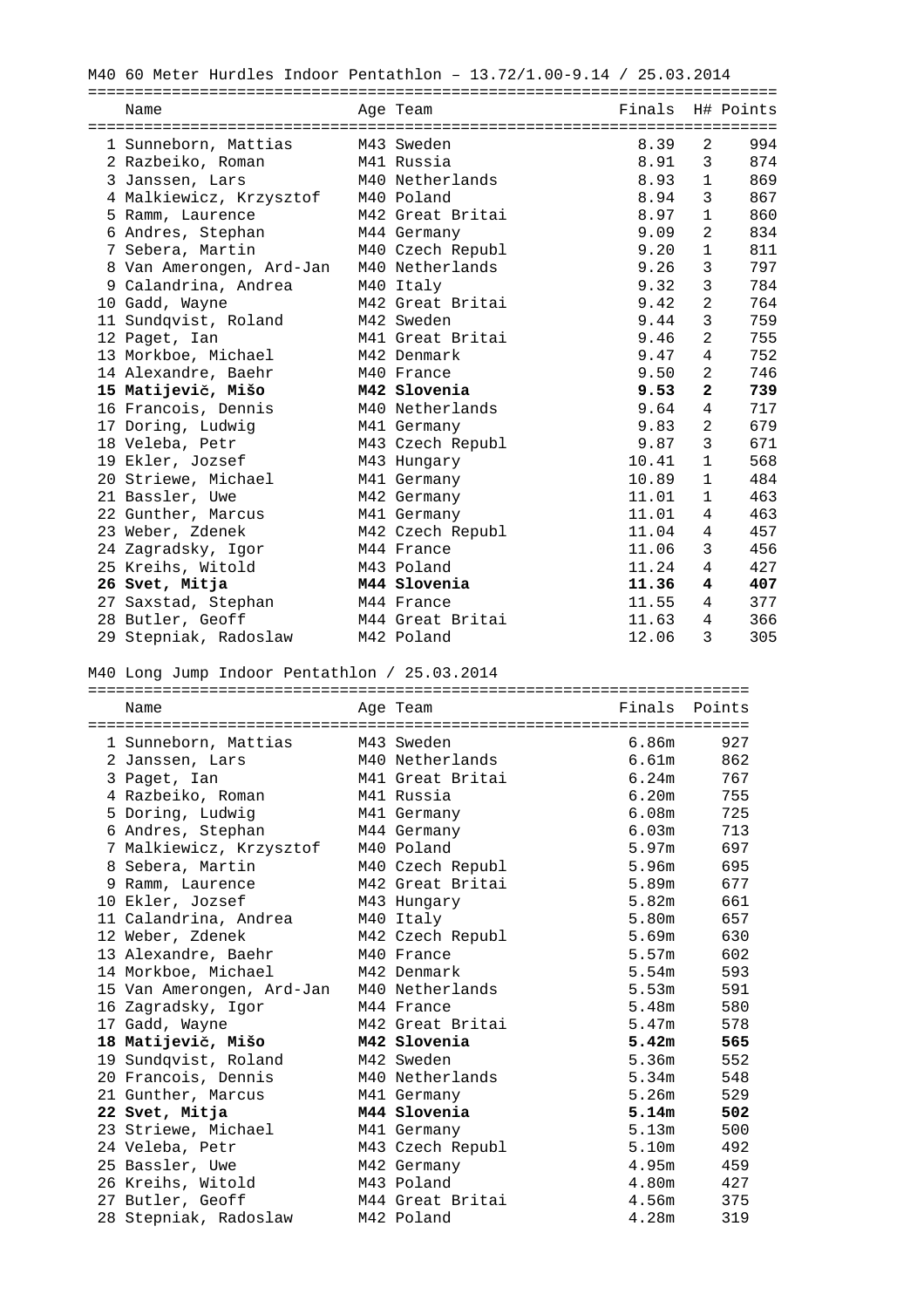M40 Shot Put (7.26kg) Indoor Pentathlon / 25.03.2014

| Name                     | Age Team         | Finals Points |             |
|--------------------------|------------------|---------------|-------------|
|                          |                  |               |             |
| 1 Andres, Stephan        | M44 Germany      | 13.22m        | 772         |
| 2 Razbeiko, Roman        | M41 Russia       | 12.98m        | 756         |
| 3 Sunneborn, Mattias     | M43 Sweden       | 12.77m        | 742         |
| 4 Malkiewicz, Krzysztof  | M40 Poland       | 12.38m        | 715         |
| 5 Alexandre, Baehr       | M40 France       | 12.36m        | 714         |
| 6 Calandrina, Andrea     | M40 Italy        | 11.66m        | 666         |
| 7 Ekler, Jozsef          | M43 Hungary      | 11.20m        | 635         |
| 8 Ramm, Laurence         | M42 Great Britai | 10.76m        | 605         |
| 9 Van Amerongen, Ard-Jan | M40 Netherlands  | 10.67m        | 599         |
| 10 Striewe, Michael      | M41 Germany      | 10.64m        | 597         |
| 11 Weber, Zdenek         | M42 Czech Republ | 10.46m        | 585         |
| 12 Paget, Ian            | M41 Great Britai | 10.30m        | 574         |
| 13 Gunther, Marcus       | M41 Germany      | 10.24m        | 570         |
| 14 Janssen, Lars         | M40 Netherlands  | 10.22m        | 569         |
| 15 Sebera, Martin        | M40 Czech Republ | 10.19m        | 566         |
| 16 Kreihs, Witold        | M43 Poland       | 10.12m        | 562         |
| 17 Doring, Ludwig        | M41 Germany      | 9.96m         | 551         |
| 18 Svet, Mitja           | M44 Slovenia     |               | $9.95m$ 551 |
| 19 Stepniak, Radoslaw    | M42 Poland       | 9.66m         | 531         |
| 20 Francois, Dennis      | M40 Netherlands  | 9.63m         | 529         |
| 21 Sundqvist, Roland     | M42 Sweden       | 9.42m         | 515         |
| 22 Bassler, Uwe          | M42 Germany      | 9.40m         | 513         |
| 23 Gadd, Wayne           | M42 Great Britai | 9.27m         | 505         |
| 24 Matijevič, Mišo       | M42 Slovenia     | 9.10m         | 493         |
| 25 Veleba, Petr          | M43 Czech Republ | 9.02m         | 488         |
| 26 Morkboe, Michael      | M42 Denmark      | 8.83m         | 475         |
| 27 Zagradsky, Igor       | M44 France       | 7.92m         | 415         |
| 28 Butler, Geoff         | M44 Great Britai | 7.61m         | 394         |

M40 High Jump Indoor Pentathlon / 25.03.2014

| Name                      |  | Age Team         | Finals Points     |           |  |  |
|---------------------------|--|------------------|-------------------|-----------|--|--|
|                           |  |                  |                   |           |  |  |
| 1 Razbeiko, Roman         |  | M41 Russia       | 1.87m             | 767       |  |  |
| 2 Malkiewicz, Krzysztof   |  | M40 Poland       | 1.84 <sub>m</sub> | 731       |  |  |
| 3 Francois, Dennis        |  | M40 Netherlands  | 1.78m             | 679       |  |  |
| 4 Gadd, Wayne             |  | M42 Great Britai |                   | 1.75m 653 |  |  |
| 4 Sunneborn, Mattias      |  | M43 Sweden       | 1.75m             | 653       |  |  |
| 4 Sundqvist, Roland       |  | M42 Sweden       | 1.75m             | 653       |  |  |
| 7 Svet, Mitja             |  | M44 Slovenia     | 1.72m             | 627       |  |  |
| 7 Doring, Ludwig          |  | M41 Germany      | 1.72m             | 627       |  |  |
| 7 Calandrina, Andrea      |  | M40 Italy        | 1.72m             | 627       |  |  |
| 7 Ekler, Jozsef           |  | M43 Hungary      | 1.72m             | 627       |  |  |
| 11 Van Amerongen, Ard-Jan |  | M40 Netherlands  | 1.69m             | 602       |  |  |
| 11 Weber, Zdenek          |  | M42 Czech Republ | 1.69m             | 602       |  |  |
| 11 Morkboe, Michael       |  | M42 Denmark      | 1.69m             | 602       |  |  |
| 14 Gunther, Marcus        |  | M41 Germany      | 1.66m             | 577       |  |  |
| 14 Butler, Geoff          |  | M44 Great Britai | 1.66m             | 577       |  |  |
| 14 Alexandre, Baehr       |  | M40 France       | 1.66m             | 577       |  |  |
| 17 Sebera, Martin         |  | M40 Czech Republ | 1.63m             | 544       |  |  |
| 17 Ramm, Laurence         |  | M42 Great Britai | 1.63m             | 544       |  |  |
| 17 Janssen, Lars          |  | M40 Netherlands  | 1.63m             | 544       |  |  |
| 20 Veleba, Petr           |  | M43 Czech Republ | 1.60m             | 520       |  |  |
| 20 Matijevič, Mišo        |  | M42 Slovenia     | 1.60m             | 520       |  |  |
| 20 Andres, Stephan        |  | M44 Germany      | 1.60m             | 520       |  |  |
| 20 Paget, Ian             |  | M41 Great Britai | 1.60m             | 520       |  |  |
| 24 Zagradsky, Igor        |  | M44 France       | 1.54m             | 472       |  |  |
| 25 Bassler, Uwe           |  | M42 Germany      | 1.51m             | 449       |  |  |
| 26 Kreihs, Witold         |  | M43 Poland       | 1.45m             | 404       |  |  |
| 27 Stepniak, Radoslaw     |  | M42 Poland       | 1.42m             | 374       |  |  |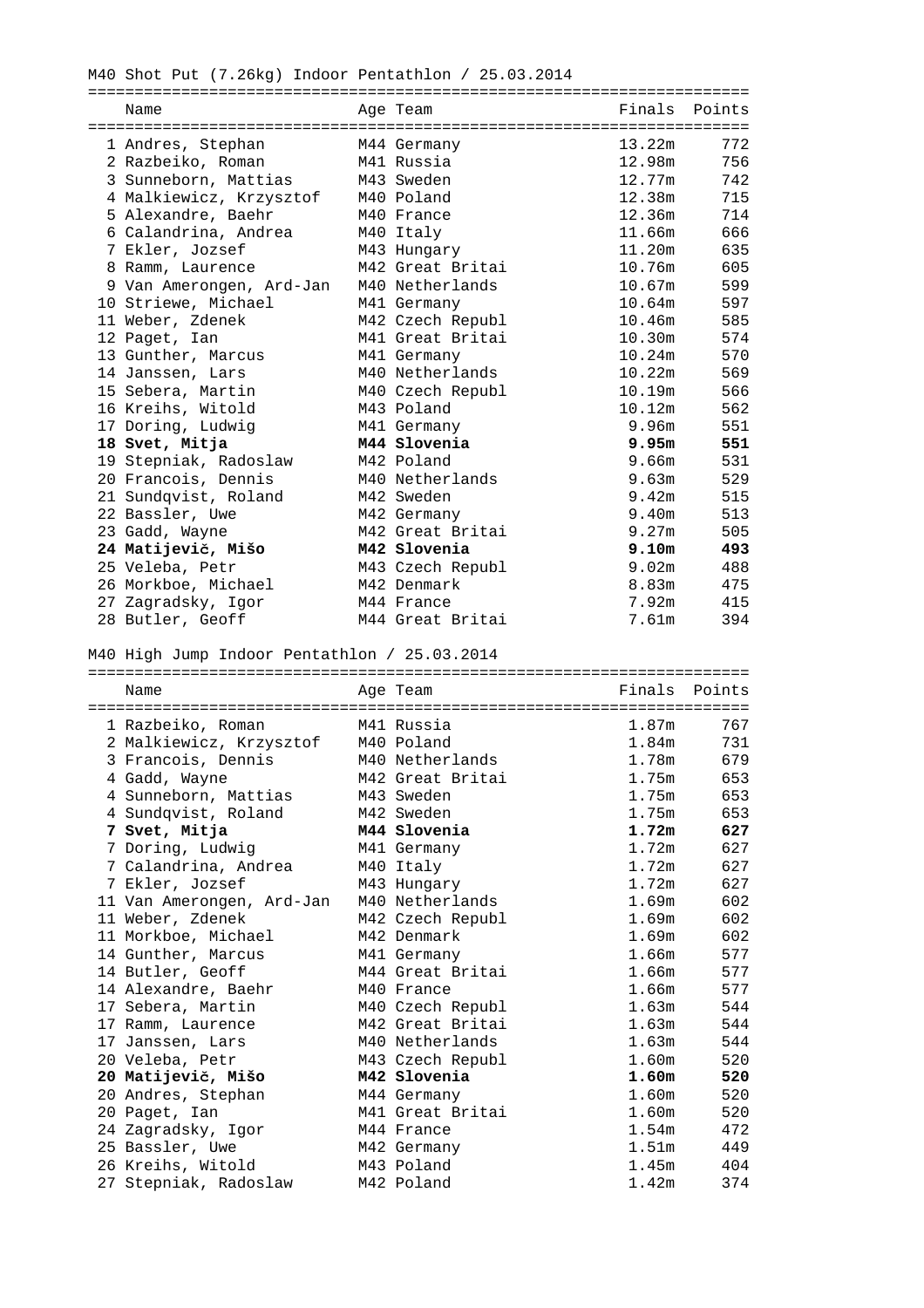#### M40 1000 Meter Run Indoor Pentathlon / 25.03.2014

| Name                      | Age Team         | Finals H# Points |                |     |
|---------------------------|------------------|------------------|----------------|-----|
|                           |                  |                  |                |     |
| 1 Morkboe, Michael        | M42 Denmark      | 2:51.49          | 2              | 834 |
| 2 Sunneborn, Mattias      | M43 Sweden       | 3:02.95          | 3              | 719 |
| 3 Malkiewicz, Krzysztof   | M40 Poland       | 3:03.55          | 2              | 713 |
| 4 Gadd, Wayne             | M42 Great Britai | 3:04.73          | 3              | 702 |
| 5 Francois, Dennis        | M40 Netherlands  | 3:05.74          | 2              | 692 |
| 6 Janssen, Lars           | M40 Netherlands  | 3:06.02          | 3              | 690 |
| 7 Sundqvist, Roland       | M42 Sweden       | 3:06.22          | 2              | 688 |
| 8 Stepniak, Radoslaw      | M42 Poland       | 3:07.08          | $\mathbf{1}$   | 680 |
| 9 Gunther, Marcus         | M41 Germany      | 3:07.98          | $\mathbf{1}$   | 671 |
| 10 Andres, Stephan        | M44 Germany      | 3:08.18          | 3              | 669 |
| 11 Ramm, Laurence         | M42 Great Britai | 3:08.75          | 3              | 664 |
| 12 Razbeiko, Roman        | M41 Russia       | 3:12.14          | 3              | 633 |
| 13 Calandrina, Andrea     | M40 Italy        | 3:12.18          | $\overline{a}$ | 632 |
| 14 Paget, Ian             | M41 Great Britai | 3:12.19          | 3              | 632 |
| 15 Doring, Ludwig         | M41 Germany      | 3:14.72          | 3              | 609 |
| 16 Sebera, Martin         | M40 Czech Republ | 3:14.85          | 3              | 608 |
| 17 Ekler, Jozsef          | M43 Hungary      | 3:16.32          | 3              | 595 |
| 18 Bassler, Uwe           | M42 Germany      | 3:18.09          | 2              | 579 |
| 19 Alexandre, Baehr       | M40 France       | 3:21.94          | 3              | 546 |
| 20 Zagradsky, Igor        | M44 France       | 3:23.15          | $\mathbf{1}$   | 536 |
| 21 Butler, Geoff          | M44 Great Britai | 3:23.26          | $\mathbf{1}$   | 535 |
| 22 Svet, Mitja            | M44 Slovenia     | 3:24.54          | $\mathbf 1$    | 524 |
| 23 Van Amerongen, Ard-Jan | M40 Netherlands  | 3:25.78          | $\mathbf{2}$   | 514 |
| 24 Veleba, Petr           | M43 Czech Republ | 3:28.73          | $\overline{a}$ | 490 |
| 25 Weber, Zdenek          | M42 Czech Republ | 3:34.38          | 2              | 445 |
| 26 Matijevič, Mišo        | M42 Slovenia     | 3:34.79          | $\overline{2}$ | 441 |
| 27 Kreihs, Witold         | M43 Poland       | 3:37.45          | $\mathbf{1}$   | 421 |

# M55 Indoor Pentathlon / 25.03.2014

| WMA: R 4197              |                  |        |
|--------------------------|------------------|--------|
| Name                     | Age Team         | Finals |
| ======================== | ========         |        |
| 1 Rajamaki, Timo         | M57 Finland      | 4082   |
| 2 Glubert, Dieter        | M55 Germany      | 4076   |
| 3 Mayor, John            | M55 Great Britai | 4066   |
| 4 Musial, Wieslaw        | M56 Poland       | 3792   |
| 5 Luers, Heiner          | M55 Germany      | 3760   |
| 6 Slaughter, Brian       | M56 Great Britai | 3724   |
| 7 Ruebel, Noel           | M57 United State | 3715   |
| 8 Zdravko, Mauko         | M57 Slovenia     | 3566   |
| 9 Hayrinen, Reijo        | M57 Finland      | 3549   |
| 10 Akishev, Dmitrii      | M55 Russia       | 3486   |
| 11 Dannenberg, Volker    | M58 Germany      | 3367   |
| 12 Svilainis, Saulius    | M55 Lithuania    | 3254   |
| 13 Indra, Hubert         | M57 Italy        | 3206   |
| 14 Moncrieff, Kenneth    | M56 Great Britai | 3189   |
| 15 Niang, Bercy          | M56 France       | 3153   |
| 16 Galan, Paul           | M58 France       | 2884   |
| 17 Fienieg, John         | M59 Australia    | 2610   |
| 18 Alexandru, Miron      | M59 Romania      | 2590   |
| 19 Bedot, Lionel         | M55 France       | 2566   |
| 20 Jogi, Priit           | M56 Estonia      | 2400   |
| 21 Della Vecchia, Dario  | M58 Italy        | 2302   |
| 22 Wolff, Joachim        | M59 Germany      | 2249   |
| 23 Marriott, Wayne       | M59 Australia    | 2212   |
| 24 Bertuzzo, Flavio      | M55 Italy        | 1974   |
| 25 Sant'anna, Antonio    | M55 Brazil       | 1269   |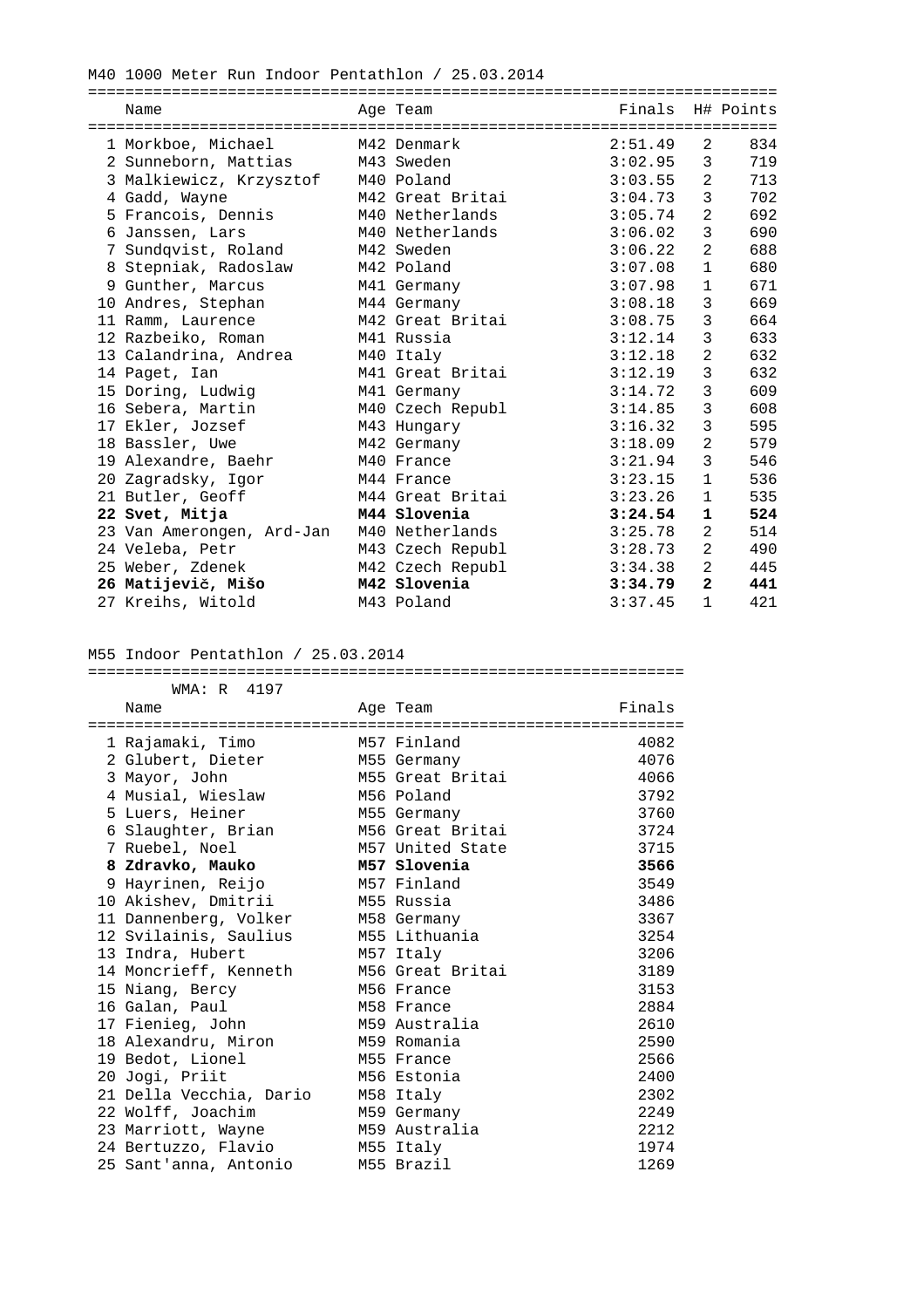| M55 60 Meter Hurdles Indoor Pentathlon - 13.00-0.914-8.50 / 25.03.2014 |  |                  |                  |                 |                                       |  |  |  |
|------------------------------------------------------------------------|--|------------------|------------------|-----------------|---------------------------------------|--|--|--|
|                                                                        |  |                  |                  |                 |                                       |  |  |  |
| Name                                                                   |  | Age Team         | Finals H# Points |                 |                                       |  |  |  |
| 1 Rajamaki, Timo                                                       |  | M57 Finland      | 9.18             | 1               | 1020                                  |  |  |  |
|                                                                        |  | M55 Great Britai | 9.30             |                 | 992<br>$1 \quad \blacksquare$         |  |  |  |
| 2 Mayor, John                                                          |  |                  |                  |                 |                                       |  |  |  |
| 3 Indra, Hubert                                                        |  | M57 Italy        | 9.59             |                 | $2 \left( \frac{1}{2} \right)$<br>932 |  |  |  |
| 4 Glubert, Dieter                                                      |  | M55 Germany      | 9.66             | 2               | 917                                   |  |  |  |
| 5 Hayrinen, Reijo                                                      |  | M57 Finland      | 9.80             |                 | $1 \quad \blacksquare$<br>888         |  |  |  |
| 6 Musial, Wieslaw                                                      |  | M56 Poland       | 9.82             |                 | 884<br>$1 \quad \blacksquare$         |  |  |  |
| 7 Svilainis, Saulius       M55 Lithuania                               |  |                  | 10.05            |                 | $1 \quad \blacksquare$<br>836         |  |  |  |
| 8 Slaughter, Brian M56 Great Britai                                    |  |                  | 10.10            | $\overline{2}$  | 827                                   |  |  |  |
| 8 Ruebel, Noel                                                         |  | M57 United State | 10.10            | 1               | 827                                   |  |  |  |
| 10 Luers, Heiner                                                       |  | M55 Germany      | 10.13            | $2^{\circ}$     | 820                                   |  |  |  |
| 11 Zdravko, Mauko                                                      |  | M57 Slovenia     | 10.33            | $\overline{2}$  | 781                                   |  |  |  |
| 12 Janusey, Michael                                                    |  | M56 United State | 10.69            | 2               | 715                                   |  |  |  |
| 13 Akishev, Dmitrii                                                    |  | M55 Russia       | 10.80            | $\mathbf{3}$    | 694                                   |  |  |  |
| 14 Moncrieff, Kenneth                                                  |  | M56 Great Britai | 11.08            | 3               | 644                                   |  |  |  |
| 15 Galan, Paul                                                         |  | M58 France       | 11.15            | 3               | 631                                   |  |  |  |
| 16 Niang, Bercy                                                        |  | M56 France       | 11.40            | 4               | 589                                   |  |  |  |
| 17 Della Vecchia, Dario                                                |  | M58 Italy        | 11.51            | $4\overline{ }$ | 570                                   |  |  |  |
| 18 Dannenberg, Volker                                                  |  | M58 Germany      | 11.70            | 2               | 539                                   |  |  |  |
| 19 Alexandru, Miron                                                    |  | M59 Romania      | 11.89            | 3               | 509                                   |  |  |  |
| 20 Wolff, Joachim                                                      |  | M59 Germany      | 11.90            | 4               | 508                                   |  |  |  |
| 21 Marriott, Wayne                                                     |  | M59 Australia    | 11.93            | $\overline{4}$  | 502                                   |  |  |  |
| 22 Fienieg, John                                                       |  | M59 Australia    | 12.19            | $\mathbf{1}$    | 463                                   |  |  |  |
| 23 Bedot, Lionel                                                       |  | M55 France       | 12.53            | 3               | 413                                   |  |  |  |
| 24 Jogi, Priit                                                         |  | M56 Estonia      | 12.76            | 3               | 382                                   |  |  |  |
| 25 Sant'anna, Antonio                                                  |  | M55 Brazil       | 14.30            | $4\overline{ }$ | 199                                   |  |  |  |
| 26 Bertuzzo, Flavio                                                    |  | M55 Italy        | 16.53            | 4               | 37                                    |  |  |  |

#### M55 Long Jump Indoor Pentathlon / 25.03.2014

| Name                    | Age Team         | Finals Points     |               |
|-------------------------|------------------|-------------------|---------------|
|                         |                  |                   |               |
| 1 Glubert, Dieter       | M55 Germany      | 5.78m             | 955           |
| 2 Rajamaki, Timo        | M57 Finland      | 5.58m             | 891           |
| 3 Mayor, John           | M55 Great Britai |                   | 5.43m 842     |
| 4 Luers, Heiner         | M55 Germany      |                   | 5.40m 833     |
| 5 Musial, Wieslaw       | M56 Poland       |                   | 5.30m 802     |
| 6 Svilainis, Saulius    | M55 Lithuania    | 5.21m             | 774           |
| 7 Hayrinen, Reijo       | M57 Finland      | 5.13m             | 750           |
| 8 Slaughter, Brian      | M56 Great Britai | 5.12m             | 746           |
| 8 Dannenberg, Volker    | M58 Germany      | 5.12m             | 746           |
| 10 Janusey, Michael     | M56 United State |                   | 5.10m 741     |
| 11 Zdravko, Mauko       | M57 Slovenia     | 5.02m             | 716           |
| 12 Akishev, Dmitrii     | M55 Russia       | 4.93m             | 688           |
| 13 Indra, Hubert        | M57 Italy        |                   | $4.92m$ 686   |
| 14 Ruebel, Noel         | M57 United State | 4.90m             | 679           |
| 15 Moncrieff, Kenneth   | M56 Great Britai | 4.73m             | 630           |
| 16 Bertuzzo, Flavio     | M55 Italy        | 4.71m             | 624           |
| 17 Marriott, Wayne      | M59 Australia    | 4.63m             | 602           |
| 18 Niang, Bercy         | M56 France       | 4.61m             | 595           |
| 19 Alexandru, Miron     | M59 Romania      |                   | 4.42m 542     |
| 19 Della Vecchia, Dario | M58 Italy        |                   | $4.42m$ 542   |
| 21 Galan, Paul          | M58 France       | 4.32m             | 514           |
| 22 Fienieg, John        | M59 Australia    | 4.30m             | 510           |
| 23 Jogi, Priit          | M56 Estonia      | 3.96m             | 419           |
| 24 Bedot, Lionel        | M55 France       |                   | $3.93m$ $411$ |
| 25 Wolff, Joachim       | M59 Germany      | 3.64m             | 339           |
| 26 Sant'anna, Antonio   | M55 Brazil       | 3.50 <sub>m</sub> | 306           |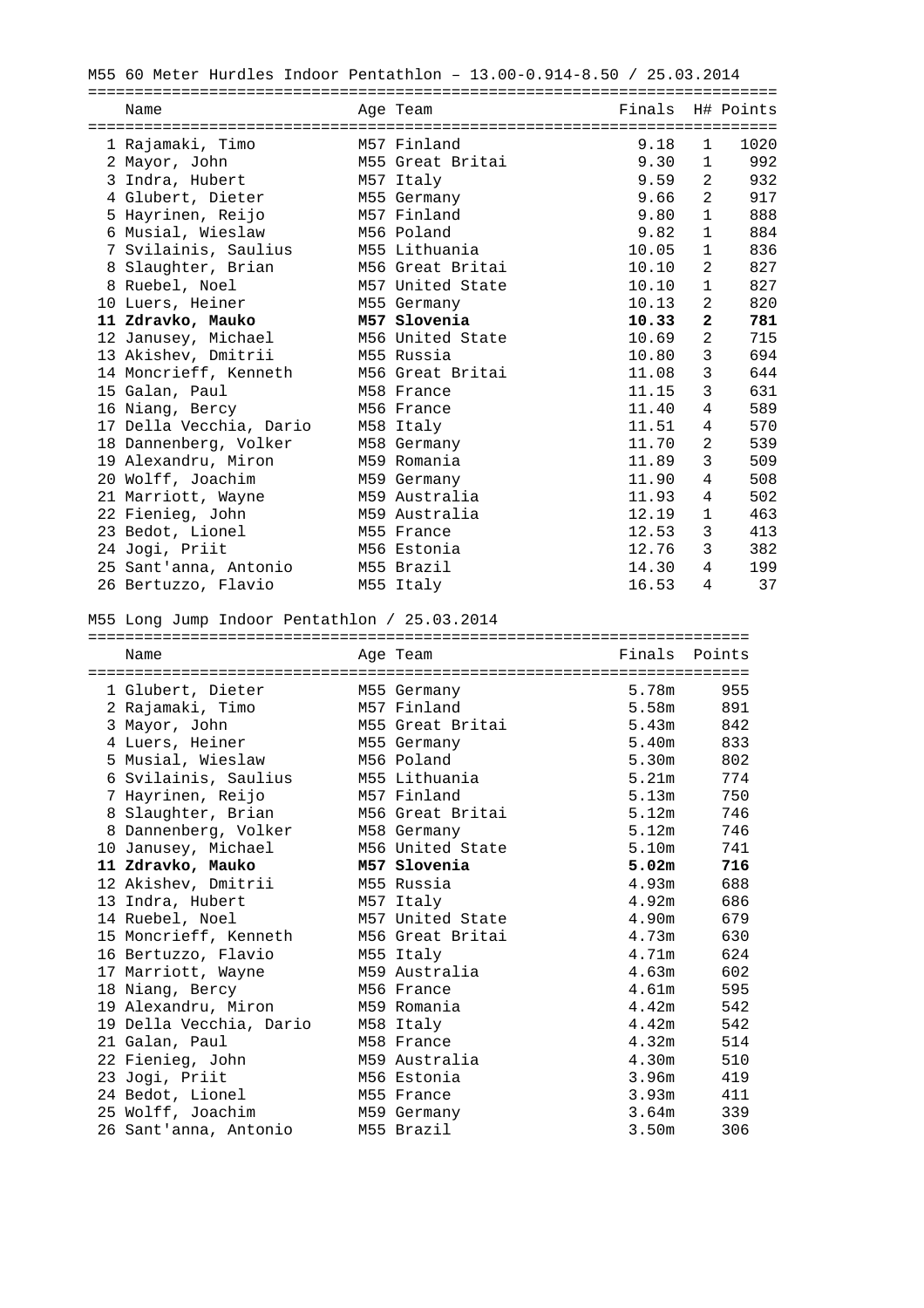M55 Shot Put (6kg) Indoor Pentathlon / 25.03.2014

| Name                    | Age Team                     | Finals Points |             |
|-------------------------|------------------------------|---------------|-------------|
|                         | ============================ |               |             |
| 1 Svilainis, Saulius    | M55 Lithuania                | 12.93m        | 877         |
| 2 Rajamaki, Timo        | M57 Finland                  | 12.87m        | 873         |
| 3 Ruebel, Noel          | M57 United State             | 11.70m        | 781         |
| 4 Indra, Hubert         | M57 Italy                    | 10.92m        | 720         |
| 5 Slaughter, Brian      | M56 Great Britai             | 10.77m        | 709         |
| 6 Luers, Heiner         | M55 Germany                  | 10.47m        | 686         |
| 7 Moncrieff, Kenneth    | M56 Great Britai             | 10.07m        | 654         |
| 8 Jogi, Priit           | M56 Estonia                  | 10.06m        | 654         |
| 9 Musial, Wieslaw       | M56 Poland                   | 9.87m         | 639         |
| 10 Mayor, John          | M55 Great Britai             | 9.86m         | 638         |
| 11 Hayrinen, Reijo      | M57 Finland                  | 9.64m         | 621         |
| 12 Dannenberg, Volker   | M58 Germany                  | 9.56m         | 615         |
| 13 Alexandru, Miron     | M59 Romania                  |               | 9.28m 594   |
| 14 Niang, Bercy         | M56 France                   |               | 9.05m 575   |
| 15 Zdravko, Mauko       | M57 Slovenia                 |               | $9.04m$ 575 |
| 16 Wolff, Joachim       | M59 Germany                  |               | $9.02m$ 574 |
| 17 Akishev, Dmitrii     | M55 Russia                   |               | 8.80m 557   |
| 18 Fienieg, John        | M59 Australia                | 8.25m         | 515         |
| 19 Glubert, Dieter      | M55 Germany                  | 8.16m         | 507         |
| 20 Galan, Paul          | M58 France                   | 7.89m         | 487         |
| 21 Bedot, Lionel        | M55 France                   | 7.72m         | 474         |
| 22 Della Vecchia, Dario | M58 Italy                    | 7.44m         | 453         |
| 23 Sant'anna, Antonio   | M55 Brazil                   | 7.00m         | 419         |
| 24 Bertuzzo, Flavio     | M55 Italy                    | 6.97m         | 417         |
| 25 Marriott, Wayne      | M59 Australia                | 6.32m         | 368         |

#### M55 High Jump Indoor Pentathlon / 25.03.2014

| Name                    | Age Team         | Finals Points |             |
|-------------------------|------------------|---------------|-------------|
|                         |                  |               |             |
| 1 Indra, Hubert         | M57 Italy        | 1.69m         | 868         |
| 2 Dannenberg, Volker    | M58 Germany      | 1.66m         | 831         |
| 2 Glubert, Dieter       | M55 Germany      |               | 1.66m 831   |
| 4 Ruebel, Noel          | M57 United State | 1.63m         | 803         |
| 5 Mayor, John           | M55 Great Britai | 1.60m         | 767         |
| 5 Svilainis, Saulius    | M55 Lithuania    | 1.60m         | 767         |
| 7 Musial, Wieslaw       | M56 Poland       | 1.57m         | 731         |
| 8 Rajamaki, Timo        | M57 Finland      | 1.54m         | 705         |
| 8 Alexandru, Miron      | M59 Romania      | 1.54m         | 705         |
| 8 Zdravko, Mauko        | M57 Slovenia     | 1.54m         | 705         |
| 11 Moncrieff, Kenneth   | M56 Great Britai | 1.51m         | 670         |
| 11 Niang, Bercy         | M56 France       | 1.51m         | 670         |
| 11 Bedot, Lionel        | M55 France       | 1.51m         | 670         |
| 14 Luers, Heiner        | M55 Germany      | 1.48m         | 636         |
| 14 Fienieg, John        | M59 Australia    | 1.48m         | 636         |
| 16 Galan, Paul          | M58 France       | 1.45m         | 610         |
| 16 Akishev, Dmitrii     | M55 Russia       | 1.45m         | 610         |
| 18 Jogi, Priit          | M56 Estonia      | 1.42m         | 577         |
| 18 Slaughter, Brian     | M56 Great Britai |               | $1.42m$ 577 |
| 18 Hayrinen, Reijo      | M57 Finland      | 1.42m         | 577         |
| 21 Wolff, Joachim       | M59 Germany      | 1.39m         | 544         |
| 22 Della Vecchia, Dario | M58 Italy        | 1.30m         | 457         |
| 23 Marriott, Wayne      | M59 Australia    | 1.21m         | 374         |
| 23 Bertuzzo, Flavio     | M55 Italy        | 1.21m         | 374         |
| 25 Sant'anna, Antonio   | M55 Brazil       | 1.18m         | 345         |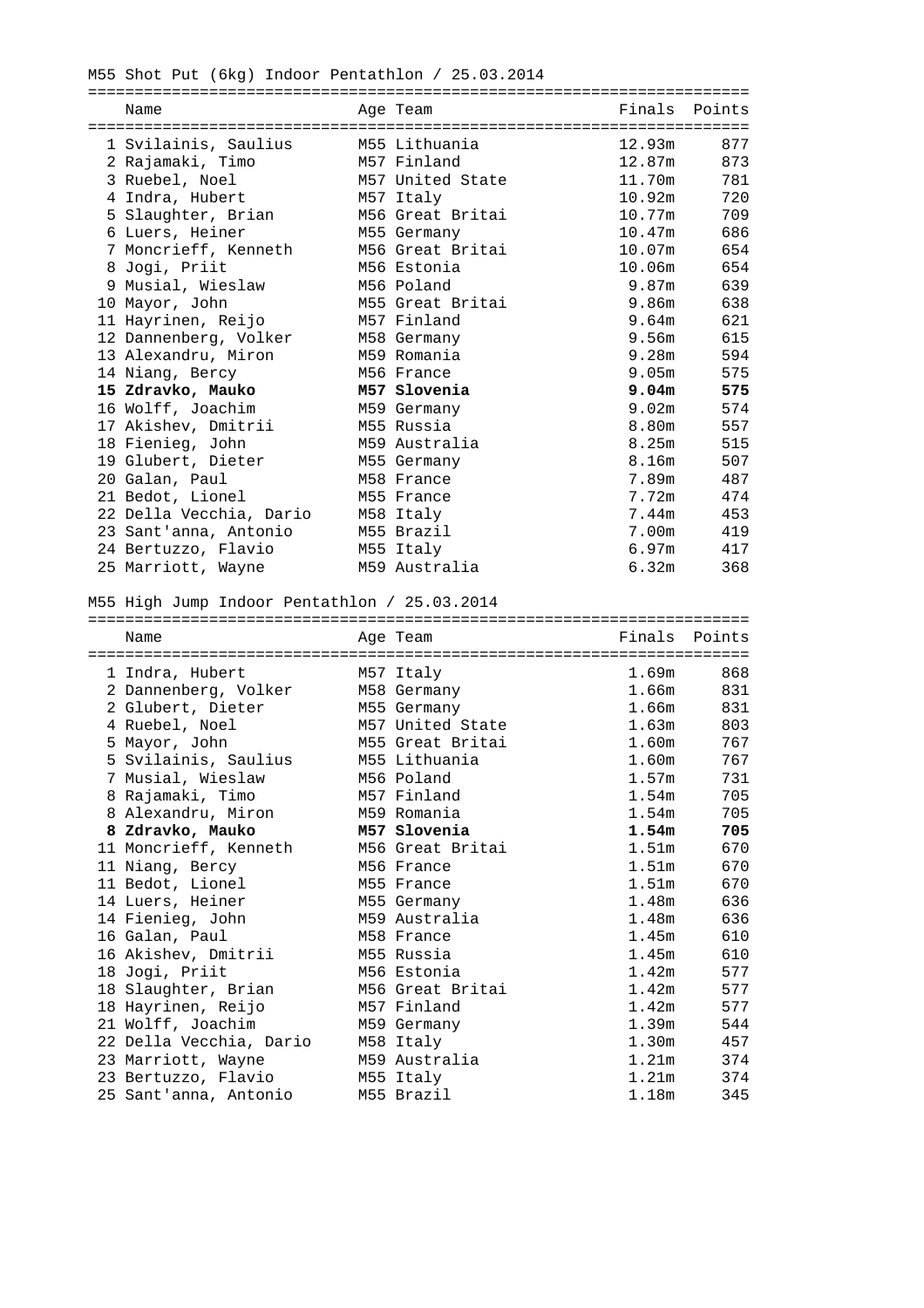M55 1000 Meter Run Indoor Pentathlon / 25.03.2014

|   | Name                    | Age Team         | Finals H# Points |                |     |
|---|-------------------------|------------------|------------------|----------------|-----|
|   |                         |                  |                  |                |     |
|   | 1 Akishev, Dmitrii      | M55 Russia       | 3:04.59          | $\mathbf{1}$   | 937 |
|   | 2 Glubert, Dieter       | M55 Germany      | 3:12.05          | 2              | 866 |
|   | 3 Slaughter, Brian      | M56 Great Britai | 3:12.25          | 2              | 865 |
|   | 4 Mayor, John           | M55 Great Britai | 3:16.40          | $\overline{2}$ | 827 |
|   | 5 Zdravko, Mauko        | M57 Slovenia     | 3:20.58          | $\mathbf{2}$   | 789 |
|   | 6 Luers, Heiner         | M55 Germany      | 3:21.05          | $\overline{2}$ | 785 |
|   | 7 Musial, Wieslaw       | M56 Poland       | 3:26.69          | 2              | 736 |
|   | 8 Niang, Bercy          | M56 France       | 3:28.01          | $\mathbf{1}$   | 724 |
| 9 | Hayrinen, Reijo         | M57 Finland      | 3:29.31          | 2              | 713 |
|   | 10 Galan, Paul          | M58 France       | 3:37.92          | $\mathbf{1}$   | 642 |
|   | 11 Dannenberg, Volker   | M58 Germany      | 3:38.69          | 2              | 636 |
|   | 12 Ruebel, Noel         | M57 United State | 3:40.11          | 2              | 625 |
|   | 13 Bedot, Lionel        | M55 France       | 3:43.48          | $\mathbf{1}$   | 598 |
|   | 14 Rajamaki, Timo       | M57 Finland      | 3:44.15          | $\overline{2}$ | 593 |
|   | 15 Moncrieff, Kenneth   | M56 Great Britai | 3:44.43          | $\mathbf{1}$   | 591 |
|   | 16 Bertuzzo, Flavio     | M55 Italy        | 3:53.54          | $\mathbf{1}$   | 522 |
|   | 17 Fienieg, John        | M59 Australia    | 3:58.56          | $\mathbf{1}$   | 486 |
|   | 18 Jogi, Priit          | M56 Estonia      | 4:16.13          | $\mathbf{1}$   | 368 |
|   | 19 Marriott, Wayne      | M59 Australia    | 4:16.57          | $\mathbf{1}$   | 366 |
|   | 20 Wolff, Joachim       | M59 Germany      | 4:30.33          | $\mathbf{1}$   | 284 |
|   | 21 Della Vecchia, Dario | M58 Italy        | 4:31.09          | $\mathbf{1}$   | 280 |
|   | 22 Alexandru, Miron     | M59 Romania      | 4:38.67          | $\mathbf{1}$   | 240 |
|   | -- Indra, Hubert        | M57 Italy        | <b>DNF</b>       | 2              |     |
|   | -- Sant'anna, Antonio   | M55 Brazil       | <b>DNF</b>       | $1\,$          |     |
|   | -- Svilainis, Saulius   | M55 Lithuania    | <b>DNF</b>       | $\overline{2}$ |     |

## M50 3000 Meter Race Walk / 26.03.2014

#### =================================================================== WMA: R 12:34.90

| Name                                  | Age Team         | Finals   | H#             |
|---------------------------------------|------------------|----------|----------------|
|                                       |                  |          |                |
| 1 Sahuc, Gilles                       | M51 France       | 12:38.88 | 2              |
| 2 Perianez, Miguel                    | M51 Spain        | 12:57.87 | 2              |
| 3 Garcia Marin, Adolfo                | M51 Spain        | 13:47.58 | $\overline{a}$ |
| 4 Naso, Andrea                        | M53 Italy        | 13:49.81 | $\overline{2}$ |
| 5 Reis, Francisco                     | M53 Great Britai | 14:01.63 | 2              |
| 6 Schroter, Uwe                       | M54 Germany      | 14:17.51 | $\overline{2}$ |
| 7 Duccoli, Marco                      | M50 Italy        | 14:27.56 | $\mathbf{1}$   |
| 8 Faus, Jose                          | M50 Spain        | 14:31.03 | $\overline{a}$ |
| 9 Reifinger, Markus                   | M53 Austria      | 14:35.93 | $\overline{a}$ |
| 10 Gnauck, Dick                       | M50 Germany      | 14:39.80 | 2              |
| 11 Veršec, Vladimir                   | M51 Slovenia     | 14:49.02 | $\mathbf{2}$   |
| 12 Werner, Stefan                     | M50 Germany      | 14:52.15 | $\overline{a}$ |
| 13 Evans, Simon                       | M53 Australia    | 14:58.94 | $\mathbf{1}$   |
| 14 Major, Ferenc M52 Hungary          |                  | 14:58.98 | $\mathbf{1}$   |
| 15 Vilarrasa Castillo, Andr M53 Spain |                  | 15:02.82 | $\mathbf{1}$   |
| 16 Khalit, Mukhtasarov                | M50 Russia       | 15:03.60 | 2              |
| 17 Abadias Palacin, Luis              | M54 Spain        | 15:21.36 | 2              |
| 18 Dorigo, Silvio                     | M51 Italy        | 15:30.54 | $\mathbf{1}$   |
| 19 Ion, Marian                        | M50 Romania      | 15:40.70 | $\mathbf{1}$   |
| 20 Kwita, Zbigniew                    | M54 Poland       | 16:05.19 | $\mathbf{1}$   |
| 21 Agishev, Igor                      | M51 Russia       | 16:22.85 | $\mathbf{1}$   |
| 22 Papst, Ronald                      | M51 Germany      | 16:41.24 | $\mathbf{1}$   |
| -- Goncu, Ahmet                       | M51 Turkey       | DQ       | $\mathbf{1}$   |
|                                       |                  |          |                |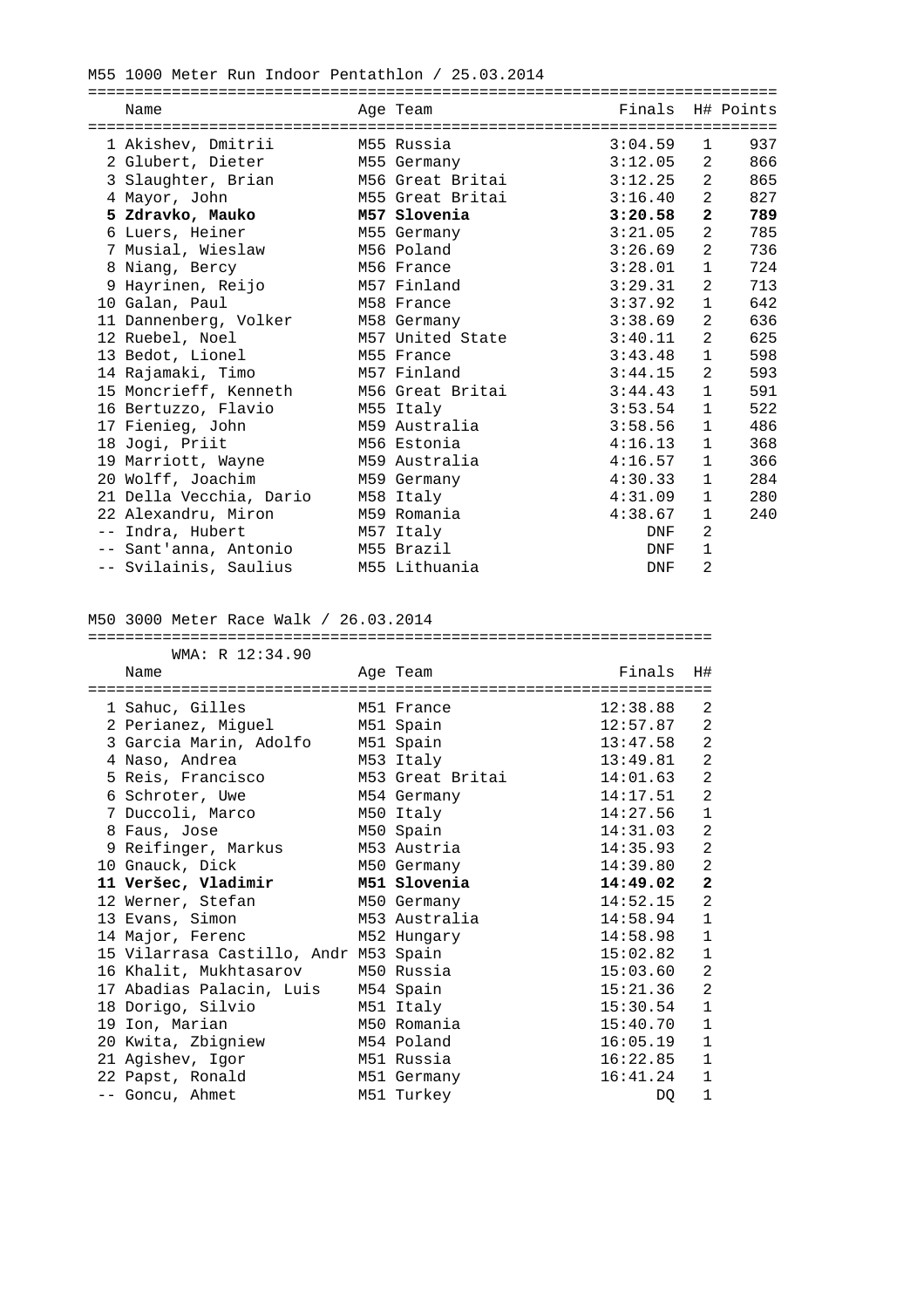M60 3000 Meter Race Walk / 26.03.2014

================================================================ WMA: R 13:37.96 Name **Age Team** Age Team Finals ================================================================ 1 Melo Valls, Ignacio M61 Spain 14:07.83

| 2 Brochot, Patrice    | M62 France       | 14:32.42 |
|-----------------------|------------------|----------|
| 3 Pio, Alberto        | M61 Italy        | 14:39.53 |
| 4 Sheremet, Viktor    | M62 Ukraine      | 15:41.33 |
| 5 Zhyrkov, Pavlo      | M60 Ukraine      | 15:48.96 |
| 6 Adam, Petr          | M63 Czech Republ | 15:50.88 |
| 7 Perez, Gerard       | M62 France       | 16:00.10 |
| 8 Janousek, Jiri      | M62 Czech Republ | 16:14.21 |
| 9 Schaeffer, Udo      | M63 Germany      | 16:14.40 |
| 10 Affeln, Bernd      | M63 Germany      | 18:21.13 |
| 11 Kovar, Rostislav   | M63 Czech Republ | 18:35.05 |
| 12 Shirokov, Sergey   | M63 Russia       | 18:45.84 |
| 13 Rolstad, Jan Arvid | M63 Norway       | 19:41.70 |
| 14 Segui, Santiago    | M60 Spain        | 21:52.82 |
| -- Ruzzier, Fabio     | M61 Slovenia     | DQ       |
| -- Lekh, Volodymyr    | M61 Ukraine      | DQ       |
| -- Dedieu, Robert     | M63 France       | DQ       |

M50 10 km Race Walk / 29.03.2014

======================================================================= 50 WMA: R 42:20.00 Name **Age Team** Age Team Finals Points ======================================================================= Results - Men 50 1 Perianez, Miguel M51 Spain 1991 M533.60 2 Sahuc, Gilles M51 France 46:19.90 3 Garcia Marin, Adolfo M51 Spain 49:25.60 4 Reis, Francisco M53 Great Britai 49:47.10 5 Schroter, Uwe M54 Germany 50:08.90 6 Naso, Andrea M53 Italy 50:48.10 7 Duccoli, Marco M50 Italy 52:16.50 8 Faus, Jose M50 Spain 52:52.60 9 Reifinger, Markus M53 Austria 1988 1996 1997 1998 53:02.60 10 Major, Ferenc M52 Hungary 53:13.40 11 Evans, Simon M53 Australia 54:16.10 12 Khalit, Mukhtasarov M50 Russia 54:17.90  **13 Veršec, Vladimir M51 Slovenia 54:34.60**  14 Werner, Stefan M50 Germany 54:51.40 15 Ion, Marian M50 Romania 55:12.90 16 Vilarrasa Castillo, Andr M53 Spain 55:18.40 17 Agishev, Igor M51 Russia 55:52.40 18 Csaba, Istvan M54 Hungary 56:00.40 19 Dorigo, Silvio M51 Italy 56:15.10 20 Abadias Palacin, Luis M54 Spain 56:32.10 21 Lukyanov, Victor M53 Russia 57:28.50 22 Kwita, Zbigniew M54 Poland 58:23.10 23 Papst, Ronald M51 Germany 1:00:27.60 24 Sacher-Toporek, Paul M51 Austria 1:00:41.90 25 Gnauck, Dick M50 Germany 1:00:56.90 26 Munster, Udo M53 Germany 1:07:52.10 27 Dubec, Daniel M50 France 1:16:35.80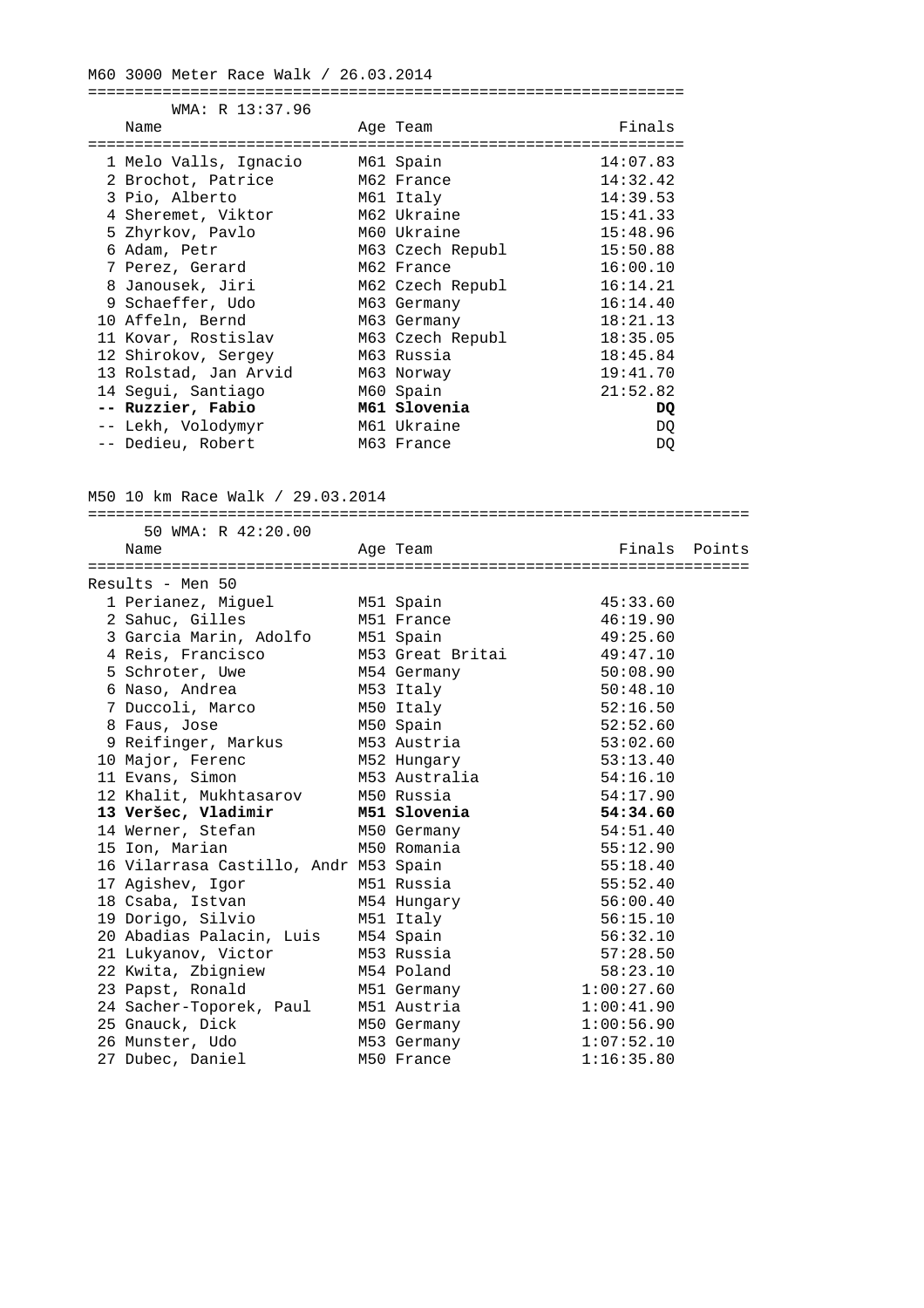M60 10 km Race Walk / 29.03.2014

======================================================================= 60 WMA: R 46:23.00 Name **Age Team** Age Team Finals Points ======================================================================= Results - Men 60 1 Melo Valls, Ignacio M61 Spain 50:38.90 2 Brochot, Patrice M62 France 52:14.50  **3 Ruzzier, Fabio M61 Slovenia 53:45.30**  4 Pio, Alberto M61 Italy 54:04.80 5 Bschor, Alois M62 Germany 55:02.70 6 Zhyrkov, Pavlo M60 Ukraine 55:22.30 7 Perez, Gerard M62 France 56:43.50 8 Sheremet, Viktor M62 Ukraine 197:36.80 9 Schaeffer, Udo M63 Germany 57:40.80 10 Adam, Petr M63 Czech Republ 58:14.80 11 Janousek, Jiri M62 Czech Republ 1:00:49.90 12 Khomenko, Mykola M62 Ukraine 1:01:23.50 13 Neumuller, Wolfgang M64 Germany 1:02:19.30 14 Lassus, Marc M64 France 1:03:31.40 15 Kiepert, Horst M62 Germany 1:04:56.70 16 Slevogt, Peter M60 Germany 1:06:15.50 17 Kovar, Rostislav M63 Czech Republ 1:06:52.80 18 Rolstad, Jan Arvid M63 Norway 1:09:16.80 19 Segui, Santiago M60 Spain 1:14:17.30 -- Affeln, Bernd M63 Germany DNF -- Lekh, Volodymyr M61 Ukraine M61 Ukraine DQ

W35 800 Meter Run / 26.03.2014

| WMA: R 1:58.37                       |                  |              |                |
|--------------------------------------|------------------|--------------|----------------|
| Name                                 | Age Team         | Prelims      | H#             |
|                                      |                  |              |                |
| Preliminaries                        |                  |              |                |
| 1 Cantero Lozano, Inmacula W35 Spain |                  | $2:18.23q$ 1 |                |
| 2 Michea, Stephanie                  | W35 France       | $2:18.63q$ 1 |                |
| 3 Detienne, Sophie                   | W39 Belgium      | $2:19.28$ a  | $\overline{1}$ |
| 4 Titova, Anna                       | W35 Latvia       | $2:22.73q$ 2 |                |
| 5 Reynolds, Helen                    | W36 Great Britai | $2:22.89q$ 2 |                |
| 6 Razzhigaeva, Olga                  | W37 Russia       | $2:24.85$ q  | - 1            |
| 7 Ehn Gardhage, Jenni                | W35 Sweden       | 2:25.35q     | $\overline{2}$ |
| 8 Oszlanyi, Reka                     | W36 Hungary      | 2:28.63q     | $\overline{2}$ |
| 9 Hallosyne Halasz, Erika            | W38 Hungary      | 2:30.07q     | $\overline{1}$ |
| 10 Pajk, Lidija                      | W39 Slovenia     | 2:30.93      | 1              |
| 11 Toth, I. Katalin                  | W39 Hungary      | 2:42.92      | $\mathfrak{D}$ |

W40 Long Jump / 28.03.2014

WMA: R 6.64m

| Name                                  | Age Team     | Finals |
|---------------------------------------|--------------|--------|
|                                       |              |        |
| 1 Honore, Caroline                    | W43 France   | 5.27m  |
| 2 Nagel, Evelin                       | W43 Germany  | 5.20m  |
| 3 Petersone, Laila                    | W43 Latvia   | 5.16m  |
| 4 Clauwaert, Lieve                    | W42 Belgium  | 5.03m  |
| 5 Akerman, Linda                      | W42 Sweden   | 5.00m  |
| 6 Kalva, Solvita                      | W40 Latvia   | 4.96m  |
| 7 Canedo Reyes, Bertha Ali W44 Mexico |              | 4.74m  |
| 8 Sunneborn, Anna                     | W43 Sweden   | 4.69m  |
| 9 Breganski, Mojca                    | W44 Slovenia | 4.56m  |
| 10 Lehtinen, Heli                     | W40 Finland  | 4.39m  |
| 11 Kapfinger-Bruckner, Birg           | W42 Austria  | 4.21m  |
| 12 Fodorne Karsai, Beata              | W40 Hungary  | 4.19m  |
| 13 Camos, Lourdes                     | W40 Spain    | 4.17m  |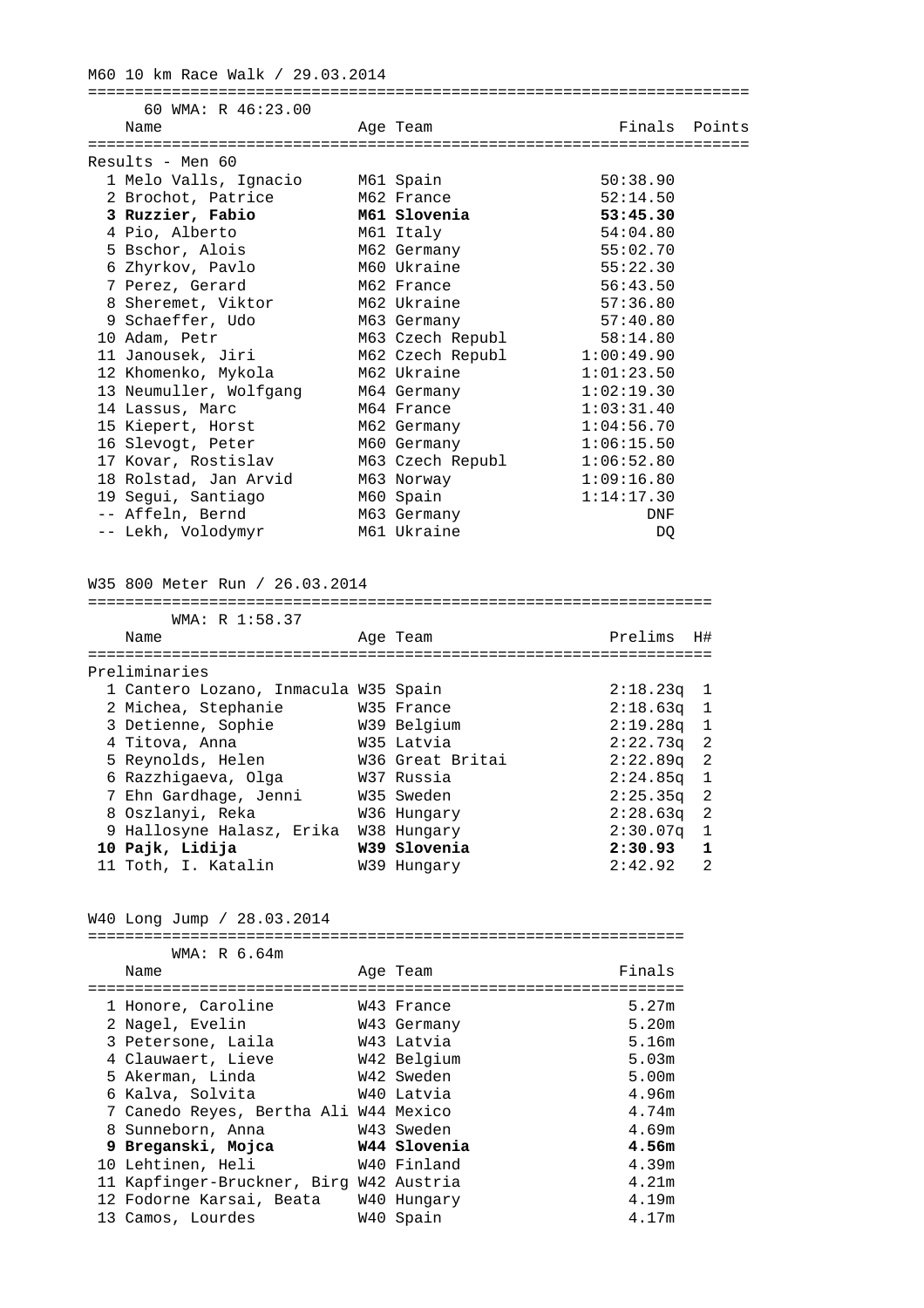| 14 Pope, Margaret                         | W43 Great Britai | 4.04m |
|-------------------------------------------|------------------|-------|
| 15 Svetlana, Chekrygina                   | W43 Russia       | 3.93m |
| 16 Tanaydin, Deniz                        | W44 Turkey       | 3.86m |
| 17 Rodriquez Villamedia, Ma W41 Venezuela |                  | 3.64m |
| 18 Richardson, Lesley                     | W44 Great Britai | 2.65m |

W40 High Jump / 27.03.2014

================================================================ WMA: R 1.80m 27/03/14 Oana Manuela Pantelimon, Romania Name **Age Team** Age Team Finals ================================================================ 1 Pantelimon, Oana Manuela W41 Romania 1.80mR<br>2 Akim, Ayamba 1.70m 2 Akim, Ayamba W41 Great Britai 1.70m 3 Vadasz, Kitty W40 Hungary 1.61m 4 Petersone, Laila W43 Latvia 1.58m  **5 Breganski, Mojca W44 Slovenia 1.46m**  6 Ziemane, Ligita W44 Latvia 1.43m 7 Svetlana, Chekrygina W43 Russia 1.28m -- Clauwaert, Lieve W42 Belgium NH

W65 High Jump / 26.03.2014

================================================================

| WMA: R 1.32m                               |          |                  |                   |
|--------------------------------------------|----------|------------------|-------------------|
| Name                                       | Age Team |                  | Finals            |
|                                            |          |                  |                   |
| 1 Kraehe, Waltraud                         |          | W65 Germany      | 1.21m             |
| 2 Steekelenburg, Annelies                  |          | W65 Netherlands  | 1.21m             |
| 3 Ingeborg, Zorzi                          |          | W66 Italy        | 1.18m             |
| 4 Čad, Marjeta                             |          | W66 Slovenia     | 1.15m             |
| 5 Kokkonen, Terhi                          |          | W66 Finland      | 1.12m             |
| 6 Dahler-Stettler, Margari W66 Switzerland |          |                  | 1.06m             |
| 6 Oakes, Patricia                          |          | W67 Great Britai | 1.06 <sub>m</sub> |

W45 Pole Vault / 26.03.2014

|                                       | 45 WMA: R 3.55m  26/03/14  Irie Hill, Great Britai |           |
|---------------------------------------|----------------------------------------------------|-----------|
| Name                                  | Age Team                                           | Finals    |
|                                       |                                                    |           |
| 1 Hill, Irie                          | W45 Great Britai                                   | $3.55$ mR |
| 2 Murray, Alison                      | W47 Great Britai                                   | 2.80m     |
| 3 Siekkinen, Kirsti                   | W47 Finland                                        | 2.70m     |
| 4 Krepkina, Valentyna                 | W48 Ukraine                                        | 2.70m     |
| 5 Szanto, Annamaria                   | W48 Canada                                         | 2.60m     |
| 6 Prat Grau, Montserrat               | W47 Spain                                          | 2.50m     |
| 7 Dedieu-Fourtet, Marie-La W45 France |                                                    | 2.40m     |
| 7 Peček, Ana                          | W46 Slovenia                                       | 2.40m     |
| 9 Montgomery, Jackie                  | W49 Great Britai                                   | 2.40m     |

W65 Shot Put – 3kg / 26.03.2014

#### ================================================================ WMA: R 12.00m

| Name                 | Age Team         | Finals            |
|----------------------|------------------|-------------------|
|                      |                  |                   |
| 1 Kersuliene, Birute | W65 Lithuania    | 10.78m            |
| 2 Gosztolai, Maria   | W66 Hungary      | 9.71m             |
| 3 Mensey, Myrle      | W65 United State | 9.20m             |
| 4 Faldager, Inge     | W66 Denmark      | 9.20m             |
| 5 Klimesova, Jarmila | W66 Czech Republ | 9.13m             |
| 6 Čad, Marjeta       | W66 Slovenia     | 8.98 <sub>m</sub> |
| 7 Albrecht, Teodora  | W68 Germany      | 8.88m             |
| 8 Hartung, Sieglinde | W65 Germany      | 8.72m             |
| 9 Thomas, Mary       | W69 Australia    | 8.42m             |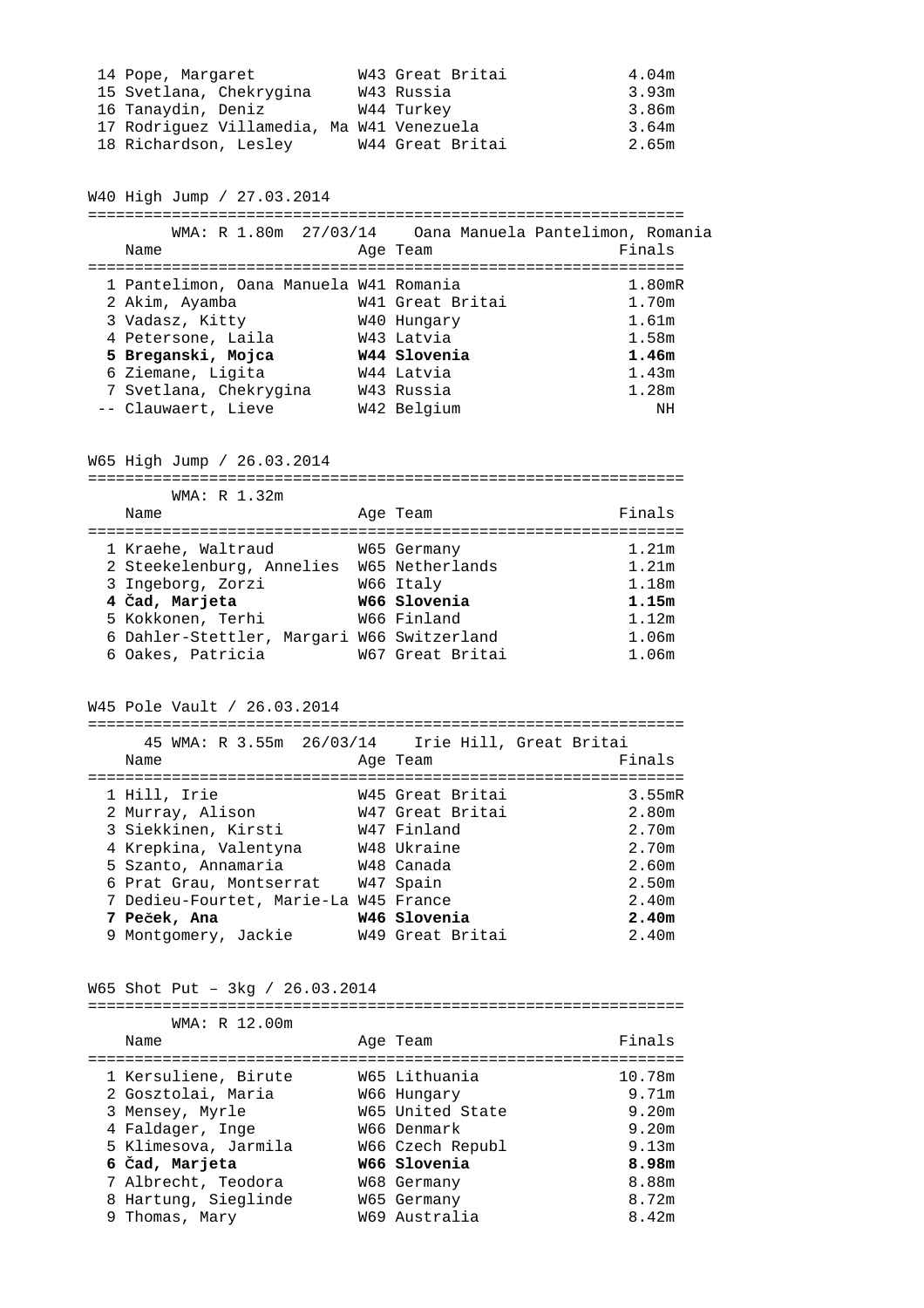| 10 Hedderich, Monika       | W66 Germany      | 8.30m |
|----------------------------|------------------|-------|
| 11 Liras, Maria Teresa     | W65 Spain        | 7.74m |
| 12 Derksen, Amely          | W66 Belgium      | 6.54m |
| 13 Laso, Maria Concepcion  | W69 Spain        | 6.35m |
| 14 Usabarrena, Juana Maria | W66 Spain        | 6.12m |
| 15 Trotto, Mary            | W66 United State | 6.04m |
| 16 Woods, Claire           | W66 Australia    | 5.55m |

W35 Weight Throw – 9.08kg / 27.03.2014

# ================================================================

| WMA: R 18.02m        |                  |        |
|----------------------|------------------|--------|
| Name                 | Age Team         | Finals |
|                      |                  |        |
| 1 Koro, Kirsi        | W37 Finland      | 17.40m |
| 2 Jenkins, Andrea    | W38 Great Britai | 16.54m |
| 3 Coleman, Marilyn   | W39 United State | 15.35m |
| 4 Leivonen, Johanna  | W37 Finland      | 13.10m |
| 5 Bouchnerova, Alena | W39 Czech Republ | 9.47m  |
| 6 Krebelj, Sabina    | W37 Slovenia     | 9.11m  |

W35 Hammer Throw – 4kg / 30.03.2014

================================================================

| WMA: R 72.36m        |                  |        |
|----------------------|------------------|--------|
| Name                 | Age Team         | Finals |
|                      |                  |        |
| 1 Koro, Kirsi        | W37 Finland      | 53.20m |
| 2 Jenkins, Andrea    | W38 Great Britai | 49.62m |
| 3 Gal, Eva           | W37 Hungary      | 42.45m |
| 4 Leivonen, Johanna  | W37 Finland      | 39.73m |
| 5 Krebelj, Sabina    | W37 Slovenia     | 36.10m |
| 6 Bouchnerova, Alena | W39 Czech Republ | 29.62m |

================================================================

#### W40 Indoor Pentathlon / 25.03.2014

| WMA: R 4440            |                  |        |
|------------------------|------------------|--------|
| Name                   | Age Team         | Finals |
|                        |                  |        |
| 1 Bosch, Christina     | W42 Germany      | 3480   |
| 2 Clauwaert, Lieve     | W42 Belgium      | 3347   |
| 3 Soos, Eszter         | W40 Hungary      | 3167   |
| 4 Deluca, Rebecca      | W41 Italy        | 3158   |
| 5 Breganski, Mojca     | W44 Slovenia     | 3050   |
| 6 Wale, Amanda         | W43 Great Britai | 3047   |
| 7 Piir, Mari           | W44 Estonia      | 2996   |
| 8 Sanitrova, Katarina  | W43 Slovak Repub | 2709   |
| 9 Jones, Dawn          | W44 Great Britai | 2669   |
| 10 Rethey, Erzsebet    | W44 Hungary      | 2500   |
| 11 Kristyan, Gyongyike | W44 Hungary      | 2263   |
| 12 Rejnartova, Monika  | W40 Czech Republ | 777    |

W40 60 Meter Hurdles Indoor Pentathlon – 12.00-0.762-8.00 / 25.03.2014

| WMA: R 9.68        |                  |                  |              |     |
|--------------------|------------------|------------------|--------------|-----|
| Name               | Age Team         | Finals H# Points |              |     |
|                    |                  |                  |              |     |
| 1 Bosch, Christina | W42 Germany      | 9.68R            | - 2          | 956 |
| 2 Clauwaert, Lieve | W42 Belgium      | 10.02            | 2            | 893 |
| 3 Deluca, Rebecca  | W41 Italy        | 10.26            | 2            | 848 |
| 4 Piir, Mari       | W44 Estonia      | 10.41            | $\mathbf{1}$ | 820 |
| 5 Wale, Amanda     | W43 Great Britai | 10.44            | 2            | 816 |
| 6 Jones, Dawn      | W44 Great Britai | 11.00            | $\mathbf 1$  | 718 |
| 7 Breganski, Mojca | W44 Slovenia     | 11.08            | 1            | 705 |
| 8 Soos, Eszter     | W40 Hungary      | 11.20            |              | 684 |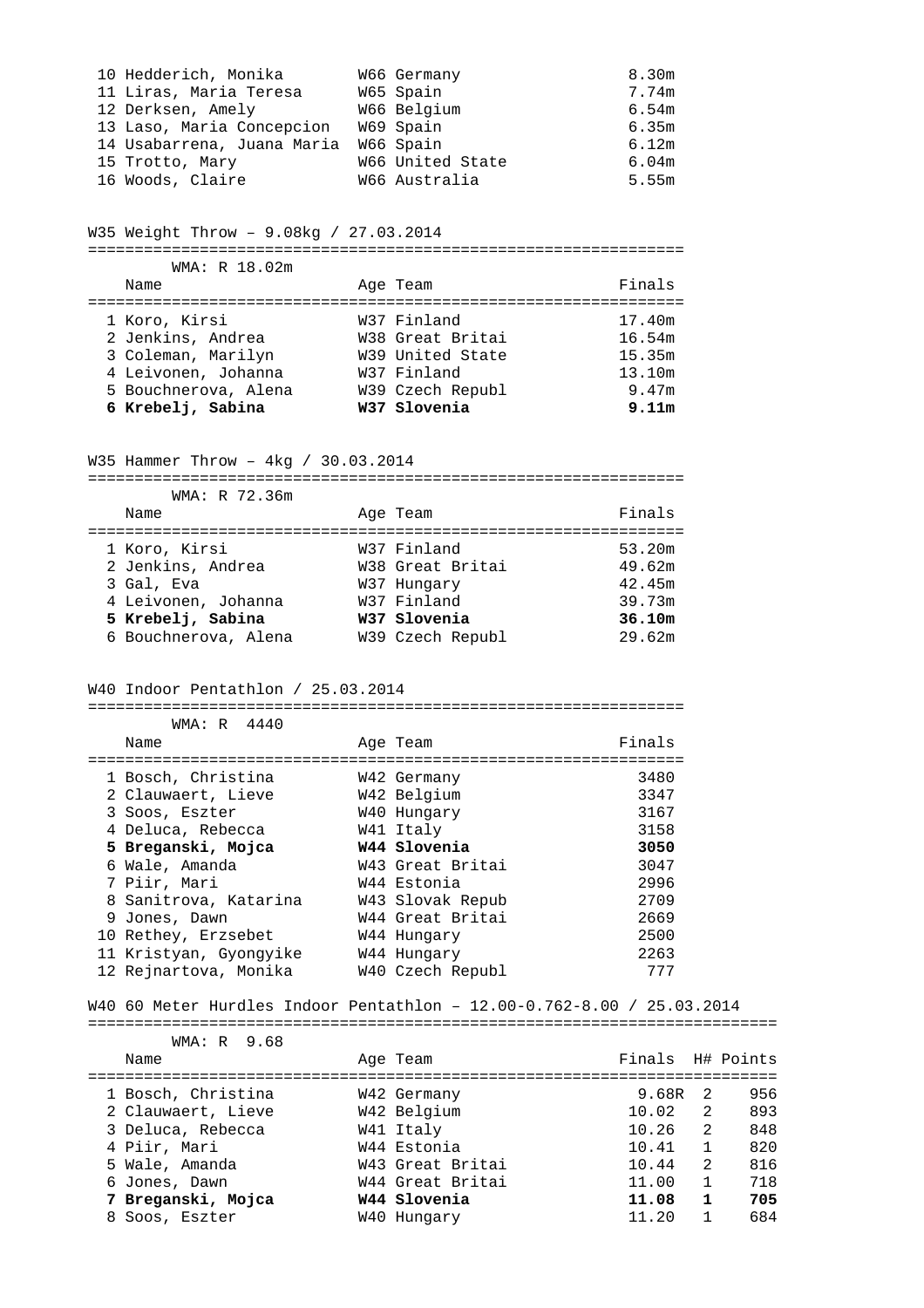| 9 Sanitrova, Katarina  | W43 Slovak Repub | 11.23   | $\mathbf{1}$               | 679 |
|------------------------|------------------|---------|----------------------------|-----|
| 10 Kristyan, Gyongyike | W44 Hungary      | 11.68   | $\overline{\phantom{a}}^2$ | 606 |
| 11 Rethey, Erzsebet    | W44 Hungary      | 12.05   | $\overline{\phantom{0}}$ 2 | 550 |
| 12 Rejnartova, Monika  | W40 Czech Republ | 17.20 1 |                            | 37  |

# W40 High Jump Indoor Pentathlon / 25.03.2014

=======================================================================

| WMA: R 1.48m           |                  |               |     |
|------------------------|------------------|---------------|-----|
| Name                   | Age Team         | Finals Points |     |
|                        |                  |               |     |
| 1 Bosch, Christina     | W42 Germany      | 1.48mR        | 771 |
| 2 Deluca, Rebecca      | W41 Italy        | 1.42m         | 689 |
| 2 Soos, Eszter         | W40 Hungary      | 1.42m         | 689 |
| 2 Breganski, Mojca     | W44 Slovenia     | 1.42m         | 689 |
| 2 Clauwaert, Lieve     | W42 Belgium      | 1.42m         | 689 |
| 6 Jones, Dawn          | W44 Great Britai | 1.39m         | 655 |
| 7 Piir, Mari           | W44 Estonia      | 1.36m         | 621 |
| 8 Sanitrova, Katarina  | W43 Slovak Repub | 1.33m         | 577 |
| 9 Rethey, Erzsebet     | W44 Hungary      | 1.30m         | 544 |
| 9 Wale, Amanda         | W43 Great Britai | 1.30m         | 544 |
| 11 Kristyan, Gyongyike | W44 Hungary      | 1.21m         | 439 |
| 12 Rejnartova, Monika  | W40 Czech Republ | 1.09m         | 312 |

## W40 Shot Put (4kg) Indoor Pentathlon / 25.03.2014

=======================================================================

| WMA: R 9.77m           |                  |               |     |
|------------------------|------------------|---------------|-----|
| Name                   | Age Team         | Finals Points |     |
|                        |                  |               |     |
| 1 Soos, Eszter         | W40 Hungary      | 9.77mR        | 585 |
| 2 Piir, Mari           | W44 Estonia      | 9.68m         | 578 |
| 3 Bosch, Christina     | W42 Germany      | 9.00m         | 529 |
| 4 Wale, Amanda         | W43 Great Britai | 8.94m         | 524 |
| 5 Sanitrova, Katarina  | W43 Slovak Repub | 8.78m         | 512 |
| 6 Rethey, Erzsebet     | W44 Hungary      | 8.26m         | 475 |
| 7 Breganski, Mojca     | W44 Slovenia     | 8.05m         | 460 |
| 8 Clauwaert, Lieve     | W42 Belgium      | 7.80m         | 441 |
| 9 Deluca, Rebecca      | W41 Italy        | 7.78m         | 440 |
| 10 Kristyan, Gyongyike | W44 Hungary      | 7.31m         | 406 |
| 11 Rejnartova, Monika  | W40 Czech Republ | 6.22m         | 329 |
| 12 Jones, Dawn         | W44 Great Britai | 6.10m         | 320 |

#### W40 Long Jump Indoor Pentathlon / 25.03.2014

=======================================================================

WMA: R 4.94m

Name Age Team Finals Points

|  | 1 Soos, Eszter        | W40 Hungary      | $4.94$ mR | 694 |
|--|-----------------------|------------------|-----------|-----|
|  | 2 Bosch, Christina    | W42 Germany      | 4.87m     | 671 |
|  | 3 Clauwaert, Lieve    | W42 Belgium      | 4.83m     | 660 |
|  | 4 Breganski, Mojca    | W44 Slovenia     | 4.58m     | 581 |
|  | 5 Sanitrova, Katarina | W43 Slovak Repub | 4.47m     | 548 |
|  | 6 Piir, Mari          | W44 Estonia      | 4.45m     | 540 |
|  | 7 Deluca, Rebecca     | W41 Italy        | 4.38m     | 522 |
|  | 8 Wale, Amanda        | W43 Great Britai | 4.26m     | 485 |
|  | 9 Kristyan, Gyongyike | W44 Hungary      | 4.20m     | 469 |
|  | 9 Jones, Dawn         | W44 Great Britai | 4.20m     | 469 |
|  | 11 Rethey, Erzsebet   | W44 Hungary      | 4.18m     | 464 |
|  | 12 Rejnartova, Monika | W40 Czech Republ | 2.66m     | 99  |
|  |                       |                  |           |     |